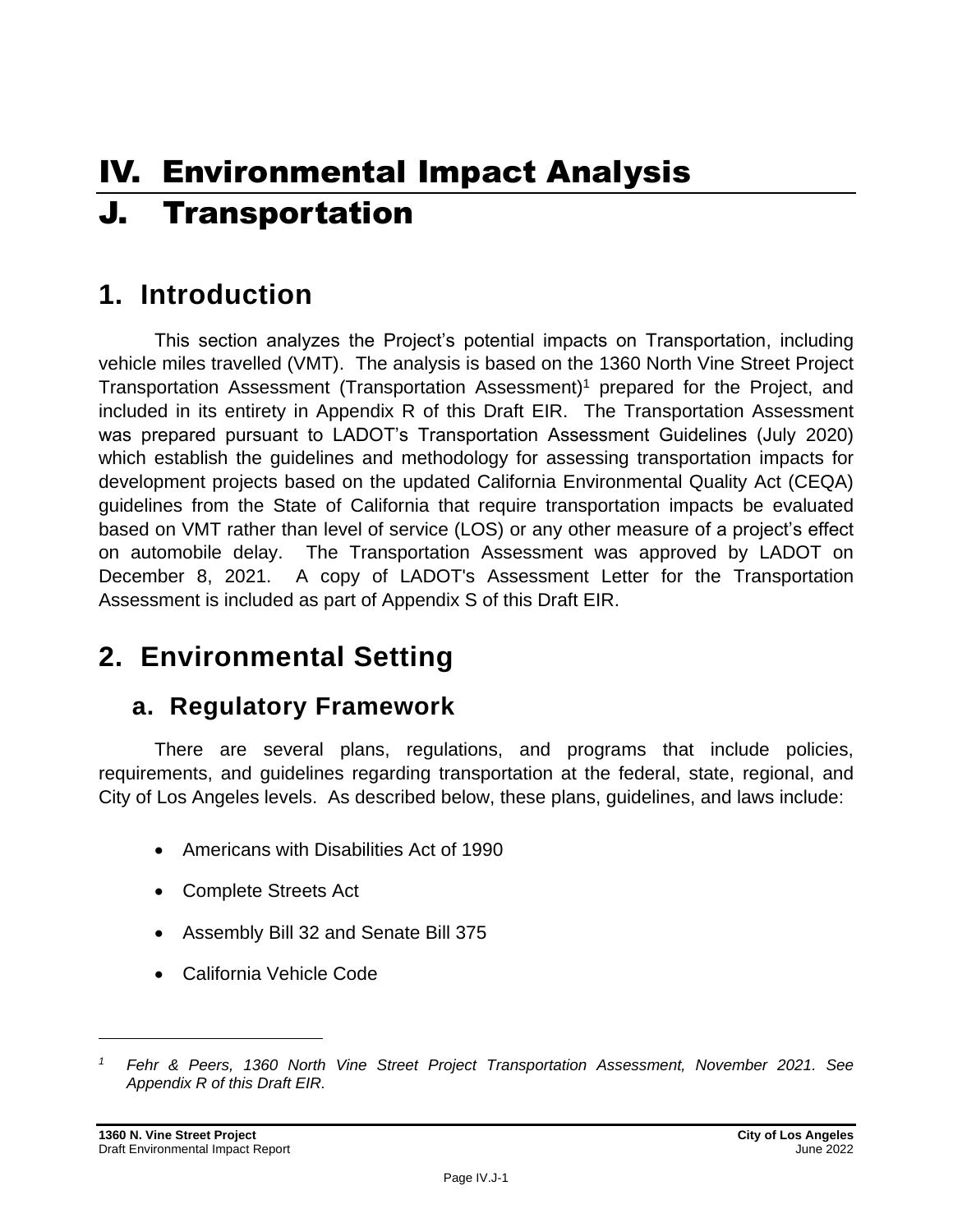- Senate Bill 743
- CEQA Guidelines Section 15064.3
- Congestion Management Program
- Southern California Association of Governments 2020–2045 Regional Transportation Plan/Sustainable Communities Strategy
- City of Los Angeles Mobility Plan 2035
- Hollywood Community Plan
- Los Angeles Municipal Code
- LADOT Transportation Assessment Guidelines LADOT Manual of Policies and Procedures Section 321
- LADOT Vision Zero
- Citywide Design Guidelines
- Plan for A Healthy Los Angeles
	- (1) Federal
		- *(a) Americans with Disabilities Act of 1990*

Titles I, II, III, and V of the Americans with Disabilities Act (ADA) have been codified in Title 42 of the United States Code (USC), beginning at Section 12101. Title III prohibits discrimination based on disability in "places of public accommodation" (businesses and non-profit agencies that serve the public) and "commercial facilities" (other businesses). The regulation includes Appendix A through Part 36 (Standards for Accessible Design), establishing minimum standards for ensuring accessibility when designing and constructing a new facility or altering an existing facility. Examples of key guidelines include detectable warnings for pedestrians entering traffic where there is no curb, a clear zone of 48 inches for the pedestrian travel way, and a vibration-free zone for pedestrians.

- (2) State
	- *(a) Complete Streets Act*

Assembly Bill (AB) 1358, the Complete Streets Act (Government Code Sections 65040.2 and 65302), was signed into law by Governor Arnold Schwarzenegger in September 2008. As of January 1, 2011, the law requires cities and counties, when updating the part of a local general plan that addresses roadways and traffic flows, to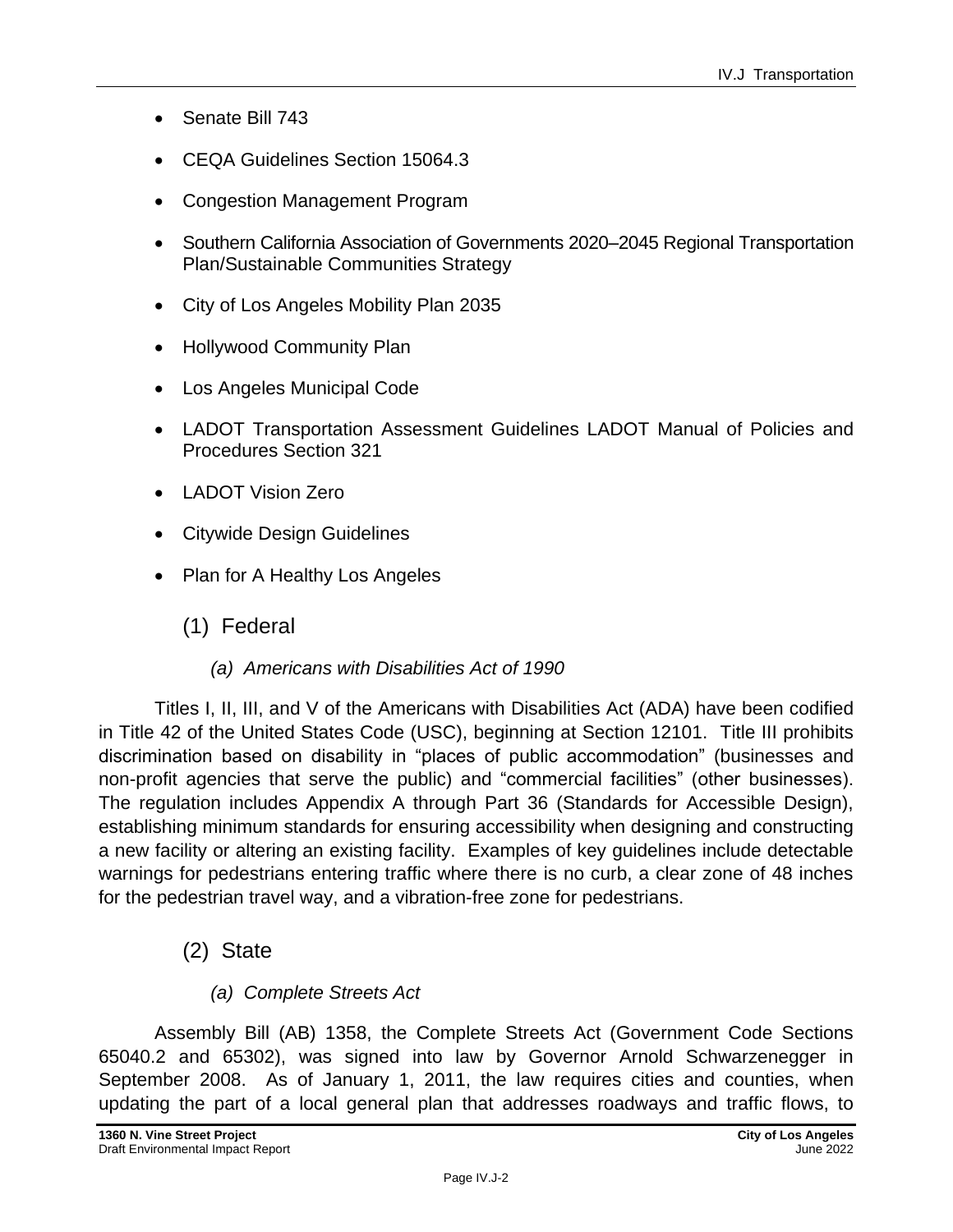ensure that those plans account for the needs of all roadway users. Specifically, the legislation requires cities and counties to ensure that local roads and streets adequately accommodate the needs of bicyclists, pedestrians and transit riders, as well as motorists.

At the same time, the California Department of Transportation (Caltrans), which administers transportation programming for the State, unveiled a revised version of Deputy Directive 64 (DD-64-R1 October 2008), an internal policy document that now explicitly embraces Complete Streets as the policy covering all phases of State highway projects, from planning to construction to maintenance and repair.

#### *(b) Assembly Bill 32 and Senate Bill 375*

With the passage of Assembly Bill (AB) 32, the Global Warming Solutions Act of 2006, the State of California committed itself to reducing Statewide greenhouse gas (GHG) emissions to 1990 levels by 2020. The California Air Resources Board (CARB) is coordinating the response to comply with AB 32.

On December 11, 2008, CARB adopted its Scoping Plan for AB 32. This scoping plan included the approval of Senate Bill (SB) 375 as the means for achieving regional transportation-related GHG targets. SB 375 provides guidance on how curbing emissions from cars and light trucks can help the state comply with AB 32.

There are five major components to SB 375. First, regional GHG emissions targets: California ARB's Regional Targets Advisory Committee guides the adoption of targets to be met by 2020 and 2035 for each Metropolitan Planning Organization (MPO) in the State. These targets, which MPOs may propose themselves, are updated every eight years in conjunction with the revision schedule of housing and transportation elements.

Second, MPOs are required to prepare a Sustainable Communities Strategy (SCS) that provides a plan for meeting regional targets. The SCS and the Regional Transportation Plan (RTP) must be consistent with each other, including action items and financing decisions. If the SCS does not meet the regional target, the MPO must produce an Alternative Planning Strategy that details an alternative plan to meet the target.

Third, SB 375 requires that regional housing elements and transportation plans be synchronized on 8-year schedules. In addition, Regional Housing Needs Assessment (RHNA) allocation numbers must conform to the SCS. If local jurisdictions are required to rezone land as a result of changes in the housing element, rezoning must take place within three years.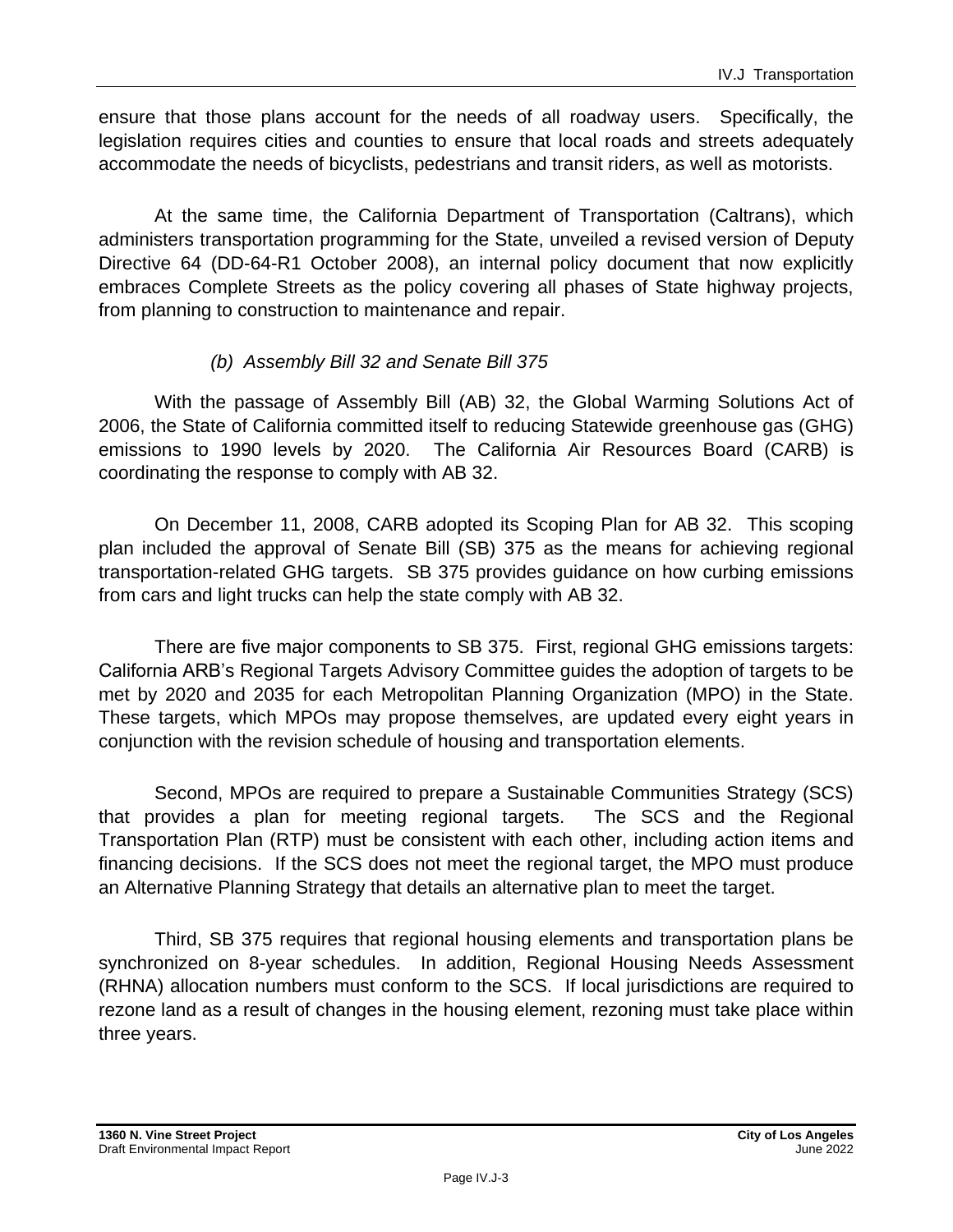Fourth, SB 375 provides CEQA streamlining incentives for preferred development types. Certain residential or mixed-use projects qualify if they conform to the SCS. Transit-oriented developments (TODs) also qualify if they: (1) are at least 50 percent residential; (2) meet density requirements; and (3) are within 0.5 mile of a transit stop. The degree of CEQA streamlining is based on the degree of compliance with these development preferences.

Finally, MPOs must use transportation and air emissions modeling techniques consistent with guidelines prepared by the California Transportation Commission (CTC). Regional Transportation Planning Agencies, cities, and counties are encouraged, but not required, to use travel demand models consistent with the CTC guidelines.

#### *(c) California Vehicle Code*

The California Vehicle Code (CVC) provides requirements for ensuring emergency vehicle access regardless of traffic conditions. Sections 21806(a)(1), 21806(a)(2), and 21806(c) define how motorists and pedestrians are required to yield the right-of-way to emergency vehicles.

#### *(d) Senate Bill 743*

On September 27, 2013, Governor Jerry Brown signed SB 743, which went into effect in January 2014. SB 743 directed the Governor's Office of Planning and Research (OPR) to develop revisions to the CEQA Guidelines by July 1, 2014, to establish new criteria for determining the significance of transportation impacts and define alternative metrics for traffic LOS. This started a process that changes transportation impact analysis under CEQA. These changes include elimination of auto delay, LOS, and other similar measures of vehicular capacity or traffic congestion as a basis for determining significant impacts for land use projects and plans in California. Additionally, as discussed further below, as part of SB 743, parking impacts for particular types of development projects in areas well served by transit are not considered significant impacts on the environment. According to the legislative intent contained in SB 743, these changes to current practice were necessary to "more appropriately balance the needs of congestion management with statewide goals related to infill development, promotion of public health through active transportation, and reduction of greenhouse gas emissions."

On January 20, 2016, OPR released the *Revised Proposal on Updates to the CEQA Guidelines on Evaluating Transportation Impacts in CEQA*, which was an update to *Updating Transportation Impacts Analysis in the CEQA Guidelines, Preliminary Discussion Draft of Updates to the CEQA Guidelines Implementing Senate Bill 743*, which was released on August 6, 2014. Of particular relevance was the updated text of the proposed new CEQA Guidelines Section 15064.3 that relates to the determination of the significance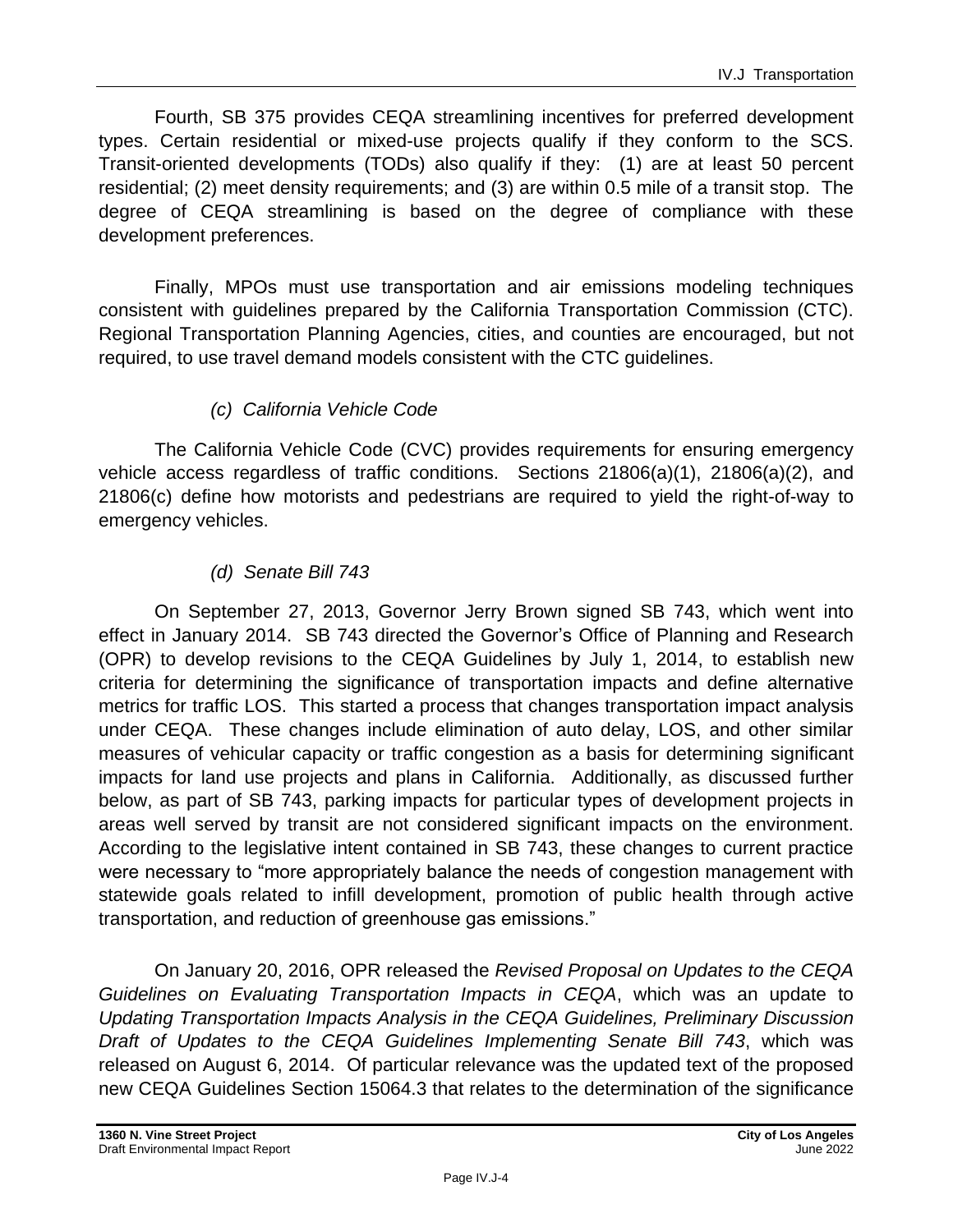of transportation impacts, alternatives, and mitigation measures. Specifically, CEQA Guidelines Section 15064.3, which is discussed further below, establishes VMT as the most appropriate measure of transportation impacts. In November 2018, the California Natural Resources Agency (CNRA) finalized the updates to the CEQA Guidelines and the updated guidelines became effective on December 28, 2018.

Based on these changes, on July 30, 2019, the City of Los Angeles City Council adopted the CEQA Transportation Analysis Update, which sets forth the revised thresholds of significance for evaluating transportation impacts, as well as screening and evaluation criteria for determining impacts. The CEQA Transportation Analysis Update establishes VMT as the City's formal method of evaluating a project's transportation impacts. In conjunction with this update, LADOT adopted its Transportation Assessment Guidelines (TAG) in July 2019 and updated in July 2020, which defines the methodology for analyzing a project's transportation impacts in accordance with SB 743.

#### *(e) CEQA Guidelines Section 15064.3*

As discussed above, recent changes to the CEQA Guidelines include the adoption of Section 15064.3, *Determining the Significance of Transportation Impacts*. CEQA Guidelines Section 15064.3 establishes VMT as the most appropriate measure of transportation impacts. Generally, land use projects within 0.5 mile of either an existing major transit stop<sup>2</sup> or a stop along an existing high-quality transit corridor<sup>3</sup> should be presumed to cause a less than significant transportation impact. Projects that decrease VMT in the project area compared to existing conditions should be presumed to have a less than significant transportation impact. A lead agency has discretion to choose the most appropriate methodology to evaluate VMT, including whether to express the change in absolute terms, per capita, per household or in any other measure. A lead agency may also use models to estimate VMT, and may revise those estimates to reflect professional judgment based on substantial evidence. As discussed further below, LADOT developed City of Los Angeles VMT Calculator Version 1.3 (May 2020) (VMT Calculator) to estimate project-specific daily household VMT per capita and daily work VMT per employee for developments within City limits. The methodology for determining VMT based on the VMT Calculator is consistent with CEQA Guidelines Section 15064.3 and the TAG.

*<sup>2</sup> "Major transit stop" is defined in Public Resources Code Section (PRC) 21064.3 as a site containing an existing rail transit station, a ferry terminal served by either a bus or rail transit service, or the intersection of two or more major bus routes with a frequency of service interval of 15 minutes or less during the morning and afternoon peak commute periods.*

*<sup>3</sup> "High-quality transit corridors" are defined in PRC Section 21155 as a corridor with fixed route bus service with service intervals no longer than 15 minutes during peak commute hours.*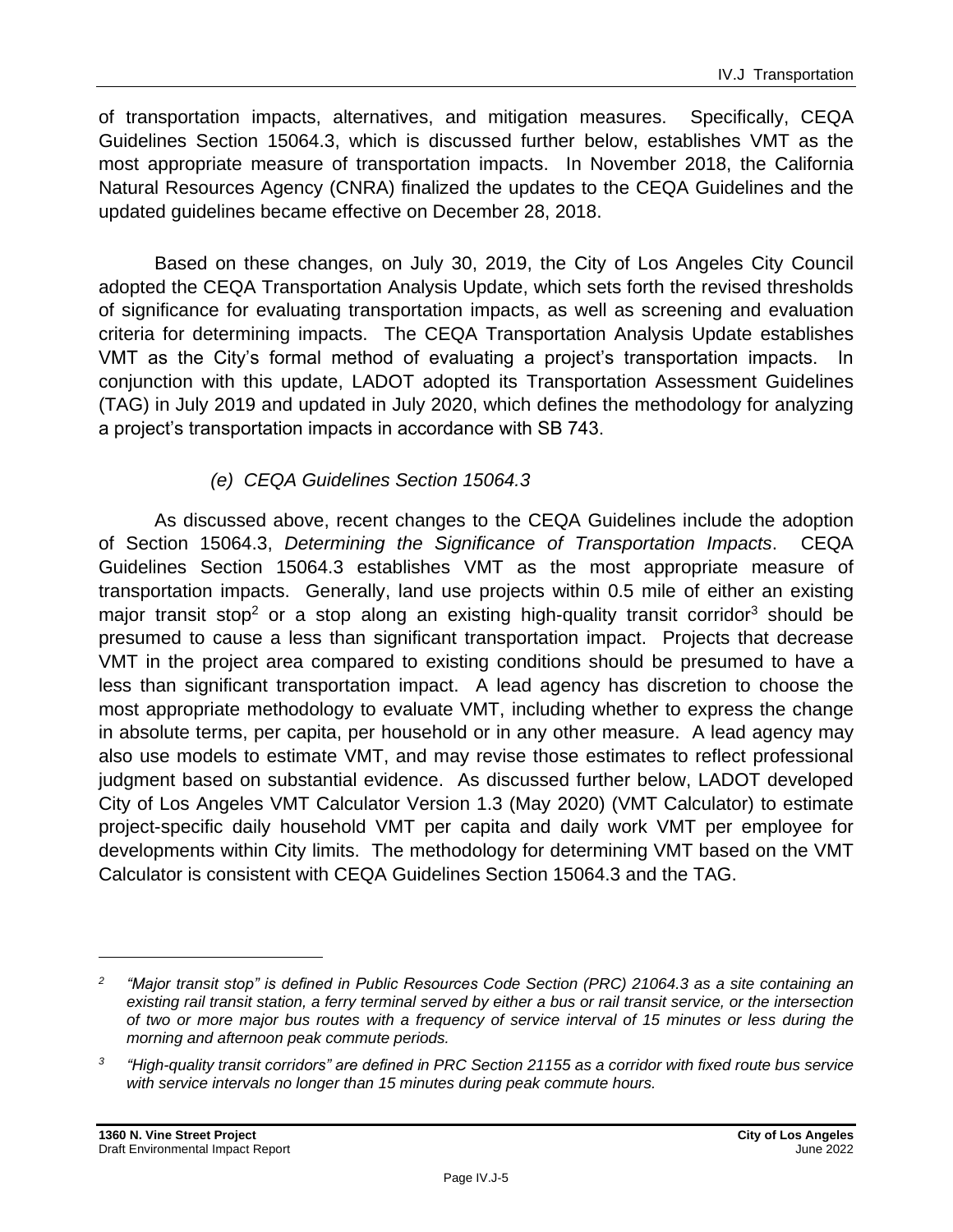## (3) Regional

#### *(a) Southern California Association of Governments 2020–2045 Regional Transportation Plan/Sustainable Communities Strategy*

In compliance with SB 375, on September 3, 2020, the Southern California Association of Governments (SCAG) Regional Council adopted the 2020–2045 Regional Transportation Plan/Sustainable Communities Strategy (2020–2045 RTP/SCS), a long-range visioning plan that incorporates land use and transportation strategies to increase mobility options and achieve a more sustainable growth pattern while meeting GHG reduction targets set by CARB. The 2020–2045 RTP/SCS contains baseline socioeconomic projections that are used as the basis for SCAG's transportation planning, as well as the provision of services by the six-county region of Imperial, Los Angeles, Orange, Riverside, San Bernardino, and Ventura counties. SCAG policies are directed towards the development of regional land use patterns that contribute to reductions in vehicle miles and improvements to the transportation system.

The 2020–2045 RTP/SCS builds on the long-range vision of SCAG's prior 2016– 2040 RTP/SCS to balance future mobility and housing needs with economic, environmental and public health goals. A substantial concentration and share of growth is directed to Priority Growth Areas (PGAs), which include high quality transit areas (HQTAs), Transit Priority Areas (TPAs), job centers, Neighborhood Mobility Areas (NMAs), and Livable Corridors. These areas account for four percent of SCAG's total land area but the majority of directed growth. HQTAs are corridor-focused PGAs within 0.5 mile of an existing or planned fixed guideway transit stop or a bus transit corridor where buses pick up passengers at a frequency of every 15 minutes (or less) during peak commuting hours. TPAs are PGAs that are within a 0.5 mile of a major transit stop that is existing or planned. Job centers are defined as areas with significant higher employment density than surrounding areas which capture density peaks and locally significant job centers throughout all six counties in the region. NMAs are PGAs with robust residential to non-residential land use connections, high roadway intersection densities, and low-tomoderate traffic speeds. Livable Corridors are arterial roadways, where local jurisdictions may plan for a combination of the following elements: high-quality bus frequency; higher density residential and employment at key intersections; and increased active transportation through dedicated bikeways.

The 2020–2045 RTP/SCS' "Core Vision" prioritizes the maintenance and management of the region's transportation network, expanding mobility choices by co-locating housing, jobs, and transit, and increasing investment in transit and complete streets. Strategies to achieve the "Core Vision" include, but are not limited to, Smart Cities and Job Centers, Housing Supportive Infrastructure, Go Zones, and Shared Mobility. The 2020–2045 RTP/SCS intends to create benefits for the SCAG region by achieving regional goals for sustainability, transportation equity, improved public health and safety, and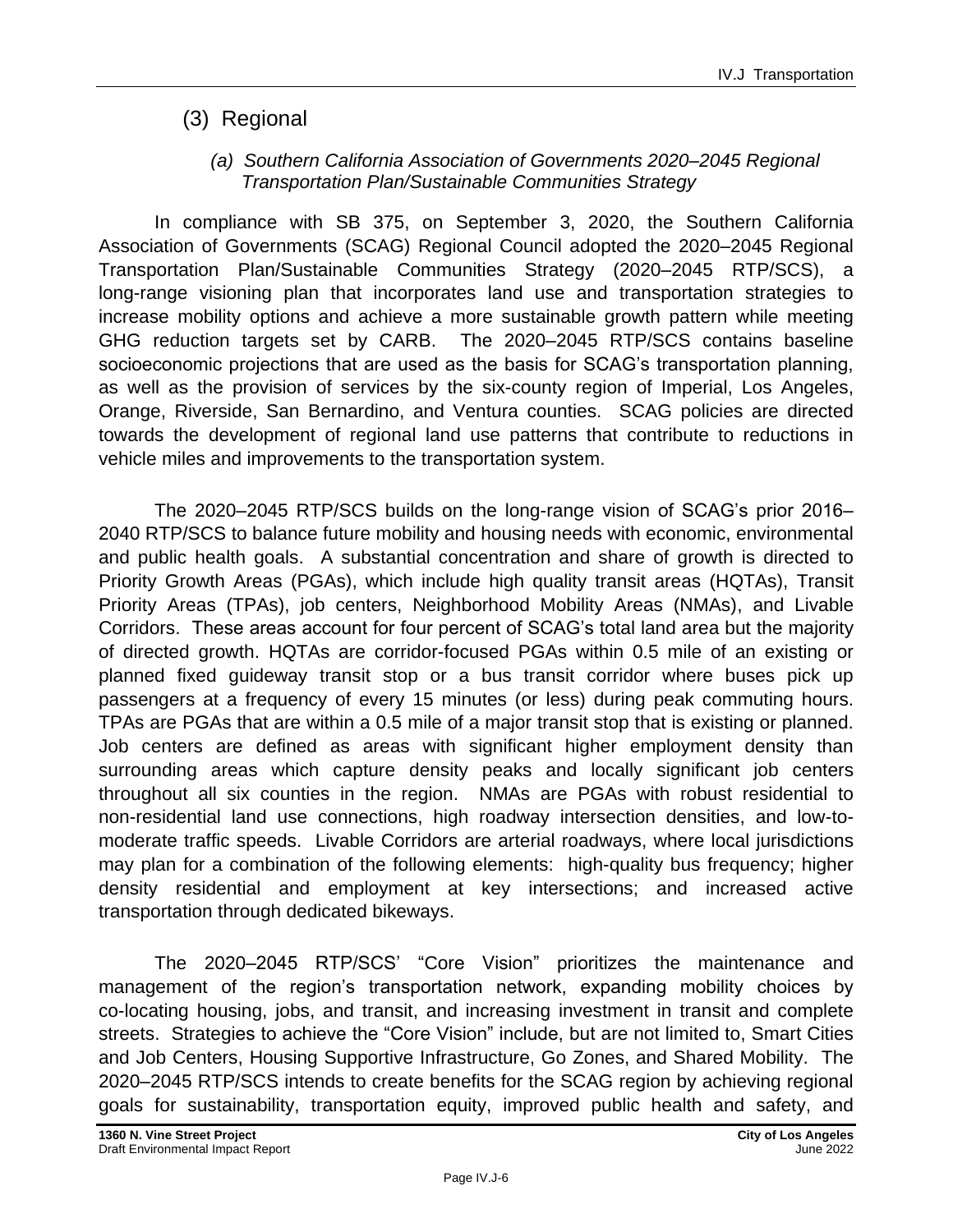enhancement of the regions' overall quality of life. These benefits include, but are not limited to, a 5-percent reduction in VMT per capita, 9-percent reduction in vehicle hours traveled, and a 2-percent increase in work-related transit trips.

(4) Local

#### *(a) City of Los Angeles Mobility Plan 2035*

In August 2015, the City Council adopted Mobility Plan 2035 (Mobility Plan), which serves as the City's General Plan circulation element. The City Council has adopted several amendments to the Mobility Plan since its initial adoption, including the most recent amendment on September 7, 2016.<sup>4</sup> The Mobility Plan incorporates "complete streets" principles and lays the policy foundation for how the City's residents interact with their streets. The Mobility Plan includes five main goals that define the City's high-level mobility priorities:

- 1. Safety First;
- 2. World Class Infrastructure;
- 3. Access for All Angelenos;
- 4. Collaboration, Communication, and Informed Choices; and
- 5. Clean Environments and Healthy Communities.

Each of the goals contains objectives and policies to support the achievement of those goals.

Street classifications are designated in the Mobility Plan, and may be amended by a Community Plan, and are intended to create a balance between traffic flow and other important street functions, including transit routes and stops, pedestrian environments, bicycle routes, building design and site access, etc. The Complete Streets Design Guide, which was adopted by the City Council alongside the Mobility Plan, defines the street classifications as follows:

• Arterial Streets: Major streets that serve through traffic and provide access to major commercial activity centers. Arterials are divided into two categories:

*<sup>4</sup> Los Angeles Department of City Planning, Mobility Plan 2035: An Element of the General Plan, approved by City Planning Commission on June 23, 2016, and adopted by City Council on September 7, 2016.*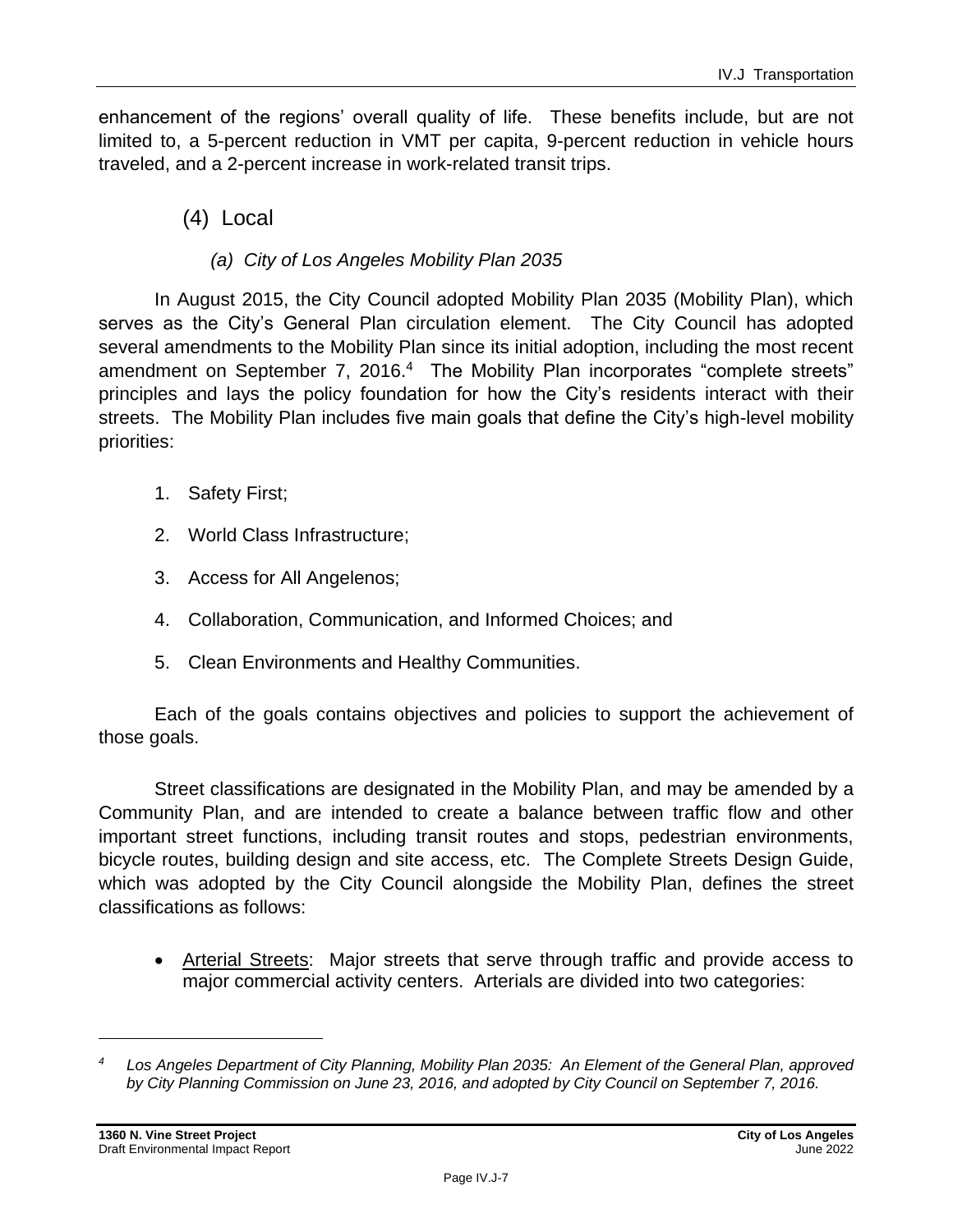- Boulevards represent the widest streets that typically provide regional access to major destinations and include two further categories, Boulevard I and Boulevard II.
- Avenues pass through both residential and commercial areas and include three further categories, Avenue I, Avenue II, and Avenue III.
- Collector Streets: Generally located in residential neighborhoods and provide access to and from arterial streets for local traffic and are not intended for cut-through traffic.
- Local Streets: Intended to accommodate lower volumes of vehicle traffic and provide parking on both sides of the street.
	- Continuous local streets that connect to other streets at both ends, and/or
	- Non-Continuous local streets that lead to a dead-end.

The Mobility Plan also identifies enhanced networks of major and neighborhood streets that facilitate multi-modal mobility within the citywide transportation system. This layered approach to complete streets selects a subset of the City's streets to prioritize travel for specific transportation modes. In all, there are four enhanced networks: the Bicycle Enhanced Network (BEN), Transit Enhanced Network (TEN), Vehicle Enhanced Network (VEN), and Neighborhood Enhanced Network (NEN). In addition to these networks, many areas that could benefit from additional pedestrian features are identified as Pedestrian Enhanced Districts (PED). These networks and PED are defined as follows:

- The NEN is a selection of streets that provide comfortable and safe routes for localized travel of slower-moving modes, such as walking, bicycling, or other slow speed motorized means of travel.
- The TEN is the network of arterial streets prioritized to improve existing and future bus service for transit riders.
- The BEN is a network of streets to receive treatments that prioritize bicyclists. Tier 1 Protected Bicycle Lanes are bicycle facilities that are separated from vehicular traffic. Tier 2 and Tier 3 Bicycle Lanes are facilities on roadways with striped separation. Tier 2 Bicycle Lanes are those more likely to be built by 2035.
- The VEN identifies streets that prioritize vehicular movement and offer safe, consistent travel speeds and reliable travel times.
- The PEDs identify where pedestrian improvements on arterial streets could be prioritized to provide better walking connections to and from the major destinations within communities.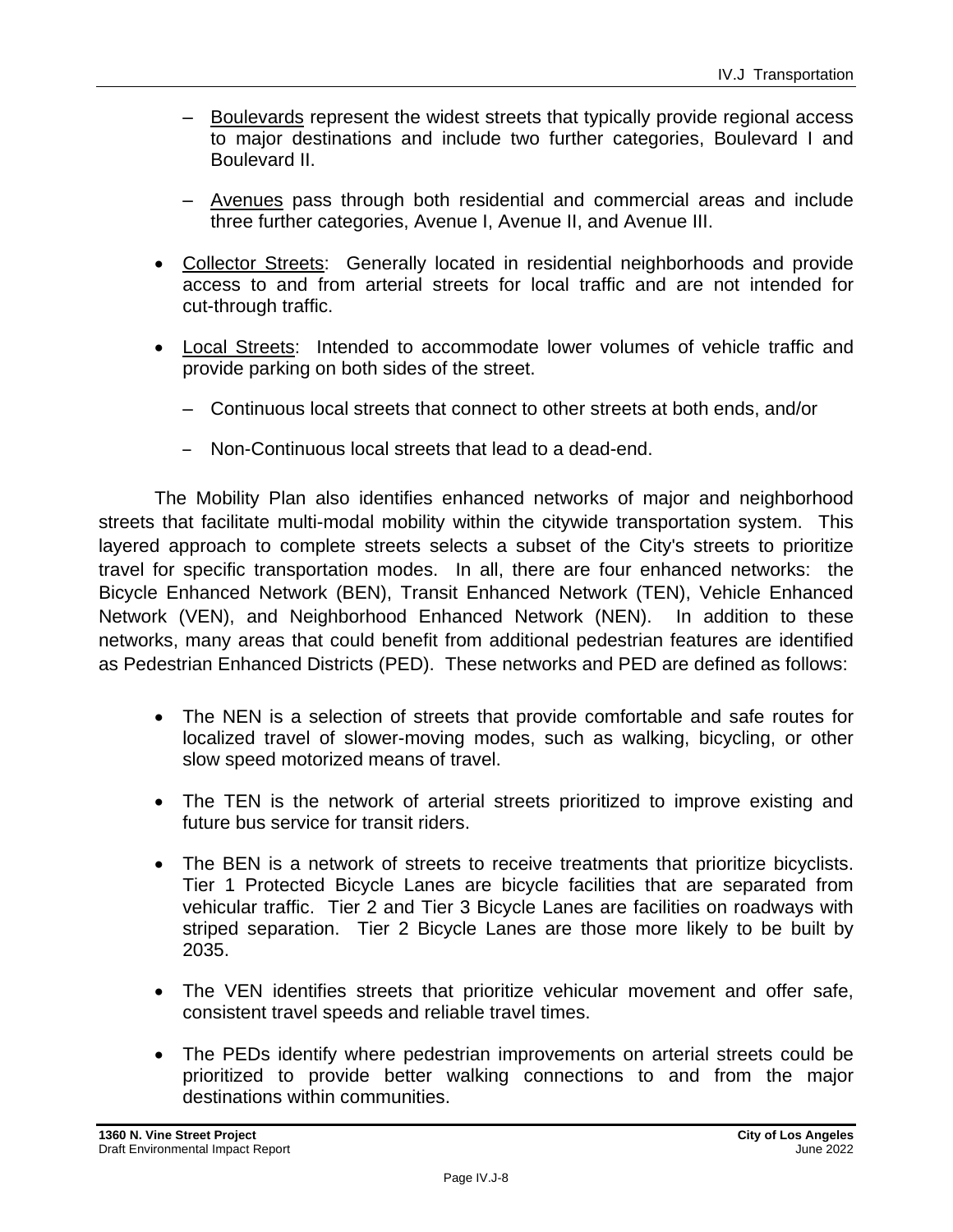#### *(b) Community Plan*

The Land Use Element of the City's General Plan includes 35 community plans. Community plans are intended to provide an official guide for future development and propose approximate locations and dimensions for land use. The community plans establish standards and criteria for the development of housing, commercial uses, and industrial uses, as well as circulation and service systems. The community plans implement the City's General Plan Framework at the local level and consist of both text and an accompanying generalized land use map. The community plans' texts express goals, objectives, policies, and programs to address growth in the community, including those that relate to the transportation system required to support such growth. The community plans' maps depict the desired arrangement of land uses, as well as street classifications and the locations and characteristics of public service facilities.

The Project Site is located within the Hollywood Community Plan (Community Plan) area The Community Plan includes the following transportation and circulation objectives that are applicable to the Project:

- Standards and Criteria—Arterials and local streets shall be developed with standards and criteria contained in the Mobility Plan 2035.
- Public Improvements (a)—Continued development of the freeway, arterial, and street system in conformance with the existing and future adopted programs. This should include participation of the City in a regional study focusing on Route 2 capacity increases.
- Public Improvements (b)—Continued planning of and improvements to the public transportation system of the community, including people-mover systems in high intensity areas as well as the proposed Metro Rail System.
- Public Improvements (c)—Preparation of a Hollywood Transportation Plan in ordinance form which creates an integrated program of transportation mitigation measures.
- Public Improvements (d)—Improvement of the Highland/Franklin intersections, including jog elimination either through realignment of Franklin Avenue or through grade separation.
- Public Improvements (e)—Improvement of Fountain Avenue as an east-west arterial, including jog elimination in the vicinity of Le Conte Junior High School.
- Public Improvements (f)—Improvement of the Hollywood Boulevard/La Brea intersection, including jog elimination.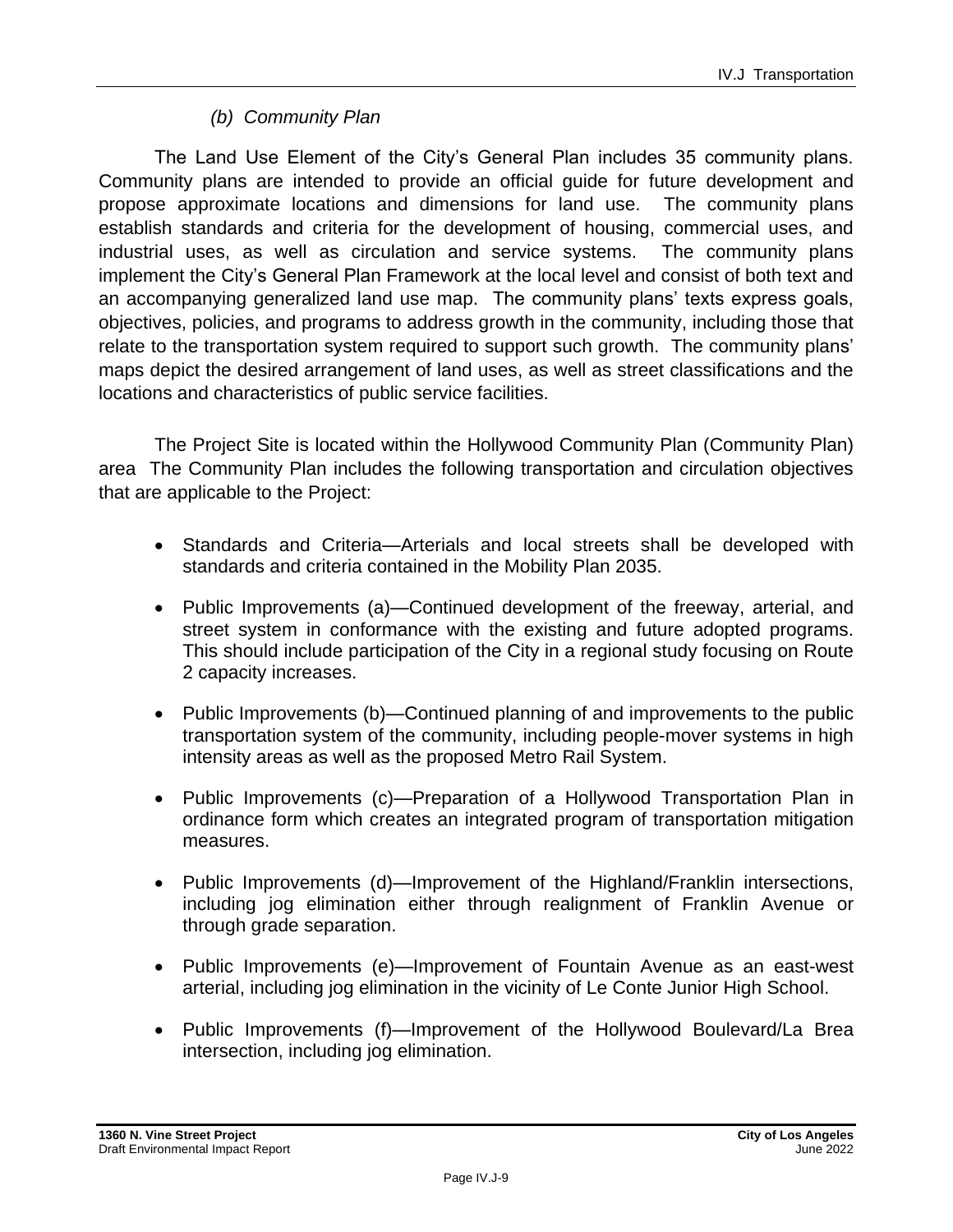- Public Improvements (g)—Improvement of the Los Feliz Boulevard/Western Avenue intersection, including realignment of the curve.
- Public Improvements (h)—Improvement of Martel Avenue/Vista Street as a north-south arterial, including jog elimination north of Waring Avenue.

#### *(c) Los Angeles Municipal Code*

With regard to construction traffic, Los Angeles Municipal Code (LAMC) Section 41.40 limits construction activities to the hours from 7:00 A.M. to 9:00 P.M. on weekdays and from 8:00 A.M. to 6:00 P.M. on Saturdays and national holidays. No construction is permitted on Sundays.

LAMC Section 12.37 sets forth requirements for street dedications and improvements for new development projects. Specifically, LAMC Section 12.37 states that no building or structure shall be erected or enlarged on any property, and no building permit shall be issued therefore, on any R3 or less restrictive zone, or in any lot in the RD1.5, RD2, or R3 Zones, if the lot abuts a major or secondary highway or collector street unless one-half of the street adjacent to the subject property has been dedicated and improved to the full width to meet the standards for a highway or collector street as provided in the LAMC.

With regard to on-site bicycle parking, LAMC Section 12.21 A.16 sets forth requirements for long-term and short-term bicycle parking for residential and commercial buildings. Where there is a combination of uses on a lot, the number of bicycle parking spaces required shall be the sum of the requirements of the various uses. LAMC Section 12.21 A.16 also includes facility requirements, design standards and siting requirements for bicycle parking.

LAMC Section 12.26 J provides for Transportation Demand Management (TDM) and Trip Reduction Measures that are applicable to the construction of new non-residential gross floor area. Different TDM requirements are provided for developments in excess of 25,000 square feet of gross floor area, 50,000 square feet of gross floor area, and 100,000 square feet of gross floor area. The TDM requirements set forth therein vary depending upon the maximum non-residential gross floor area described above, and include measures such as the provision of a bulletin board, display case, or kiosk with transit information and carpool/vanpool parking spaces.

#### *(d) LADOT Transportation Assessment Guidelines*

As discussed above, on July 30, 2019, LADOT updated its Transportation Impact Study Guidelines, travel demand model and transportation impact thresholds based on VMT, pursuant to State CEQA Guidelines Section 15064.3, of the 2019 CEQA Updates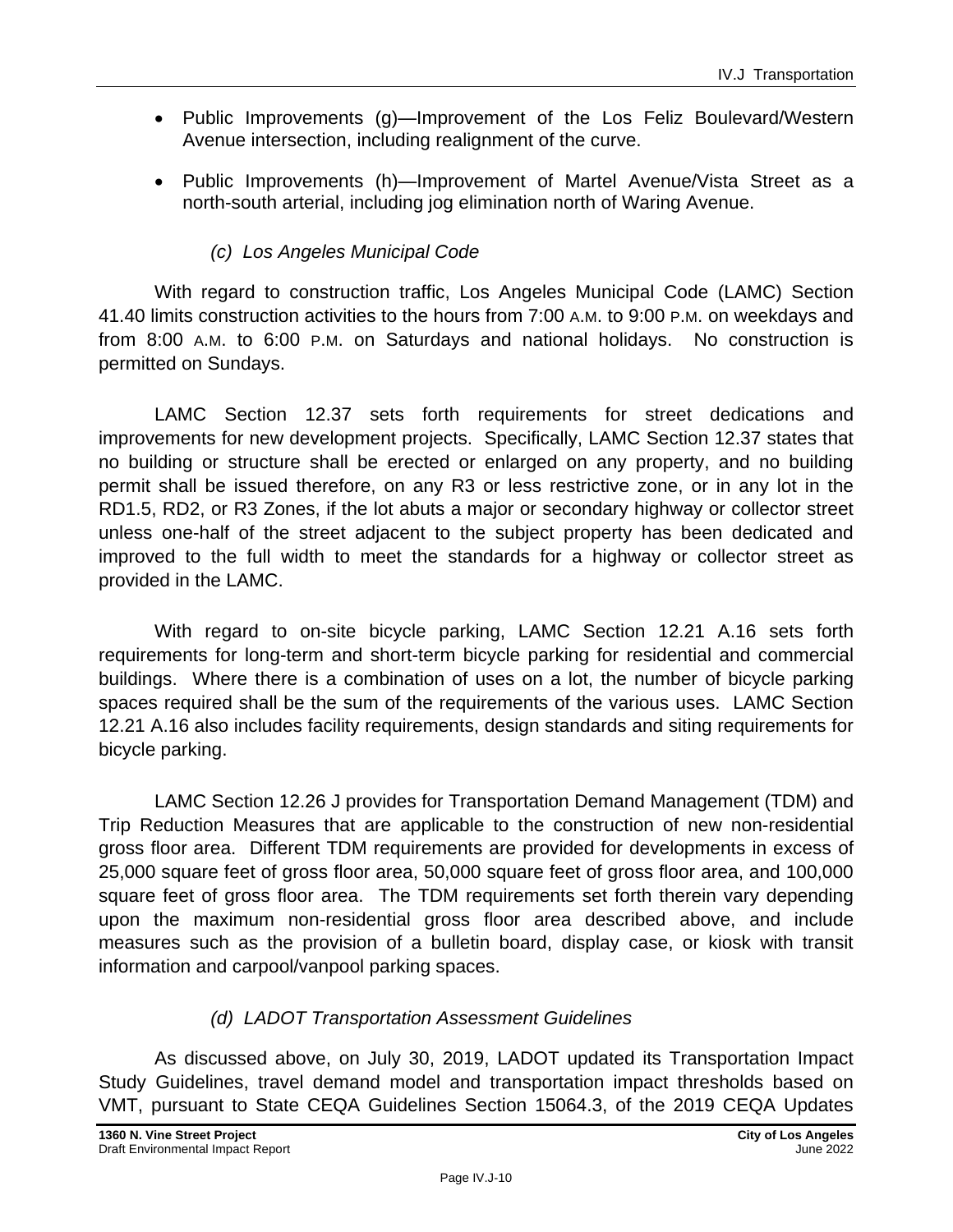that implement SB 743. The City established the Transportation Assessment Guidelines (TAG) that includes both CEQA thresholds (and screening criteria) and non-CEQA thresholds (and screening criteria). LADOT most recently updated the TAG in July 2020. The CEQA thresholds provide the methodology for analyzing the Appendix G transportation thresholds, including providing the City's adopted VMT thresholds. The non-CEQA thresholds provide a method to analyze projects for purposes of entitlement review and making necessary findings to ensure the project is consistent with adopted plans and policies including the Mobility Plan. Specifically, the TAG is intended to effectuate a review process that advances the City's vision of developing a safe, accessible, well-maintained, and well-connected multimodal transportation network. The TAG have been developed to identify land use development and transportation projects that may impact the transportation system; to ensure proposed land use development projects achieve site access design requirements and on-site circulation best practices; to define whether off-site improvements are needed; and to provide step-by-step guidance for assessing impacts and preparing Transportation Assessment Studies.<sup>5</sup>

#### *(e) LADOT Manual of Policies and Procedures Section 321*

LADOT Manual of Policies and Procedures (MPP) Section 321 provides the basic criteria for the review of driveway design. As discussed in MPP Section 321, the basic principle of driveway location planning is to minimize potential conflicts between users of the parking facility and users of the abutting street system, including the safety of pedestrians.

### *(f) Vision Zero*

The Vision Zero Los Angeles program, implemented by LADOT, represents a citywide effort to eliminate traffic deaths in the City by 2025. Vision Zero has two goals: a 20-percent reduction in traffic deaths by 2017 and zero traffic deaths by 2025. In order to achieve these goals, LADOT has identified a network of streets, called the High Injury Network, which has a higher incidence of severe and fatal collisions. The High Injury Network, which was last updated in 2018, represents 6 percent of the City's street miles but accounts for approximately two thirds (64 percent) of all fatalities and serious injury collisions involving people walking and biking.

### *(g) Interim Guidance for Freeway Safety*

In May 2020, LADOT issued Interim Guidance for Freeway Safety Analysis (City Freeway Guidance) identifying City requirements for a CEQA safety analysis of Caltrans facilities as part of a transportation assessment. The City Freeway Guidance relates to the

*<sup>5</sup> Los Angeles Department of Transportation (LADOT), Transportation Assessment Guidelines, July 2020.*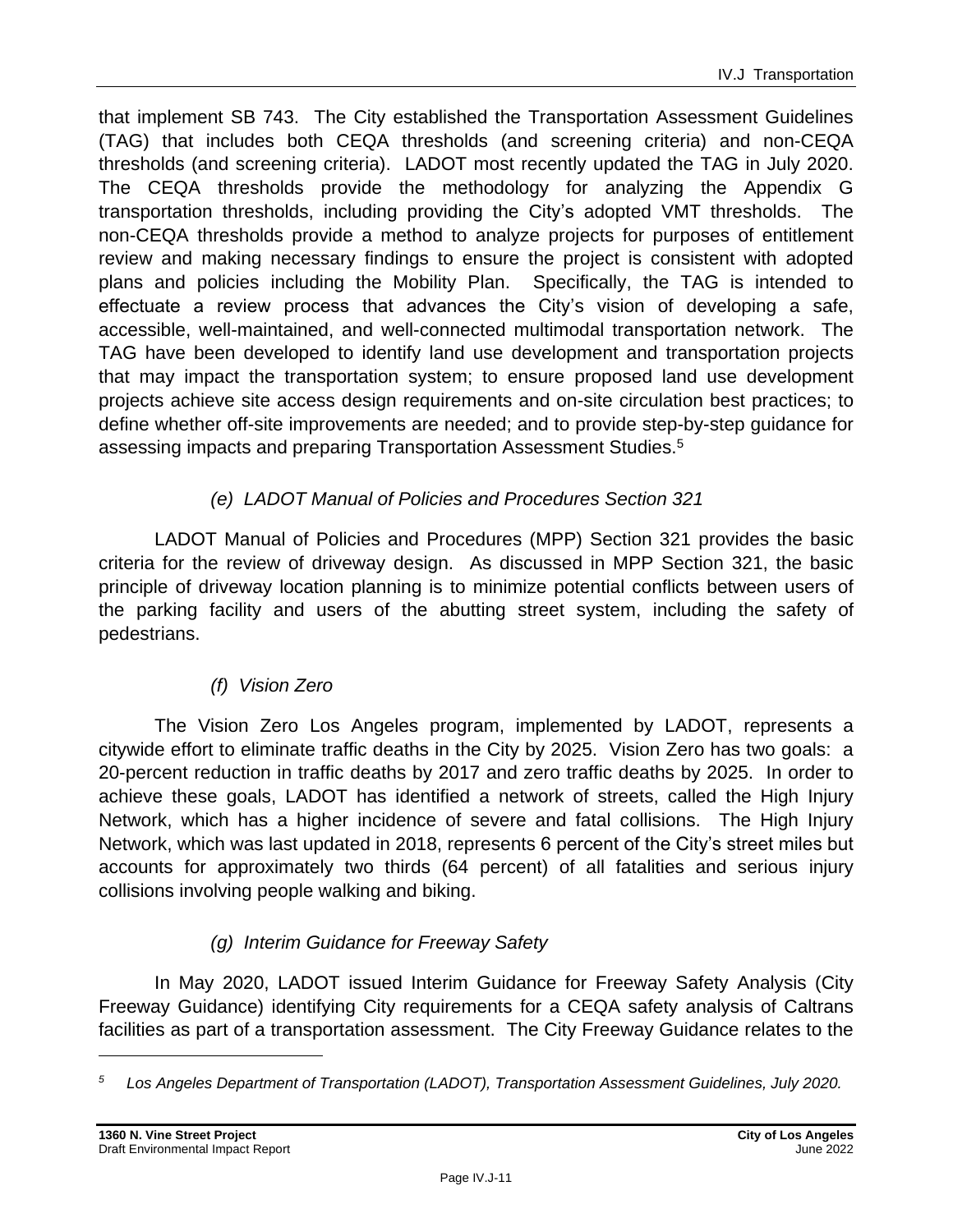identification of potential safety impacts at freeway off-ramps as a result of increased traffic from development projects. It provides a methodology and significance criteria for assessing whether additional vehicle queueing at off-ramps could result in a safety impact due to speed differentials between the mainline freeway lanes and the queued vehicles at the off-ramp.

#### *(h) Citywide Design Guidelines*

The Citywide Design Guidelines serve to implement the Framework Element's urban design principles and are intended to be used by City of Los Angeles Department of City Planning staff, developers, architects, engineers, and community members in evaluating project applications, along with relevant policies from the Framework Element and Community Plans. The Citywide Design Guidelines were updated in October 2019 and include guidelines pertaining to pedestrian-first design which serves to reduce VMT.

#### *(i) Plan for a Healthy Los Angeles*

Plan for a Healthy Los Angeles: A Health and Wellness Element of the General Plan (Plan for a Healthy Los Angeles) provides guidelines to enhance the City's position as a regional leader in health and equity, encourage healthy design and equitable access, and increase awareness of equity and environmental issues.<sup>6</sup> The Plan for a Healthy Los Angeles addresses GHG emission reductions and social connectedness, which are affected by the land use pattern and transportation opportunities.

## **b. Existing Conditions**

## (1) Roadway System

The existing street system near the Project Site consists of freeways, primary and secondary arterials, and collector and local streets, which provide regional, sub-regional, and local access and circulation within the area.

#### *(a) Freeways*

The Project Site is located in the Hollywood area of Los Angeles. Primary regional access to the Project area is provided by the Hollywood Freeway (US-101). US-101 generally runs in a north-south direction east and north of the Project Site and extends from the Los Angeles County border to downtown Los Angeles. In the vicinity of the Project Site, US-101 provides four travel lanes in each direction. Interchanges are provided at

*<sup>6</sup> City of Los Angeles Department of City Planning, Plan for a Healthy Los Angeles: A Health and Wellness Element of the General Plan, 2015.*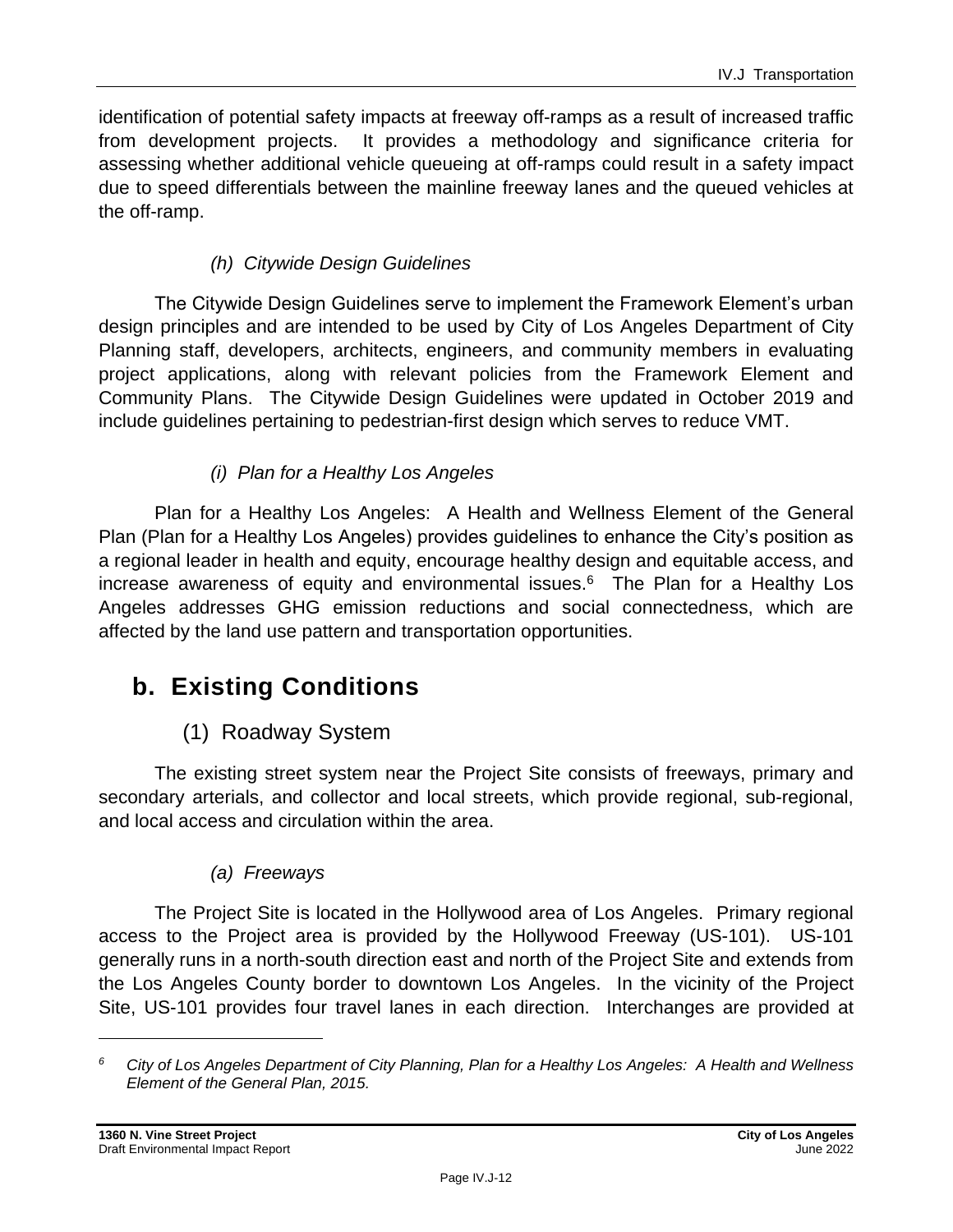Cahuenga Boulevard, Vine Street, Gower Street, Hollywood Boulevard, and Sunset Boulevard in the Study Area. Interstate 10 runs in an east-west direction south of the Project Site and extends from Santa Monica to east of Los Angeles County. South of the Project Site, I-10 provides five lanes in each direction.

#### *(b) Streets*

Listed below are the primary streets that provide local access to the Project Site.

#### *(i) North-South Streets*

- Wilcox Avenue—Wilcox Avenue is designated as an Avenue III and runs west of the Project Site. Wilcox Avenue provides two lanes in each direction with parking permitted on both sides of the street. Two-way left-turn lanes are provided along portions of Wilcox Avenue, and left-turn channelization is provided at most intersections.
- Cahuenga Boulevard—Cahuenga Boulevard is designated as an Avenue II and runs to the west of the Project Site. Cahuenga Boulevard provides two lanes in each direction with parking permitted on both sides of the street. The portion of Cahuenga Boulevard north of Hollywood Boulevard is included in the Bicycle Enhanced Network in the Mobility Plan.
- Vine Street—Vine Street is designated as an Avenue II in the study area and runs directly west of the Project Site. Vine Street provides two lanes in each direction with parking permitted on both sides of the street. Left-turn channelization is provided at most intersections. Vine Street is included in the Bicycle and Pedestrian Enhanced Networks in the Mobility Plan.
- Gower Street—Gower Street is designated as an Avenue III in the study area. Gower Street provides between one and two lanes of travel in the northbound direction and one lane of travel in the southbound direction. Gower Street is included in the Neighborhood Enhanced Networks in the Mobility Plan.
- North El Centro Avenue—North El Centro Avenue is a local street and runs east of the Project Site. El Centro Avenue provides one lane in each direction with parking permitted on both sides of the street.

#### *(ii) East-West Streets*

• Fountain Avenue—Fountain Avenue is designated as a Collector Street and runs south of the Project Site. Fountain Avenue provides one lane in each direction with parking except during street cleaning periods. Fountain Avenue is part of the Neighborhood Enhanced Network in the Mobility Plan.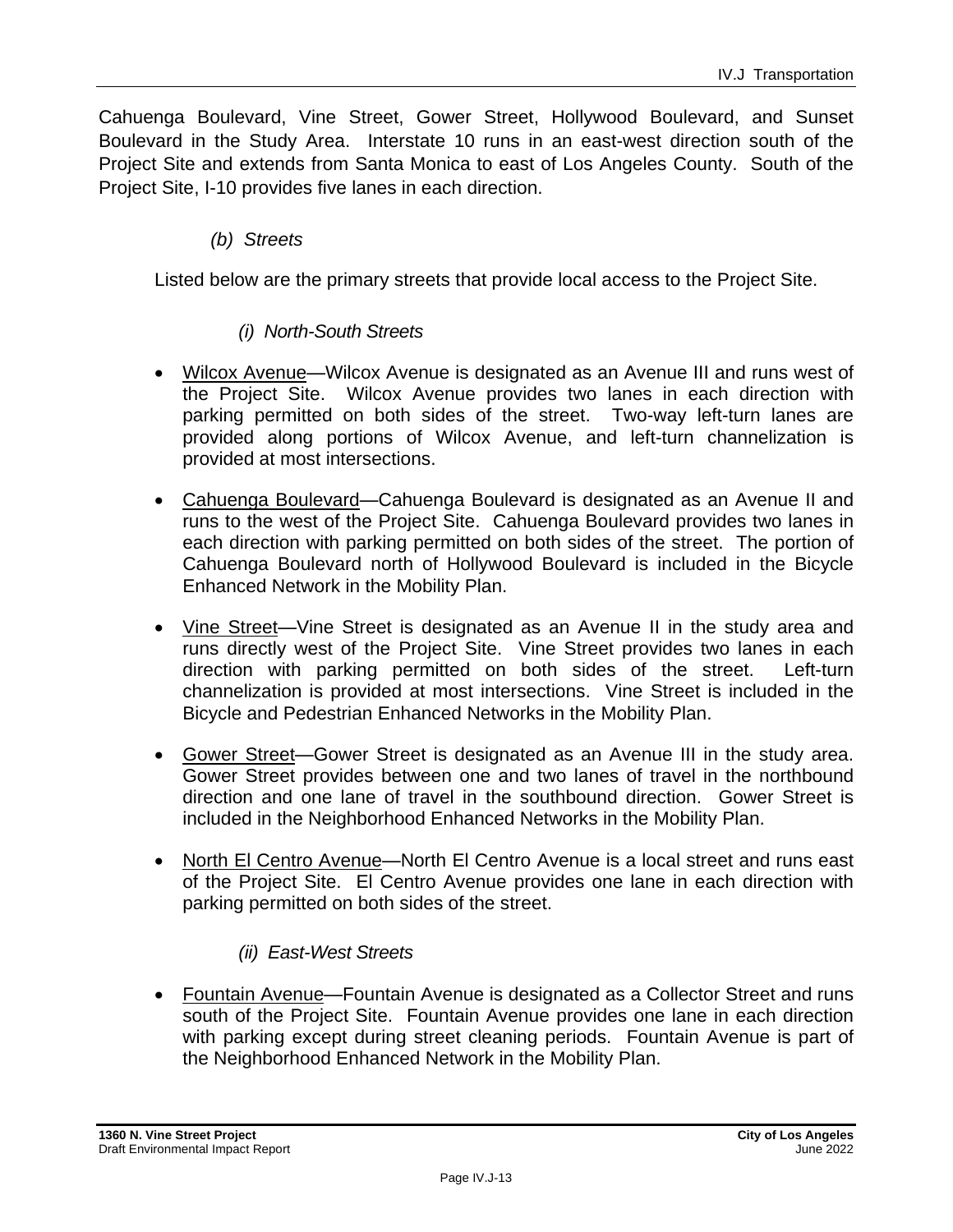- Sunset Boulevard—Sunset Boulevard is designated as an Avenue I and runs north of the Project Site. Sunset Boulevard provides two through lanes in each direction. Parking is permitted during off-peak periods. However, during peak periods, parking is restricted on Sunset Boulevard so that additional lanes may be provided, changing the number of lanes from two to three. Left-turn channelization is provided at most intersections. Sunset Boulevard is included in the Vehicle Enhanced Network in the Mobility Plan.
- De Longpre Avenue—De Longpre Avenue is a local street in the study area that runs directly north of the Project Site. De Longpre Avenue provides one lane in each direction with parking permitted on the north side of the street.
- Afton Place—Afton Place is a local street in the study area and runs directly south of the Project Site. Afton Place provides one lane in each direction with parking permitted on both sides of the street.

## (2) Transit Service

The Project Site is well served by public transit, including both bus and rail service. Metro provides several bus lines in the form of local bus service and one subway line in the area. LADOT DASH also provides bus transit service in the area. The following provides a brief description of the transit lines providing service in the Project vicinity.<sup>7</sup>

- Metro B Line (Red)—The B Line (Red) is a subway that provides service between North Hollywood and Downtown Los Angeles. This line runs north of the Project Site along Hollywood Boulevard. The B Line (Red) has average headways of 10 minutes during the weekday A.M. and P.M. peak periods. The B Line (Red) Hollywood/Vine station is less than 0.5 mile from the Project Site.
- Metro Line 2—Line 2 provides local service between downtown Los Angeles and the Pacific Palisades neighborhood in Los Angeles. This line has average headways of 10-15 minutes during the weekday A.M. and P.M. peak periods.
- Metro Line 217—Line 217 provides local service between the Westchester neighborhood in Los Angeles and the Hollywood neighborhood in Los Angeles. This line runs north of the Project Site along Hollywood Boulevard. Line 217 has average headways of 15 minutes during the weekday A.M. and P.M. peak periods.
- Metro Line 210—Line 210 provides local service between the Hollywood neighborhood in Los Angeles and Redondo Beach. This line runs west of the Project Site along Vine Street. Line 210 has average headways of 15 minutes during the weekday A.M. and P.M. peak periods.

*<sup>7</sup> Based on pre-COVID-19 Metro service conditions.*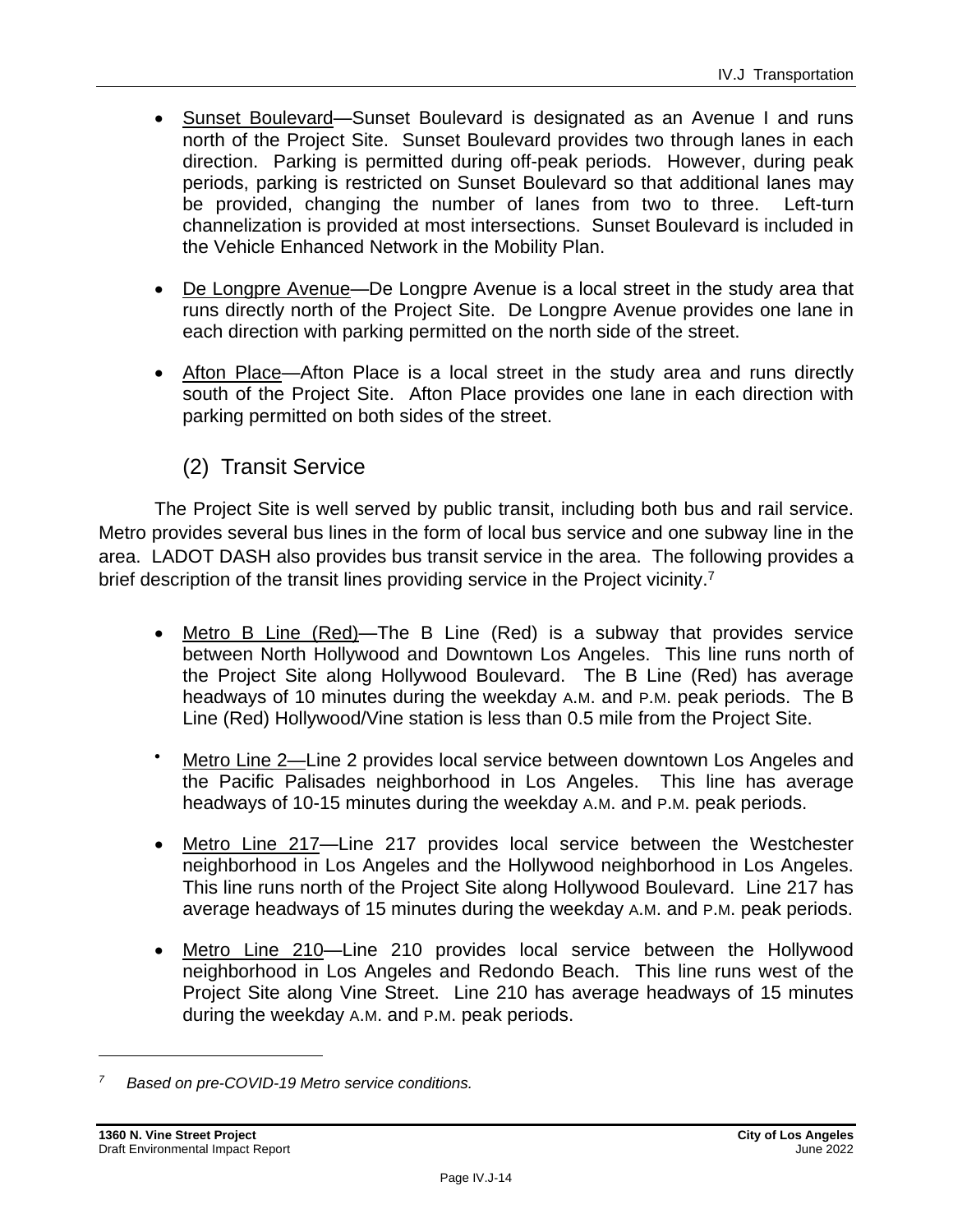- Metro Line 4—Line 4 provides local service between Downtown Los Angeles and West Los Angeles, with early morning and late evening service to Santa Monica. The line runs south of the Project Site along Santa Monica Boulevard. Line 4 has average headways of 10-15 minutes.
- Metro Local 180—Line 180 provides local service between Altadena and Hollywood. This line runs north of the Project Site along Hollywood Boulevard. Headways average 15 minutes during peak periods.
- Metro Line 212—Line 212 runs from Hawthorne to Hollywood. This line travels on La Brea Avenue, west of the Project and along Hollywood Boulevard, north of the site. Line 212 has headways of approximately 10 minutes during peak periods.
- Metro Line 222—Line 222 provides local service between Sunland and Hollywood. This line runs north of the Project Site along Hollywood Boulevard, and west of the Project Site along Orange Drive and Highland Avenue. Headways average 60 minutes during peak periods.
- LADOT DASH Hollywood/Wilshire—The Hollywood/Wilshire DASH is a local line that travels from the Metro Purple Line Wilshire/Western Station to the Metro Red Line Hollywood/Vine Station with average headways of approximately 25 to 30 minutes during the weekday A.M. and P.M. peak hours. This line provides service to Koreatown and Hollywood, and travels along Gower Street in the vicinity of the Project Site.
- LADOT DASH Hollywood—The Hollywood DASH provides circulator service in the Hollywood neighborhood in Los Angeles. There are several stops near the Project Site on Hollywood Boulevard, Argyle Avenue (north of Hollywood Boulevard), Gower Street (south of Sunset Boulevard), and Fountain Avenue. The Hollywood DASH has average headways of 30 minutes during the weekday A.M. and P.M. peak periods.
- LADOT DASH Beachwood Canyon-The Beachwood Canyon DASH provides circulator service in Hollywood's Beachwood Canyon neighborhood. There are several stops near the Project Site on Vine Street and Sunset Boulevard. The Beachwood Canyon DASH has average headways of approximately 25 minutes during the weekday A.M. and P.M. peak periods.
	- (3) Existing Parking and Vehicular Access

As discussed in Section II, Project Description, of this Draft EIR, the Project Site is currently occupied by a mix of uses that consist of a 17,100-square-foot post-production facility, an 8,044-square-foot commercial building, six bungalows that comprise approximately 8,988 square feet of floor area (of which three are vacant and three are occupied by office/post-production uses), and a vacant eight-unit multi-family residential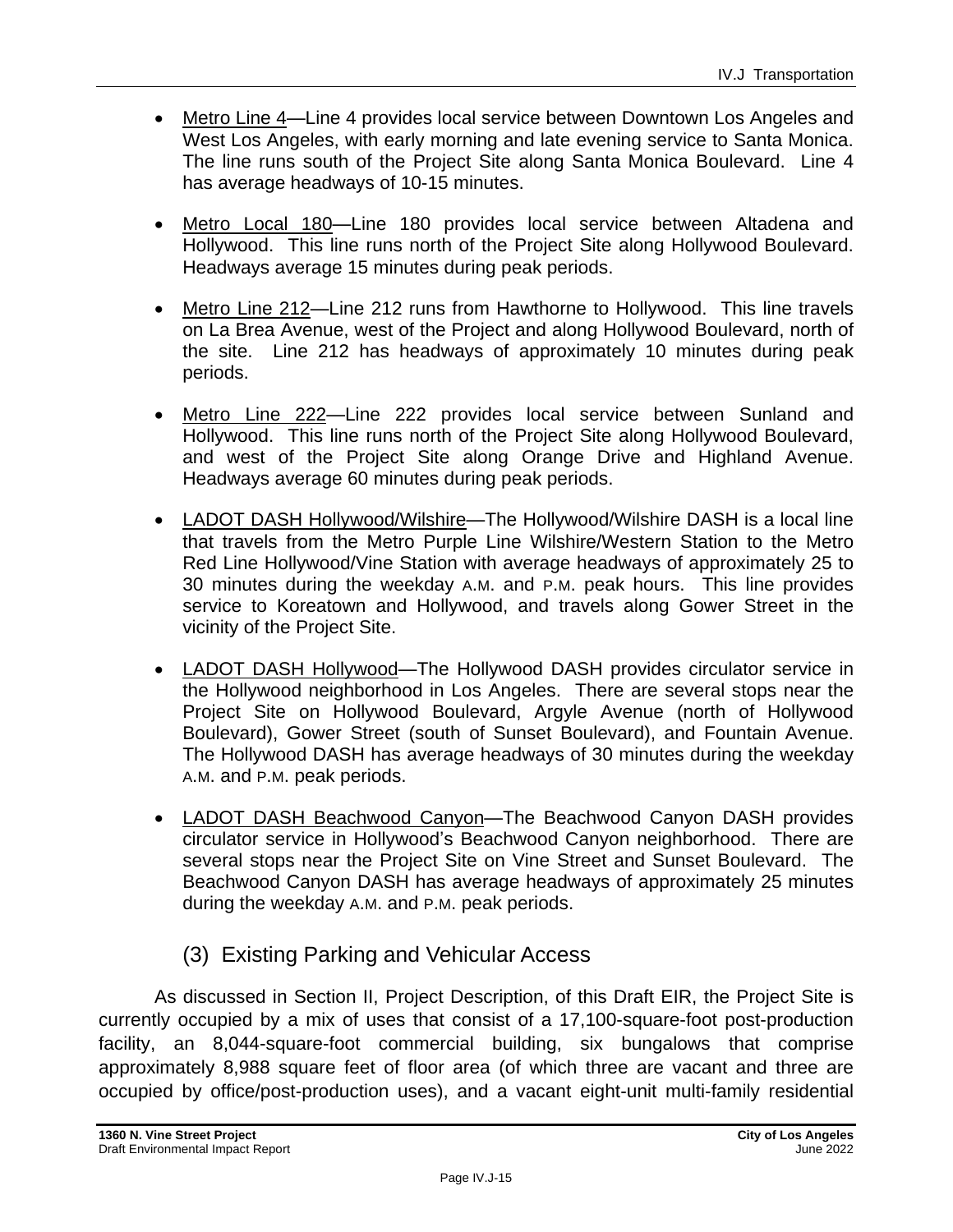building comprised of approximately 7,700 square feet of floor area. All existing uses would be removed except the six bungalows, which would be relocated and reused within the Project Site. There are six existing driveways on Afton Place and four existing driveways on De Longpre Avenue that facilitate vehicular access for the existing uses. Approximately 60 surface parking spaces are provided on-site.

## (4) Existing Pedestrian and Bicycle Facilities

#### *(a) Pedestrian Facilities*

The area surrounding the Project Site includes a developed network of pedestrian facilities, including sidewalks, crosswalks, and pedestrian safety features. There are sidewalks lining the streets, crosswalks available at intersections, and shops, restaurants, and other services within walking distance of the Project Site. Sidewalks in the vicinity of the Project Site are approximately 8 to 18 feet wide. In addition, Sunset Boulevard and Vine Street near the Project Site are part of the High Injury Network.

#### *(b) Bicycle Facilities*

Within the vicinity of the Project Site, Wilcox Avenue, Selma Avenue, Argyle Avenue, and Fountain Avenue are designated as roadways intended to share the road with bicyclists and provide shared lane markings. These roads are also known as bicycle routes.

The Mobility Plan identifies corridors proposed to receive improved bicycle, pedestrian and vehicle infrastructure improvements. Tier 1 Protected Bicycle Lanes are bicycle facilities that are separated from vehicular traffic. Tier 2 and Tier 3 Bicycle Lanes are facilities on roadways with striped separation. Tier 2 Bicycle Lanes are those which are more likely to be built by 2035. The Neighborhood Enhanced Network is the network of locally-serving streets planned to contain traffic-calming measures that close the gaps between streets containing bicycle facilities. Near the Project Site, planned Tier 1 facilities include Hollywood Boulevard; planned Tier 2 facilities include Vine Street; and planned Tier 3 facilities in the study area include Cahuenga Boulevard, Sunset Boulevard, and Santa Monica Boulevard.

## **3. Project Impacts**

## **a. Thresholds of Significance**

In accordance with the State CEQA Guidelines Appendix G, the Project would have a significant impact related to transportation if it would: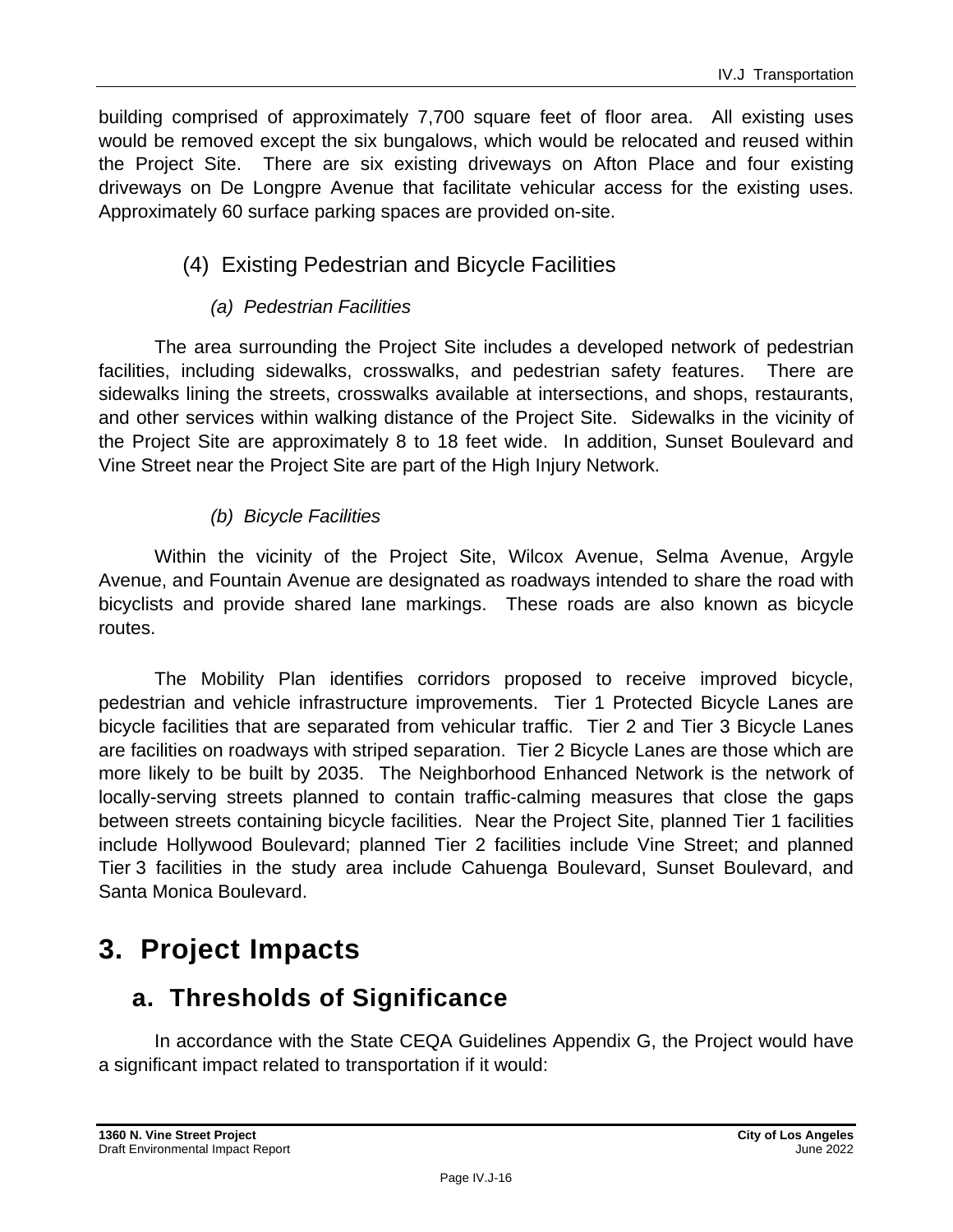- *Threshold (a): Conflict with a program plan, ordinance or policy addressing the circulation system, including transit, roadway, bicycle, and pedestrian facilities; or*
- *Threshold (b): Conflict or be inconsistent with CEQA Guidelines Section 15064.3, subdivision (b); or*
- *Threshold (c): Substantially increase hazards due to a geometric design feature (e.g., sharp curves or dangerous intersections) or incompatible uses (e.g., farm equipment); or*

*Threshold (d): Result in inadequate emergency access.*

## **b. Methodology**

(1) Requirements for Transportation Assessments

In November 2018, the California Natural Resources Agency finalized the updates to the State CEQA Guidelines, which became effective on December 28, 2018, and were subsequently adopted by the City of Los Angeles (City) on February 28, 2019. Based on these changes, on July 30, 2019, the City adopted the *CEQA Transportation Analysis Guidelines Update*, which sets forth the revised thresholds of significance for evaluating transportation impacts as well as screening and evaluation criteria for determining impacts. The *CEQA Transportation Analysis Guidelines Update* establishes VMT as the City's formal method of evaluating a project's transportation impacts. In conjunction with this update, LADOT adopted its TAG. The analysis in this section and the Transportation Assessment, included as Appendix R of this Draft EIR, uses the latest version of the TAG updated by LADOT in 2020.

(2) Consistency with Plans, Programs, Ordinances, or Policies

As described above, the CEQA Guidelines' Transportation Threshold (a) has been updated to require an analysis of the proposed Project's potential to conflict with plans, programs, ordinances, or policies that address the circulation system including transit, roadway, bicycle and pedestrian facilities. Therefore, the impact analysis below will evaluate the Project's potential to conflict with the applicable plans, programs, ordinances, and policies listed above in the Regulatory Framework section of this chapter. In accordance with the TAG, a project that generally conforms with, and does not obstruct the City's development policies and standards will generally be considered to be consistent.

### (3) Vehicle Miles Traveled

OPR has found that a VMT per capita or per employee that is 15 percent or more below that of existing development is a reasonable and achievable threshold in determining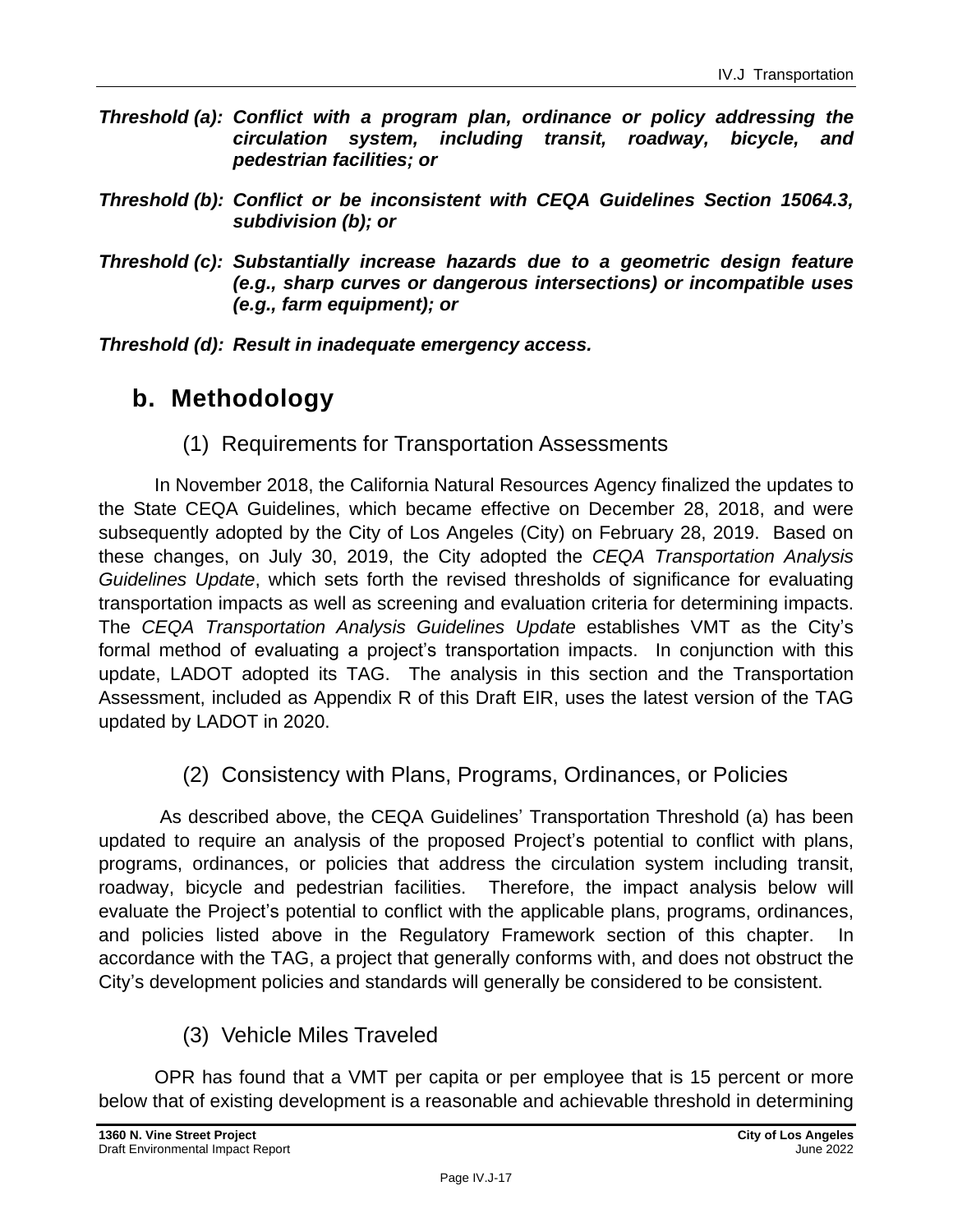significant transportation impacts under CEQA, although CEQA allows lead agencies to set or apply their own significance thresholds. As discussed above, the *CEQA Transportation Analysis Update* establishes VMT as the City's formal method of evaluating a project's transportation impacts. In conjunction with this update, LADOT adopted its TAG in July 2019. Threshold T-2.1 (Causing Substantial VMT) of the TAG states that a residential project would result in a significant VMT impact if it would generate household VMT per capita higher than 15 percent below the existing average household VMT per capita for the Area Planning Commission (APC) area in which it is located. Similarly, an office project would result in a significant VMT impact if it would generate work VMT per employee higher than 15 percent below the existing average work VMT per employee for the APC area in which it's located.

Residents contribute to household VMT while employees (including retail and restaurant employees) contribute to work VMT. The TAG identifies a daily household VMT per capita impact threshold of 6.0 and a daily work VMT per employee impact threshold of 7.6 for the Central APC area, in which the Project is located. Therefore, should the Project's average household VMT per capita be equal to or lower than 6.0 and average work VMT per employee be equal to or lower than 7.6, the Project's overall VMT impact would be less than significant.

It is important to note that these thresholds—and the VMT analysis to which the thresholds apply—are based on specific types of one-way trips, including:

- Home-Based Work Production: trips to a workplace destination originating from a residential use at the Project Site
- Home-Based Other Production: trips to a non-workplace destination (e.g., retail, restaurant, etc.) originating from a residential use at the Project Site
- Home-Based Work Attraction: trips to a workplace destination at the Project Site originating from a residential use

The location and characteristics of residences and workplaces are often the main drivers of VMT, as detailed in Appendix 1 of *Technical Advisory on Evaluating Transportation Impacts in CEQA* (California Governor's Office of Planning and Research, December 2018). Therefore, as detailed in *City of Los Angeles VMT Calculator Documentation* (LADOT and LADCP, February 2019) (VMT Calculator Documentation), the City's household VMT per capita threshold applies to Home-Based Work Production and Home-Based Other Production trips and the work VMT per employee threshold applies to Home-Based Work Attraction trips.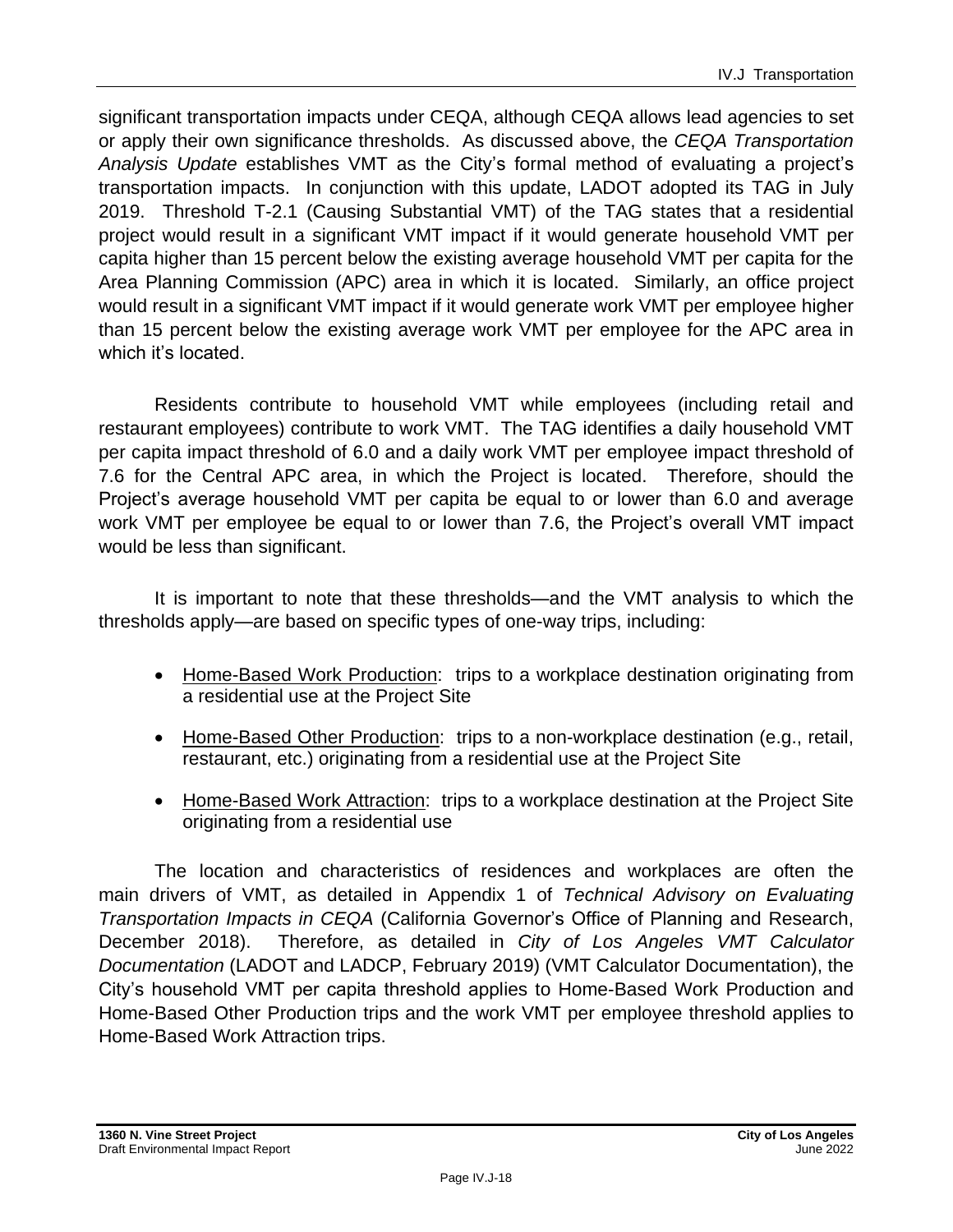Other types of trips generated by the Project, including Non-Home-Based Other Production (trips to a non-residential destination originating from a non-residential use at the Project Site), Home-Based Other Attraction (trips to a non-workplace destination at the Project Site originating from a residential use), and Non-Home-Based Other Attraction (trips to a non-residential destination at the Project Site originating from a non-residential use), are not factored into the VMT per capita and VMT per employee thresholds as those trips are typically localized and are assumed to have a negligible effect on the VMT impact assessment.

#### *(b) VMT Analysis Methodology*

LADOT developed the VMT Calculator to estimate project-specific daily household VMT per capita and daily work VMT per employee for developments within City limits. The methodology in determining VMT based on the VMT Calculator is consistent with the TAG.

The City developed travel behavior zone (TBZ) categories to determine the magnitude of VMT and vehicle trip reductions that could be achieved through TDM strategies. As detailed in the VMT Calculator Documentation, the development of the TBZs considered the population density, land use density, intersection density, and proximity to transit of each Census tract in the City and are categorized as follows:

- 1. Suburban (Zone 1): Very low-density primarily centered around single-family homes and minimally connected street network.
- 2. Suburban Center (Zone 2): Low-density developments with a mix of residential and commercial uses with larger blocks and lower intersection density.
- 3. Compact Infill (Zone 3): Higher density neighborhoods that include multi-story buildings and well-connected streets.
- 4. Urban (Zone 4): High-density neighborhoods characterized by multi-story buildings with a dense road network.

The VMT Calculator determines a Project's TBZ based on the latitude and longitude of the project address.

As detailed in the VMT Calculator Documentation, the VMT Calculator accounts for the interaction of land uses within a mixed use development and considers the following sociodemographic, land use, and built environment factors for the Project area:

• The project location's jobs/housing balance, which factors into how many trips are local or internal to a mixed use project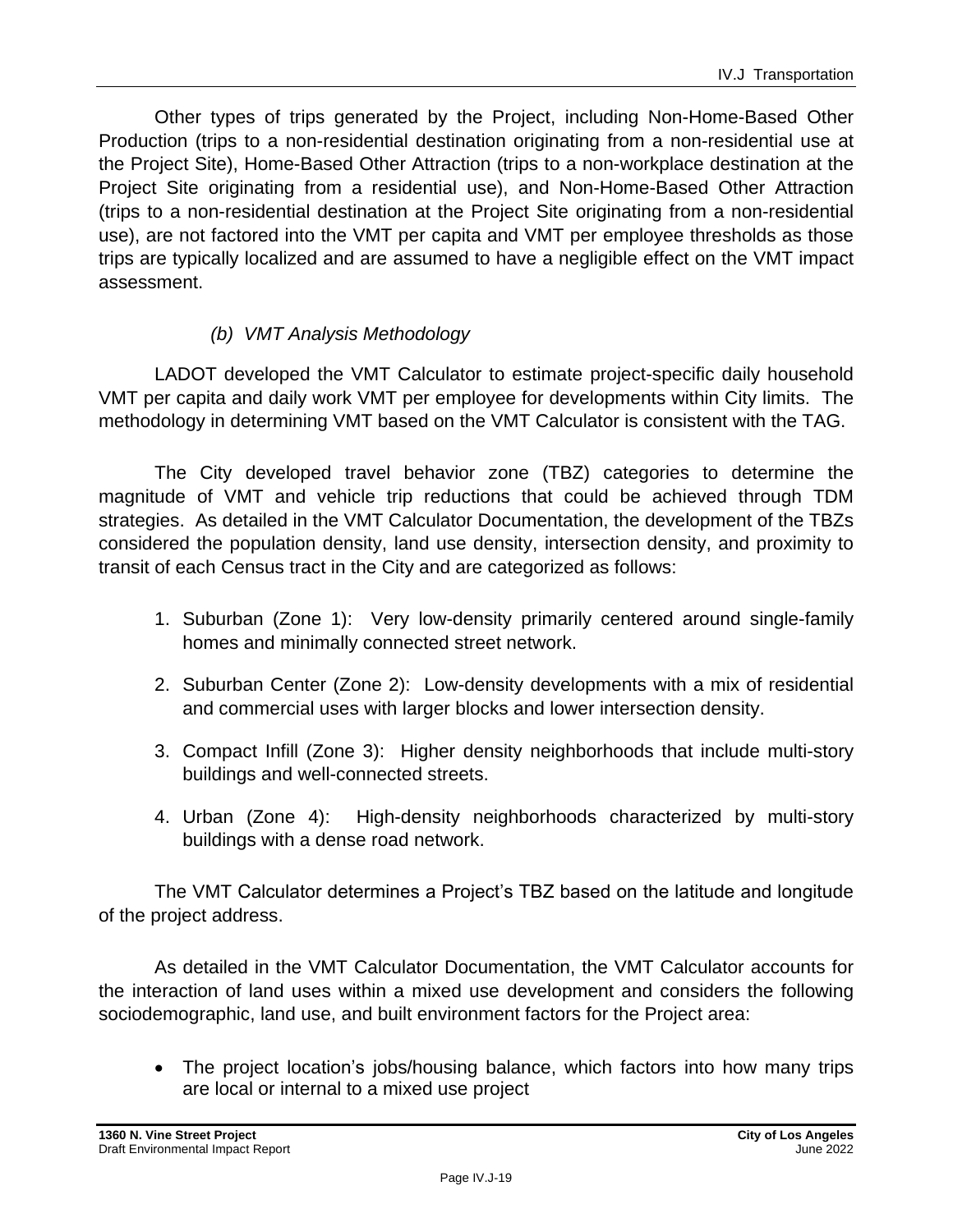- Land use density where the project is located, which factors into the likelihood of short trips, as well as walking and bicycling
- Transportation network density, which affects the circuity of travel (whether driving, walking, or bicycling) and, therefore, affects both trip length and the likelihood of choosing non-automobile modes of travel
- Proximity to transit, which affects the likelihood that residents or employees will travel via transit rather than automobile
- Proximity to retail and other destinations, affecting the likelihood that residents or employees will take short trips or non-automobile modes for routine commercial activities
- Vehicle ownership rates, with higher levels of vehicle ownership leading to a higher rate of automobile trips
- Household size, which affects both the number of trips made by a given residential unit (increasing or decreasing overall VMT) and also affects the number of people when calculating the daily VMT per capita

The VMT Calculator determines a Project's VMT based on trip length information from the City's Travel Demand Forecasting (TDF) Model. The TDF Model considers the traffic analysis zone where the project is located to determine the trip length and trip type, which factor into the calculation of the Project's VMT.

The VMT Calculator contains population assumptions based on Census data and employment assumptions derived from multiple data sources, including *2012 Developer Fee Justification Study* (Los Angeles Unified School District, 2012), the San Diego Association of Governments Activity Based Model, *Trip Generation, 9th Edition* (Institute of Transportation Engineers, 2012), the U.S. Department of Energy, and other modeling resources. A summary of population and employment assumptions for various land uses is provided in Table 1 of *City of Los Angeles VMT Calculator Documentation.*

Additionally, the VMT Calculator measures the reduction in VMT resulting from a project's incorporation of transportation demand management strategies as project design features or mitigation measures. The following seven categories of TDM strategies are included in the VMT Calculator:

- 1. Parking
- 2. Transit
- 3. Education and Encouragement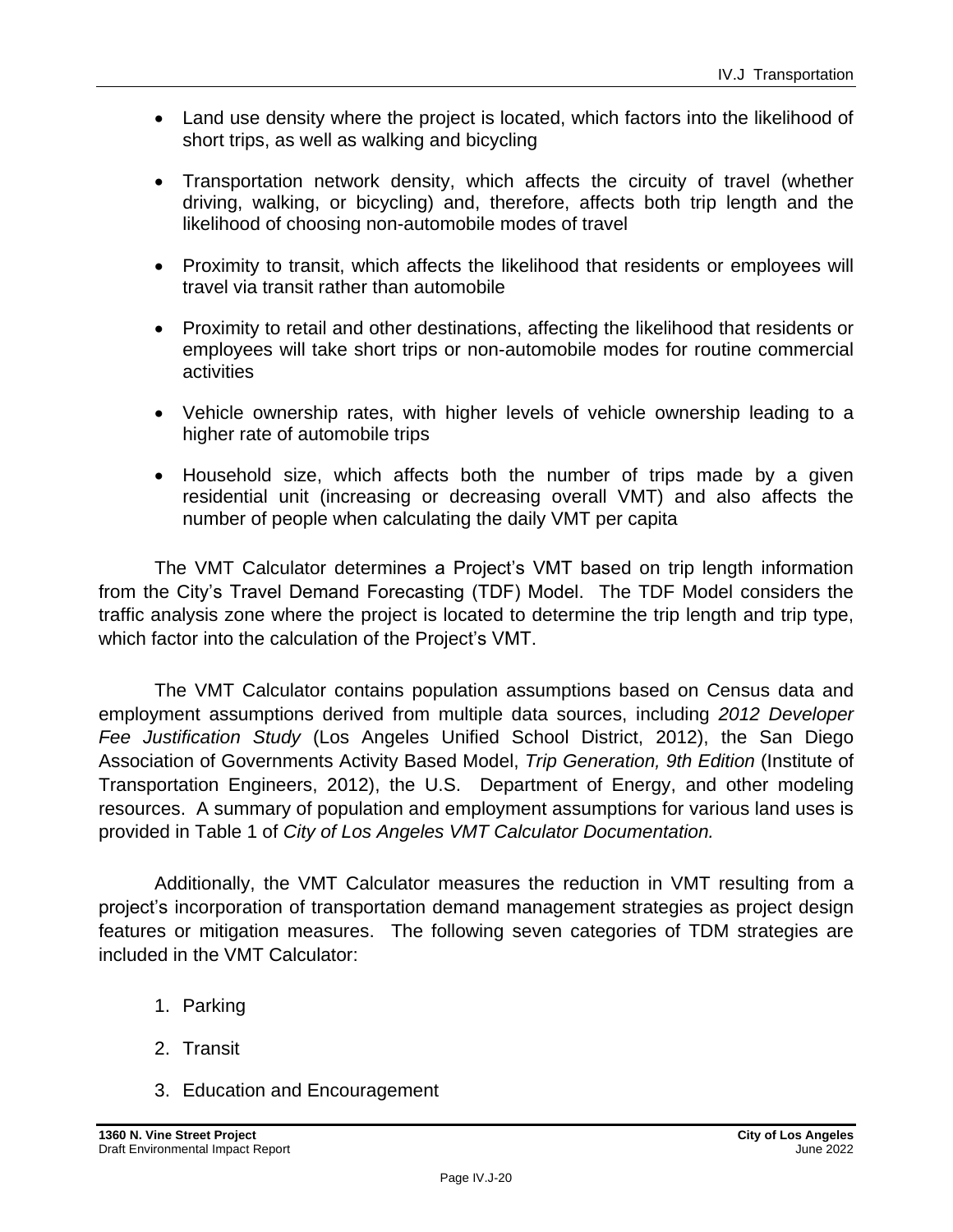- 4. Commute Trip Reductions
- 5. Shared Mobility
- 6. Bicycle Infrastructure
- 7. Neighborhood Enhancement

TDM strategies within each of these categories have been empirically demonstrated to reduce trip-making or mode choice in such a way as to reduce VMT, as documented in *Quantifying Greenhouse Gas Mitigation Measures* (California Air Pollution Control Officers Association, 2010).

#### *(c) Regional Serving Retail VMT*

The Residential Option is the only Project Option that includes retail/restaurant uses that exceed the 50,000-square-foot threshold identified in the TAG between local-serving and regional-serving retail. Since the retail and restaurant components of the Residential Option are greater than 50,000 square feet, they were evaluated using the City's travel demand forecasting model. A regional-serving retail project would result in a significant VMT impact if it would result in a net increase in total daily VMT.

Fehr & Peers ran the City of Los Angeles' citywide travel demand forecasting model in addition to the VMT Calculator because the Residential Option's proposed retail/restaurant uses total more than 50,000 square feet and therefore could be considered regional serving. Since the overall number of trips in the citywide model is based on home-based trips and is balanced to home-trip productions, the total number of trips across the entire network would not be influenced materially by the introduction of the additional retail space but rather the model would redistribute home-shopping trips from other retail destinations to the proposed retail destination. This consisted of the following steps:

- The model traffic analysis zone (TAZ) in which the Project is located was determined.
- The Residential Option land uses were converted into the appropriate socioeconomic categories utilized in the model. The socioeconomic parameters in the TAZ were adjusted appropriately to reflect removal of the existing land uses and addition of the Residential Option land uses.
- The model process was run for the model existing base year for the four time periods in the model (A.M. peak period, midday period, P.M. peak period, nighttime period) for the following scenarios: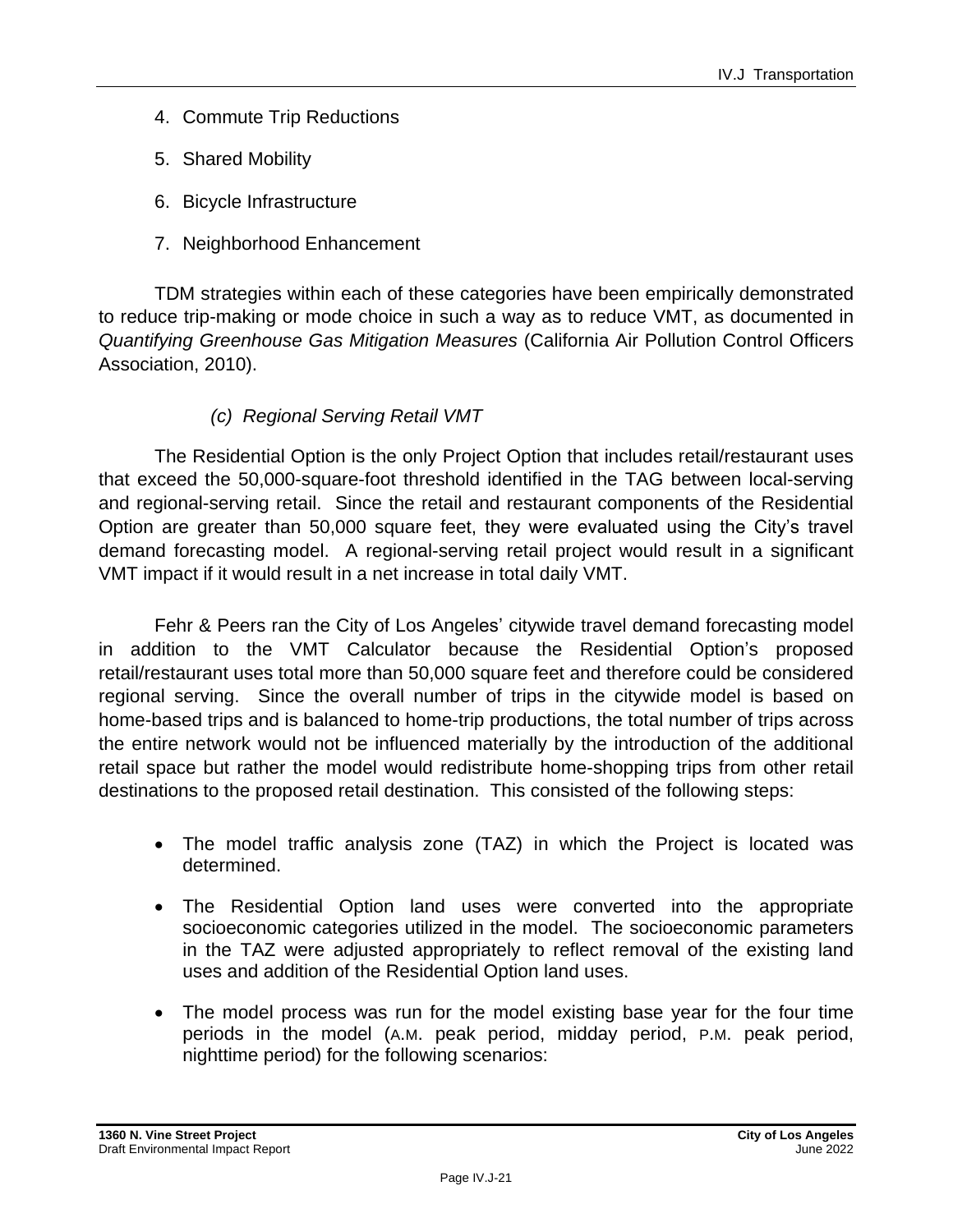- "Without Project retail" scenario, including all the Project Residential Option's non-retail land uses;
- "With Project retail" scenario, adding the Residential Option's proposed retail and restaurant uses.
- All VMT on the model network focus area was calculated for each of the four time periods and summed to determine the estimated daily VMT for each scenario. The daily VMT for the "without Project retail" scenario was subtracted from the daily VMT for the "with Project retail" scenario to determine the net change in daily VMT caused by the Project retail uses.

## (4) Hazardous Geometric Design Features

The TAG include a methodology for analyzing impacts with respect to hazardous geometric design features. For vehicle, bicycle, and pedestrian safety impacts, project access points, internal circulation, and parking access from an operational and safety perspective (for example, turning radii, driveway queuing, line of sight for turns into and out of project driveway[s]) are reviewed. Where project driveways would cross pedestrian facilities or bicycle facilities (bike lanes or bike paths), operational and safety issues related to the potential for vehicle/pedestrian and vehicle/bicycle conflicts and the severity of consequences that could result are considered. In areas with moderate to high levels of pedestrian or bicycle activity, the collection of pedestrian or bicycle count data may be required. Using this methodology, the Project design, including proposed infrastructure improvements, land uses, and open spaces, are reviewed to determine if the Project would increase and/or create a hazardous geometric design feature(s) and/or incompatible use.

## (5) Freeway Safety Analysis

Based on the City Freeway Guidance, a transportation assessment for a development project should include analysis of nearby freeway off-ramps serving a project site where a project adds 25 or more morning or afternoon peak-hour trips. A project would result in a significant impact at such a ramp if each of the following three criteria were met:

- 1. Under a scenario analyzing future conditions upon project buildout, with project traffic included, the off-ramp queue would extend to the mainline freeway lanes.
- 2. The project would contribute at least two vehicle lengths (50 feet, assuming 25 feet per vehicle) to the queue.
- 3. The average speed of mainline freeway traffic adjacent to the off-ramp during the analyzed peak hour(s) is greater than 30 miles per hour (mph).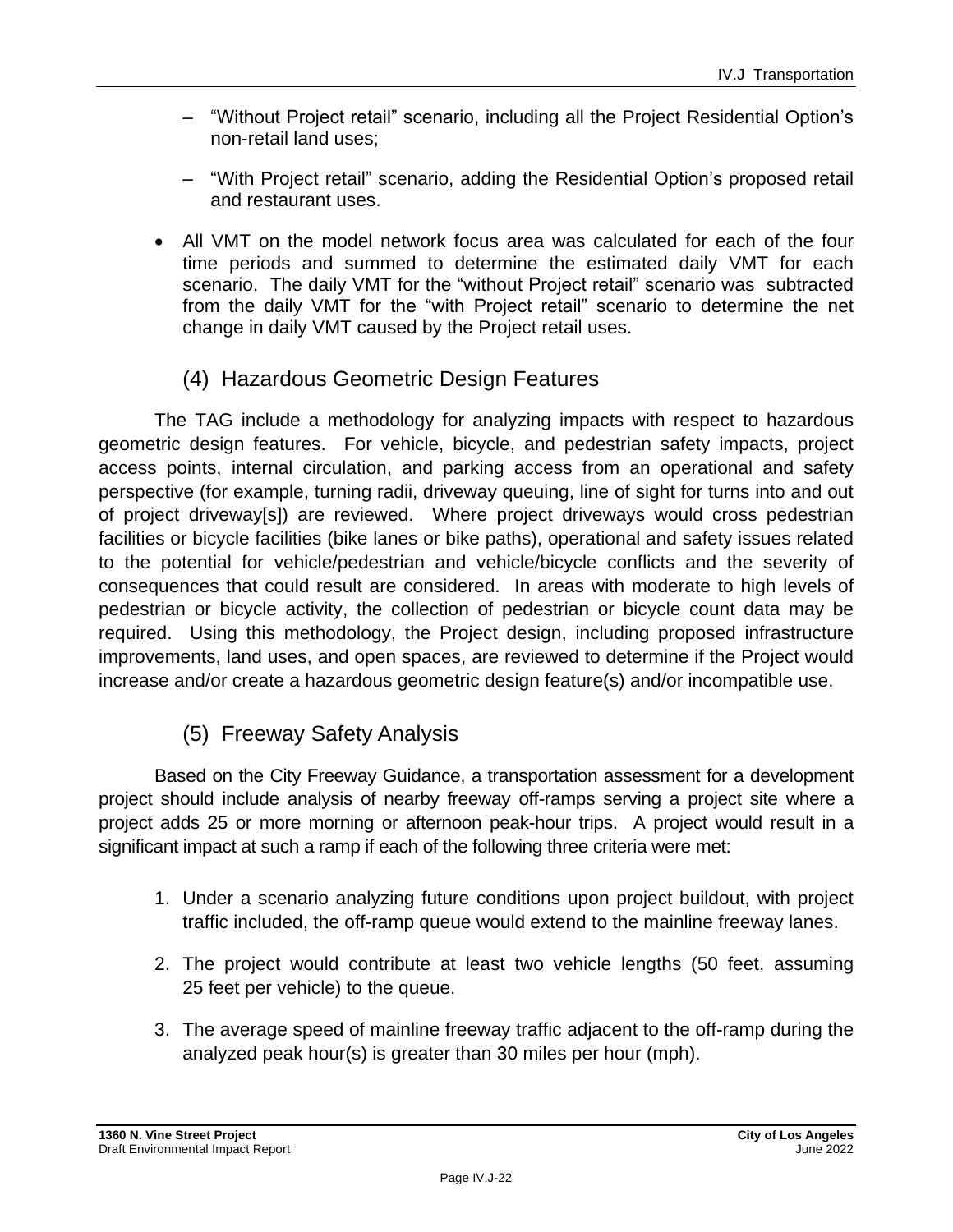If a potential safety issue is identified, then, to offset this potential condition, a project should consider preferred corrective measures, including TDM strategies, to reduce the project's trip generation, investments in active transportation or transit system infrastructure to reduce the project's trip generation, changes to the traffic signal timing or lane assignments at the ramp intersection, or physical changes to the off-ramp. Any physical change to the ramp would have to demonstrate substantial safety benefits, not be a VMT-inducing improvement, and not result in environmental impacts.

#### (6) Emergency Access

In consultation with the Los Angeles Fire Department (LAFD), the analysis of the Project's potential access impacts will include a review of the proposed vehicle access points and internal circulation. Construction activities and their impact on emergency access are also reviewed. A determination is made pursuant to the thresholds of significance identified above regarding the potential for these features of the Project to impede emergency access on adjacent City streets and/or result in potential safety impacts.

## **c. Project Design Features**

The Project would implement the following project design feature associated with construction activities:

- **Project Design Feature TR-PDF-1:** At the exit of the subterranean parking garage, the Project will implement blind spot mirrors to improve driver visibility and warning sounds/lights to alert pedestrians of approaching vehicles.
- **Project Design Feature TR-PDF-2:** Prior to the start of construction, the Project Applicant will prepare a Construction Traffic Management Plan and submit it to LADOT for review and approval. The Construction Traffic Management Plan will include a Worksite Traffic Control Plan, which will facilitate traffic and pedestrian movement, and minimize the potential conflicts between construction activities, street traffic, bicyclists, and pedestrians. Furthermore, the Construction Traffic Management Plan and Worksite Traffic Control Plan will include, but not be limited to, the following measures:
	- Provide off-site truck staging in a permitted area furnished by the construction truck contractor.
	- Truck access to the Project Site will be off Vine Street;
	- Establish requirements for loading/unloading and storage of materials on the Project Site where parking spaces would be encumbered;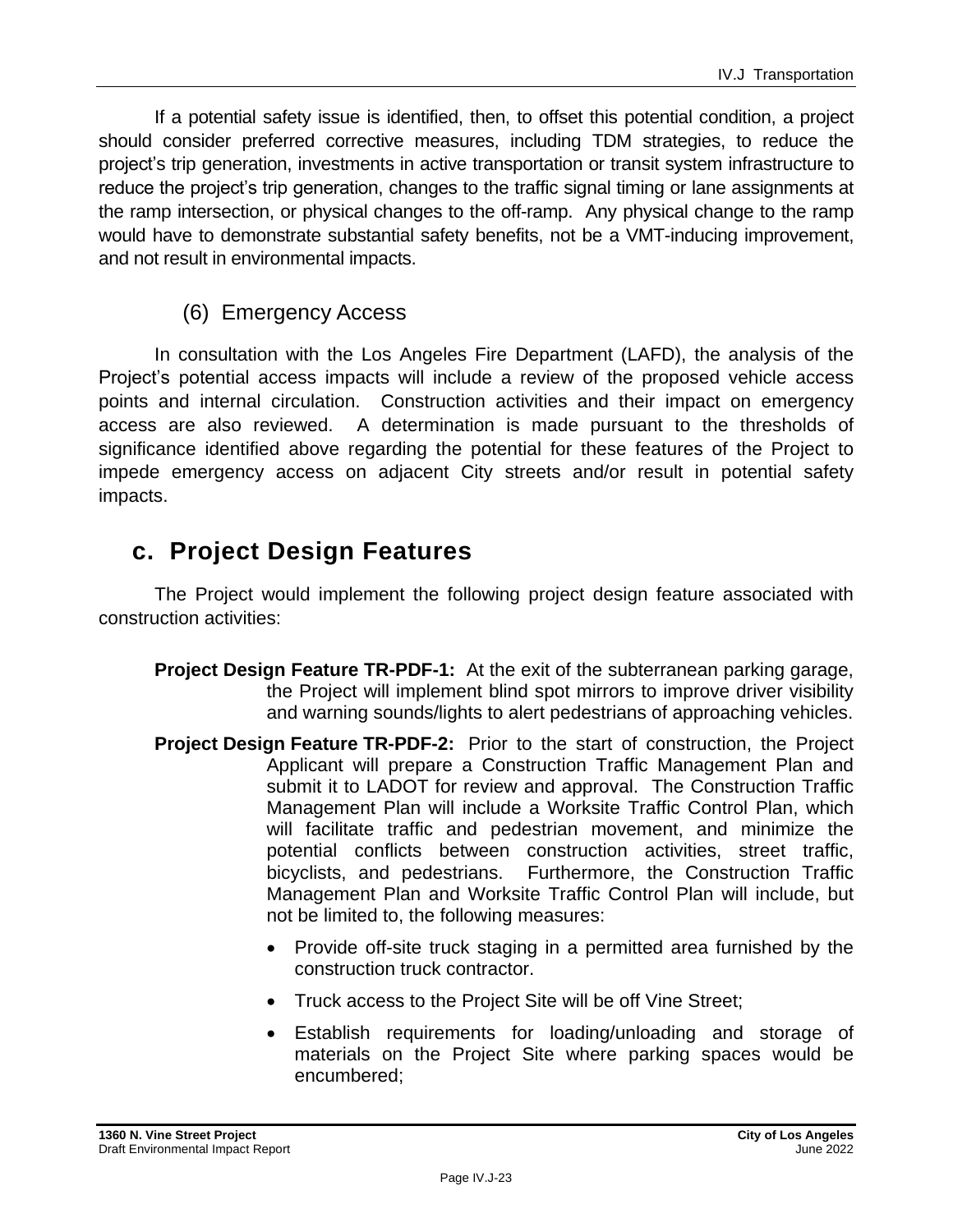- Schedule deliveries and pick-ups of construction materials during non-peak travel periods to the extent possible and coordinate to reduce the potential of trucks waiting to load or unload for protracted periods;
- Provide all construction contractors with written information on where their workers and their subcontractors are permitted to park, and provide clear consequences to violators for failure to follow these regulations. This information will clearly state that no construction worker parking is permitted on residential streets
- During construction activities when construction worker parking cannot be accommodated on the Project Site, the plan shall identify alternate parking location(s) for construction workers and the method of transportation to and from the Project Site (if beyond walking distance) for approval by the City 30 days prior to commencement of construction;
- Worksite Traffic Control Plan(s), approved by LADOT, will be implemented to route vehicular traffic, bicyclists, and pedestrians around any such closures;
- Maintain access for the surrounding uses in proximity to the Project Site during construction and post a hotline in several areas around the Site to enable the public to call and report non-compliance with the Construction Traffic Management Plan ;
- Coordinate with the City and emergency service providers to ensure adequate access is maintained to the Project Site and neighboring businesses and residences;
- **Project Design Feature TR-PDF-3:** The Applicant will work with the City of Los Angeles, Council District 13, and neighborhood residents living on Afton Place and De Longpre Avenue between Vine Street and El Centro Avenue to fund the development and implementation of a traffic calming plan to minimize cut-through traffic on these streets. Traffic calming measures could involve physical measures such as changes in street alignment, installation of barriers, speed humps, speed tables, raised crosswalks, chicanes, chokers, and street closures and/or operational measures such as turn restrictions, speed limits, and installation of stop signs, as approved by LADOT. The total cost of such measures shall not exceed \$100,000. The Applicant shall install such measures, as approved by LADOT Hollywood/Wilshire District Office, within 5 years of final Project approval.

## **d. Analysis of Project Impacts**

As set forth in Section II, Project Description, of this Draft EIR, the Project proposes two development options—the Residential Option and the Office Option.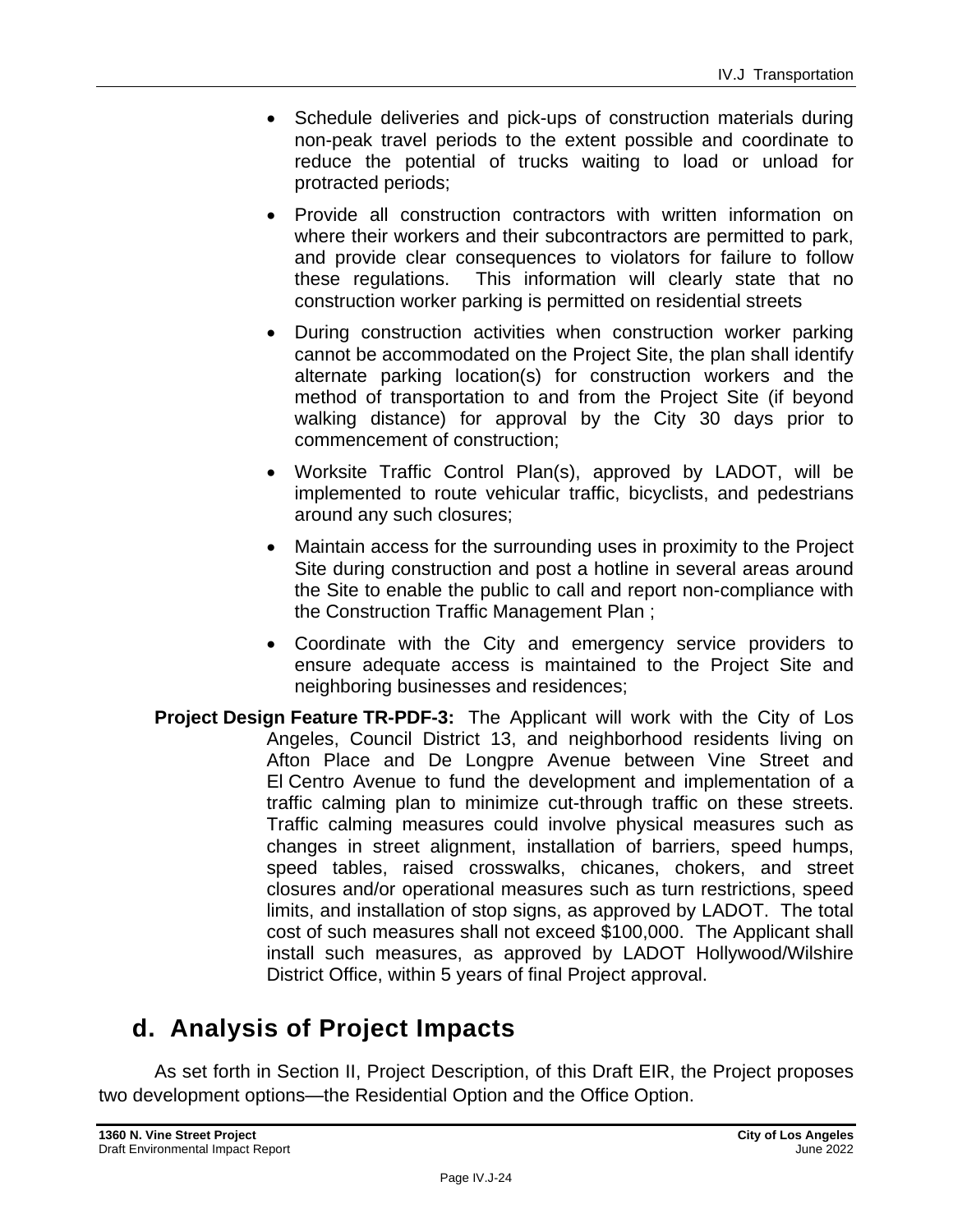The Residential Option would develop a new high-rise building with four levels of subterranean parking consisting of up to 429 new residential units, including 36 units designated for Very Low Income households, an approximately 55,000-square-foot grocery store, approximately 5,000 square feet of neighborhood-serving commercial retail uses, and 8,988 square feet of uses in the bungalows. The bungalows would be rehabilitated and adapted for reuse as either restaurants or 12 residential units, in which case the development would still propose a total of 429 residential units.

The Office Option would develop a new high-rise building with eight levels of subterranean parking with approximately 463,521 square feet of office uses and 11,914 square feet of restaurant uses in the proposed building, as well as 8,988 square feet of uses in the bungalows. The bungalows would be rehabilitated and adapted for reuse as either restaurants or nine residential units.

As shown in Figure II-8, Residential Option Conceptual Ground Floor Plan, in Section II, Project Description of this Draft EIR and in Figure 2A of the Transportation Assessment included as Appendix R of this Draft EIR, access for the proposed uses of the Residential Option would be provided via a right-in/right-out driveway on Vine Street and a two-way all-way access driveway on De Longpre Avenue. Both driveways would provide access to the subterranean parking garage. The commercial and/or residential truck loading docks would be adjacent to the De Longpre Avenue driveway. No vehicular access off of Afton Place is proposed for the Residential Option.

Vehicle access for the proposed uses of the Office Option would be provided via three driveway scenarios: (1) a right-in/right-out driveway on Vine Street and a two-way all-way access driveway on De Longpre Avenue; (2) all-access driveways on Afton Place and De Longpre Avenue; or (3) all-access driveways on Afton Place and De Longpre Avenue with an added cul-de-sac (i.e., street closure to through traffic) directly east of the driveway on Afton Place. Under the Office Option, all driveways would provide access to the subterranean parking garage, and the loading dock would be located adjacent to the De Longpre driveway. Office Option driveway scenarios 1, 2, and 3 are shown on Figures II-10 through II-12 in Section II, Project Description, of this Draft EIR and in Figures 2B through 2D in the Transportation Assessment included as Appendix R of this Draft EIR.

The following analysis accounts for all development options and scenarios and the term "Project" refers to all such options and scenarios unless stated otherwise.

#### *Threshold (a): Would the Project conflict with a program plan, ordinance or policy addressing the circulation system, including transit, roadway, bicycle, and pedestrian facilities?*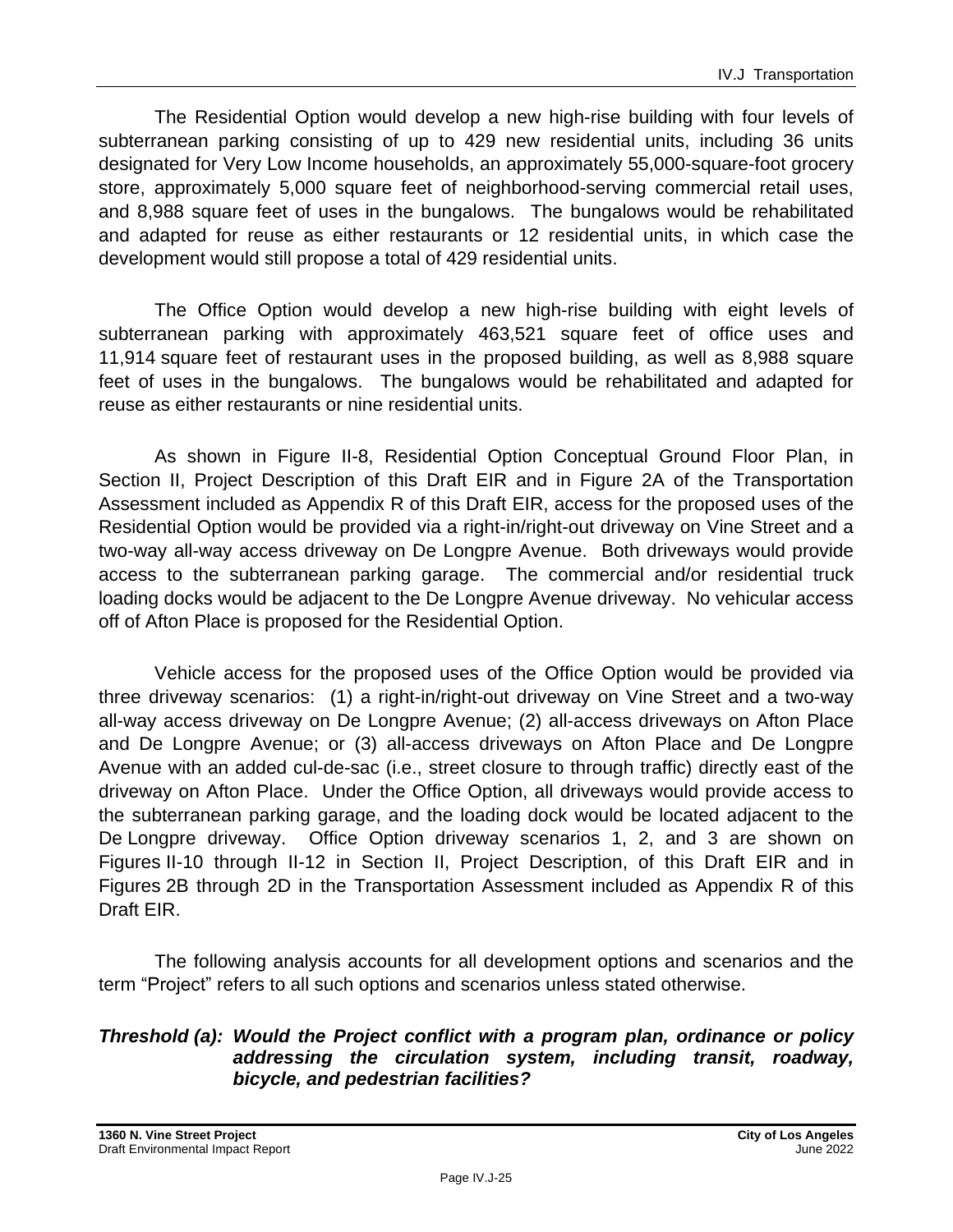## (1) Impact Analysis

Attachment D of the TAG provides screening questions to determine which plans, policies, and programs apply to a project. Based on those questions, the following have been assessed for the Project: the Mobility Plan; LADOT Manual of Policies and Procedures Section 321; LAMC; Hollywood Community Plan; and the Hollywood Redevelopment Plan. The Project's potential to conflict with these programs, plans, ordinances, and policies is analyzed below.

#### *(a) Mobility Plan 2035*

*Policy 2.1 Adaptive Reuse of Streets—Design, plan, and operate streets to serve multiple purposes and provide flexibility in design to adapt to future demands.*

The Project would not alter adjacent streets or the right-of-way in a manner that would preclude or conflict with future changes by various City departments. Therefore, the Project would not conflict with Mobility Plan Policy 2.1.

*Policy 2.3 Pedestrian Infrastructure—Recognize walking as a component of every trip, and ensure high quality pedestrian access in all site planning and public right-ofway modifications to provide a safe and comfortable walking environment.*

The Mobility Plan identifies Pedestrian Enhanced Districts where initial analysis suggests arterials can be improved and further analysis and prioritization will occur as funding and projects become available. The Project frontage along Vine Street is part of the PED, and the Project would not narrow or remove pedestrian facilities. The Project's Residential Option would provide a north-south pedestrian paseo through the Project Site that would connect De Longpre Avenue and Afton Place, further adding to pedestrian accessibility in the area. The Project would not conflict with Mobility Plan Policy 2.3.

*Policy 2.4 Neighborhood Enhanced Network—Provide a slow speed network of locally serving streets.*

The Neighborhood Enhanced Network is a selection of local streets to provide comfortable and safe routes for localized travel of slower-moving modes, such as walking or biking. The Project Site is not located immediately adjacent to street segments of the Neighborhood Enhanced Network. Therefore, the Project would not conflict with Mobility Plan Policy 2.4.

*Policy 2.5 Transit Network—Improve the performance and reliability of existing and future bus service.*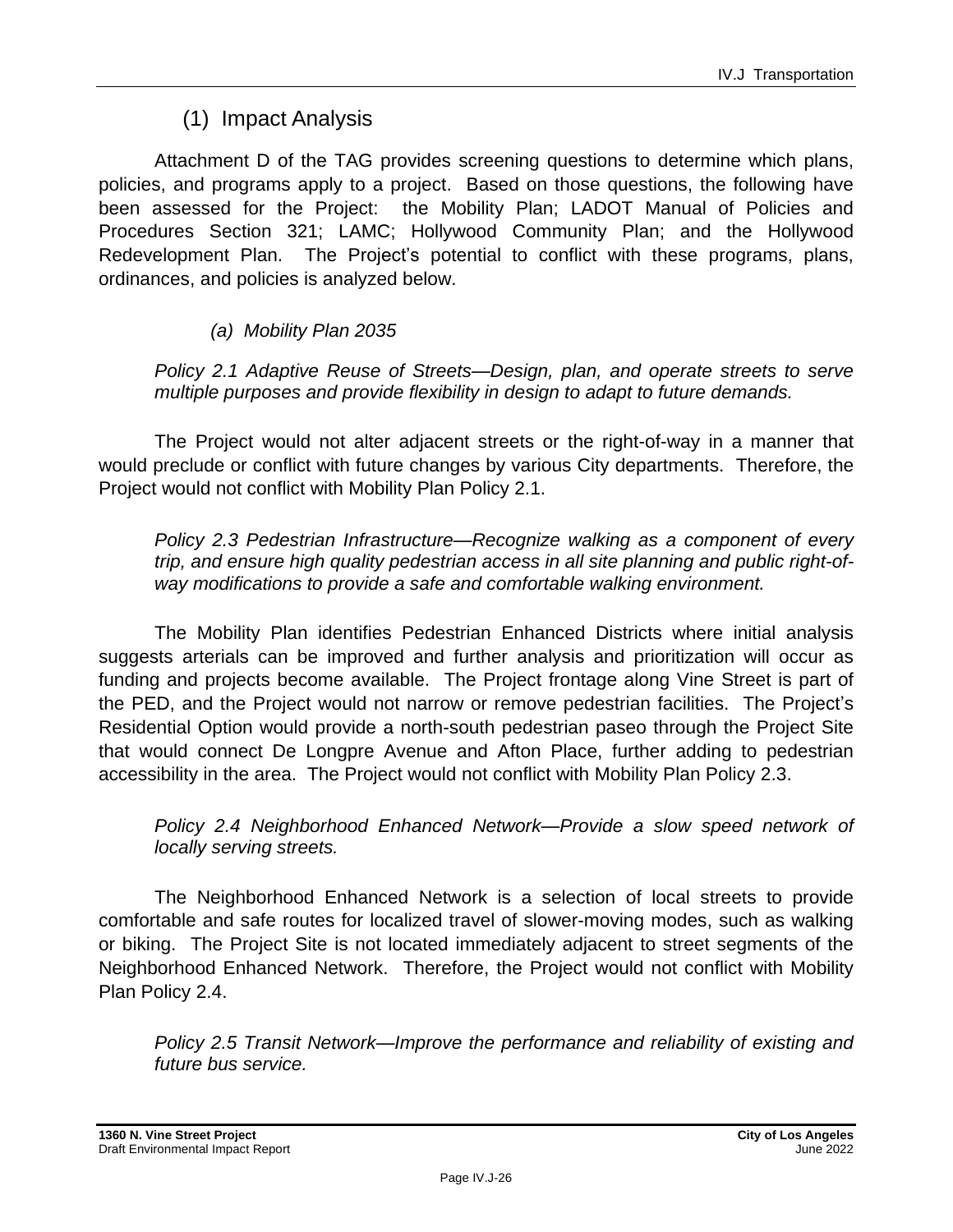This policy identifies specific streets as part of the Transit Enhanced Network to receive improvements that enhance the performance and reliability of existing and future bus service. The Project Site is not immediately adjacent to any Transit Enhanced Streets. Therefore, the Project would not conflict with Mobility Plan Policy 2.5.

*Policy 2.6 Bicycle Networks—Provide safe, convenient, and comfortable local and regional bicycling facilities for people of all types and abilities.*

This policy establishes a Bicycle Enhanced Network, which is comprised of protected bicycle lanes and bicycle paths, to provide bikeways for a variety of users. The Project frontage along Vine Street is part of the Bicycle Enhanced Network. As previously described, the Project driveway options include a driveway on Vine Street that would be right-in/right-out, which is intended to reduce conflicts between vehicles entering and exiting the driveway and bicyclists traveling northbound on Vine Street. The Project would not preclude bicycle enhancements to the public right-of-way that the City may pursue. Therefore, the Project would not conflict with Mobility Plan Policy 2.6.

#### *Policy 2.7 Vehicle Network—Provide vehicular access to the regional freeway system.*

This policy establishes a Vehicle Enhanced Network to identify corridors that will remain critical to vehicular circulation and to balance regional and local circulation needs. The Project frontages are not along streets that are part of the Vehicle Enhanced Network. Therefore, the Project would not conflict with Mobility Plan Policy 2.7.

*Policy 2.10 Loading Areas—Facilitate the provision of adequate on and off-street loading areas.*

The Project would provide an off-street loading dock adjacent to the proposed De Longpre Avenue driveway. As such, truck loading activities would result in a minimal impact on the surrounding street network and the loading docks would not encroach on or block the public right-of-way. Therefore, the Project would not conflict with Mobility Plan Policy 2.10.

*Policy 2.17 Street Widenings—Carefully consider the overall implications (cost, character, safety, travel, infrastructure, environment) of widening a street before requiring the widening, even when the existing right of way does not include a curb and gutter or the resulting roadway would be less than the standard dimension.*

Street widenings should be carefully considered as they can impact the cost, character, safety, and environment of a street segment. The Project would dedicate 5 feet of right-of-way along the De Longpre Avenue and Afton Place frontages to conform with the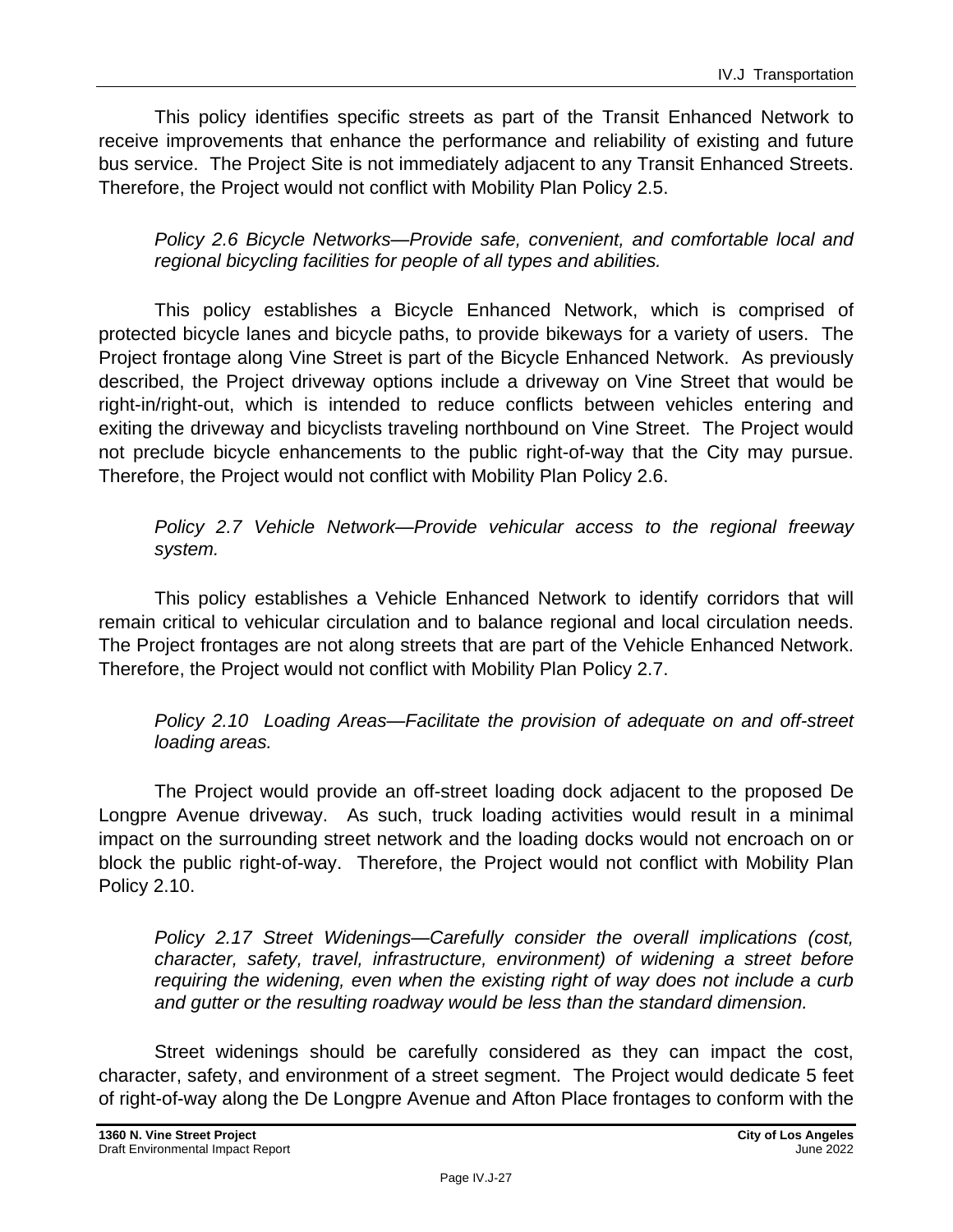street classifications in the Mobility Plan but would not widen these streets. Therefore, the Project would not conflict with Mobility Plan Policy 2.17.

*Policy 3.2 People with Disabilities—Accommodate the needs of people with disabilities when modifying or installing infrastructure in the public right-of-way.*

The Project would retain and would not modify the existing sidewalks. Therefore, the Project would not conflict with Mobility Plan Policy 3.2.

*Policy 3.5 Multi-Modal Features—Support "first-mile, last-mile solutions" such as multi-modal transportation services, organizations, and activities in the areas around transit stations and major bus stops (transit stops) to maximize multi-modal connectivity and access for transit riders.*

Depending on the local context, various multimodal features may be considered to encourage walking and/or assist in making first/last mile connections with transit. The Project would support multi-modal travel with bike parking and by concentrating mixed-use development near public transit. Therefore, the Project would not conflict with Mobility Plan Policy 3.5.

*Policy 3.8 Bicycle Parking—Provide bicyclists with convenient, secure, and wellmaintained bicycle parking facilities.*

The Project would provide and locate on-site bicycle parking in accordance with LAMC requirements and the City's Bicycle Parking Ordinance. The Residential Option would provide 269 bicycle parking spaces (53 short-term and 216 long-term). The Office Option with bungalows as restaurants would provide the required 160 bicycle parking spaces (57 short-term and 103 long-term), and the Office Option with bungalows as residential units would provide the required 162 bicycle parking spaces (54 short-term and 108 long-term). Therefore, the Project would not conflict with Mobility Plan Policy 3.8.

*Policy 3.10 Cul-de-sacs—Discourage the use of cul-de-sacs that do not provide access for active transportation options.*

As previously discussed, the Office Option may provide allow vehicle access via allaccess driveways on Afton Place and De Longpre Avenue with an added cul-de-sac directly east of the driveway on Afton Place. All driveways would provide access to the subterranean parking garage. The Afton Place cul-de-sac would maintain bicyclist and pedestrian access. Therefore, the Project would not conflict with Mobility Plan Policy 3.10.

*Policy 4.1 New Technologies—Support new technology systems and infrastructure to expand access to transportation choices.*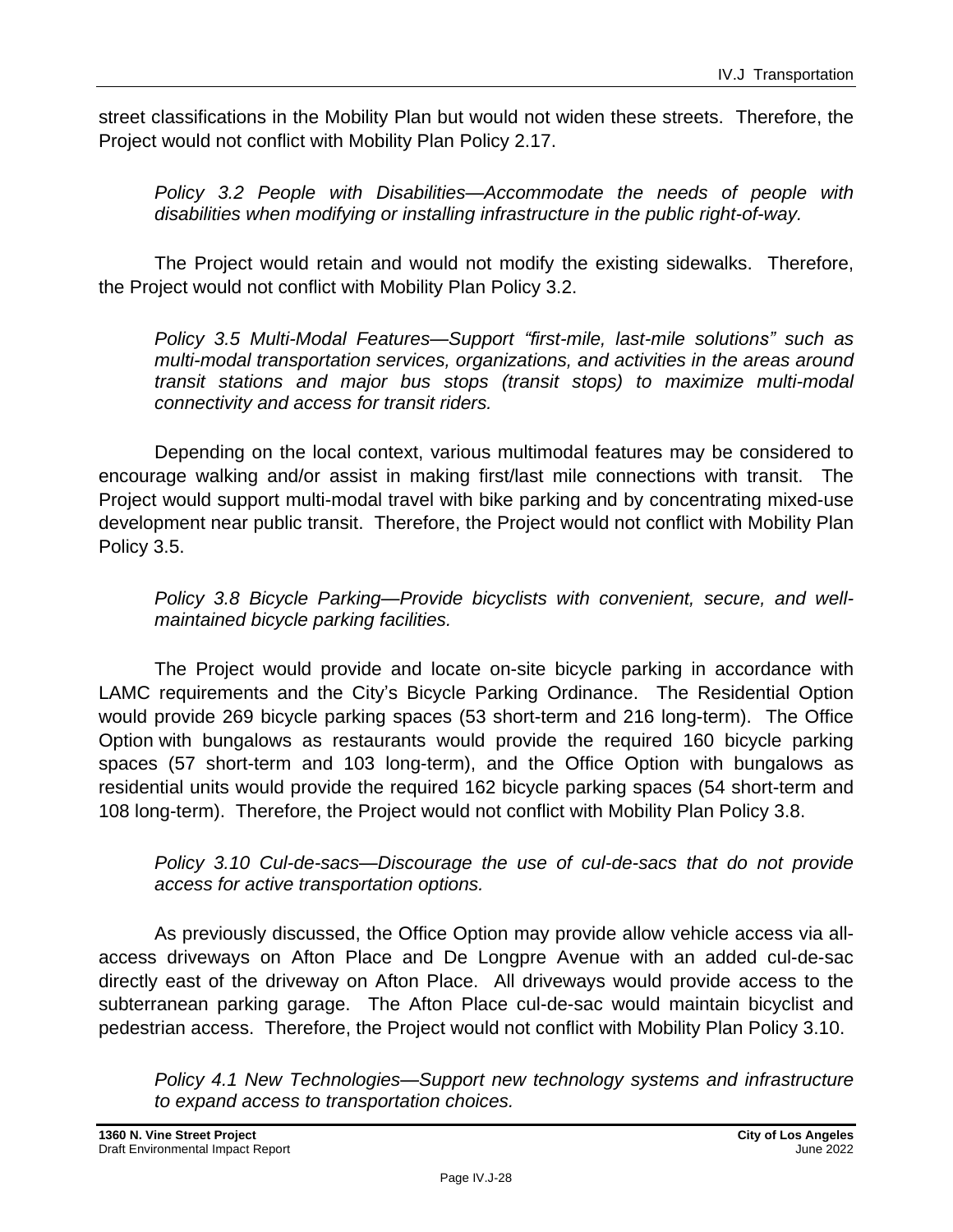The Project does not propose elements that would limit or preclude the City's ability to offer or introduce new technology systems or infrastructure. The Project would not conflict with Mobility Plan Policy 4.1.

*Policy 4.13 Parking and Land Use Management—Balance on-street and off-street parking supply with other transportation and land use objectives.*

The objective of this policy is to balance parking supply with other transportation and land use objectives. The policy states that an oversupply of parking can undermine broader regional goals of creating vibrant public spaces and a robust multi-modal transportation system, an abundance of free parking incentivizes automobile trips and makes alternative modes of transportation less attractive, and that large parking lots consume land that could be used for other valuable uses and discourage walking by increasing the distance between services and facilities.

Based on LAMC requirements and in accordance with City Ordinance No. 185,480, if developed with restaurants within the bungalows, the Residential Option would be required to provide 689 vehicle parking spaces (568 residential and 121 commercial vehicle parking spaces. If developed with residential units within the bungalows, the Residential Option would be required to provide 673 vehicle parking spaces (568 residential and 105 commercial vehicle parking spaces) within the proposed four subterranean levels. Overall, the Residential Option would comply with the above requirements by providing a total of 764 vehicle parking spaces (598 residential and 166 commercial vehicle parking spaces) within the four subterranean levels.

If developed with restaurants within the bungalows, the Office Option would be required to provide 969 vehicular parking spaces (927 office and 42 restaurant vehicle parking spaces) and would provide 1,693 vehicle parking spaces (1,651 office and 42 restaurant vehicle parking spaces). If developed with residential units, the Office Option would be required to provide 969 vehicular parking spaces (927 office, 24 restaurant, and 18 residential vehicle parking spaces) and would provide 1,699 vehicle parking spaces (1,651 office, 24 restaurant, and 18 residential vehicle parking spaces).

The Project would not conflict with the portion of Policy 4.13 that discourages utilizing land for parking that could have been used for other valuable uses since all parking will be located in a subterranean garage. Moreover, residents, employees, and visitors will have to pay for parking; therefore, the Project does not conflict with the policy regarding the abundance of free parking.

While the Project would include parking in excess of the LAMC minimum requirements, it would include features to encourage walking and bicycling and LAMC-required bicycle parking spaces. Furthermore, as discussed above the Project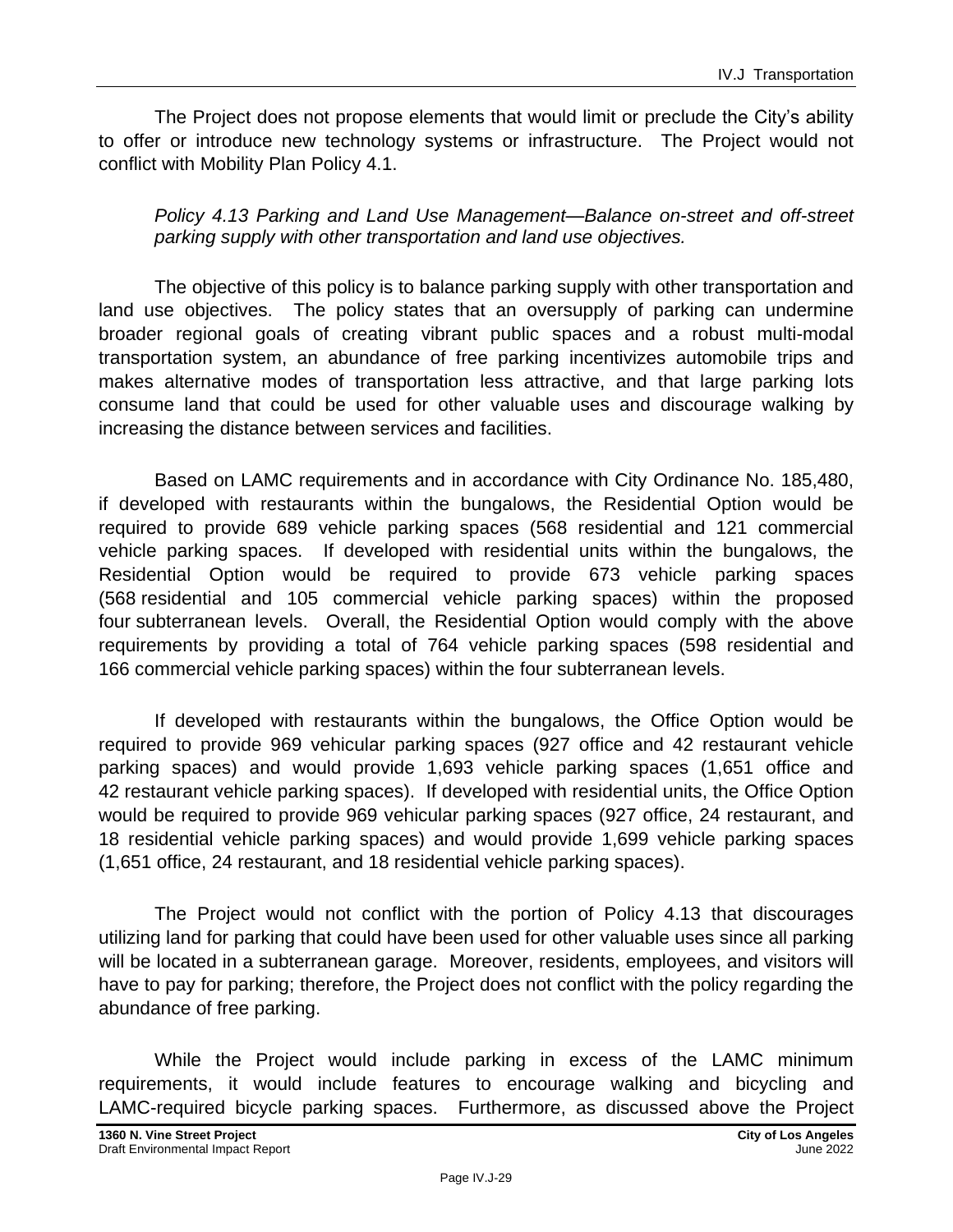would be consistent with the applicable goals and objectives of the SCAG 2016–2040 RTP/SCS and 2020–2045 RTP/SCS to locate jobs and housing in infill locations served by public transportation. Therefore, the Project would not undermine broader regional goals of creating vibrant public spaces and a robust multi-modal transportation system.

Under CEQA, a project is considered consistent with an applicable plan if it is consistent with the overall intent of the plan and would not preclude the attainment of its primary goals. A project does not need to be in perfect conformity with each and every policy. Therefore, even though the Project's parking may exceed the LAMC's minimum requirements, the Project is consistent with the overall intent of Policy 4.13 and the Mobility Plan.

Moreover, any inconsistency with an applicable policy, plan, or regulation is only a significant impact under CEQA if the policy, plan, or regulation was adopted for the purpose of avoiding or mitigating an environmental effect and the inconsistency itself would result in a direct physical impact on the environment. The above policy is intended to implement broader regional goals, not to mitigate an environmental effect. Therefore, even if the Project's amount of parking was conservatively considered to be inconsistent with Policy 4.13, such inconsistency would not be considered to be a significant impact under CEQA.

*Policy 5.1 Sustainable Transportation—Encourage the development of a sustainable transportation system that promotes environmental and public health.*

As discussed with the policies above, the Project would encourage the development of a sustainable transportation system with its provision of bicycle parking, maintenance of existing wide sidewalks, proposed north-south paseo, and proposed mixed-use development near transit. Therefore, the Project would not conflict with Mobility Plan Policy 5.1.

*Policy 5.4 Clean Fuels and Vehicles—Continue to encourage the adoption of low and zero emission fuel sources, new mobility technologies, and supporting infrastructure.*

As required by the City of Los Angeles Ordinance 186485 and Ordinance 186488, 30 percent of the Project's parking spaces would be capable of supporting future electric vehicle supply equipment, and 10 percent of spaces would have electric vehicle charging stations. Therefore, the Project would not conflict with Mobility Plan Policy 5.4.

*Policy 5.5 Green Streets—Maximize opportunities to capture and infiltrate stormwater within the City's public rights-of-way.*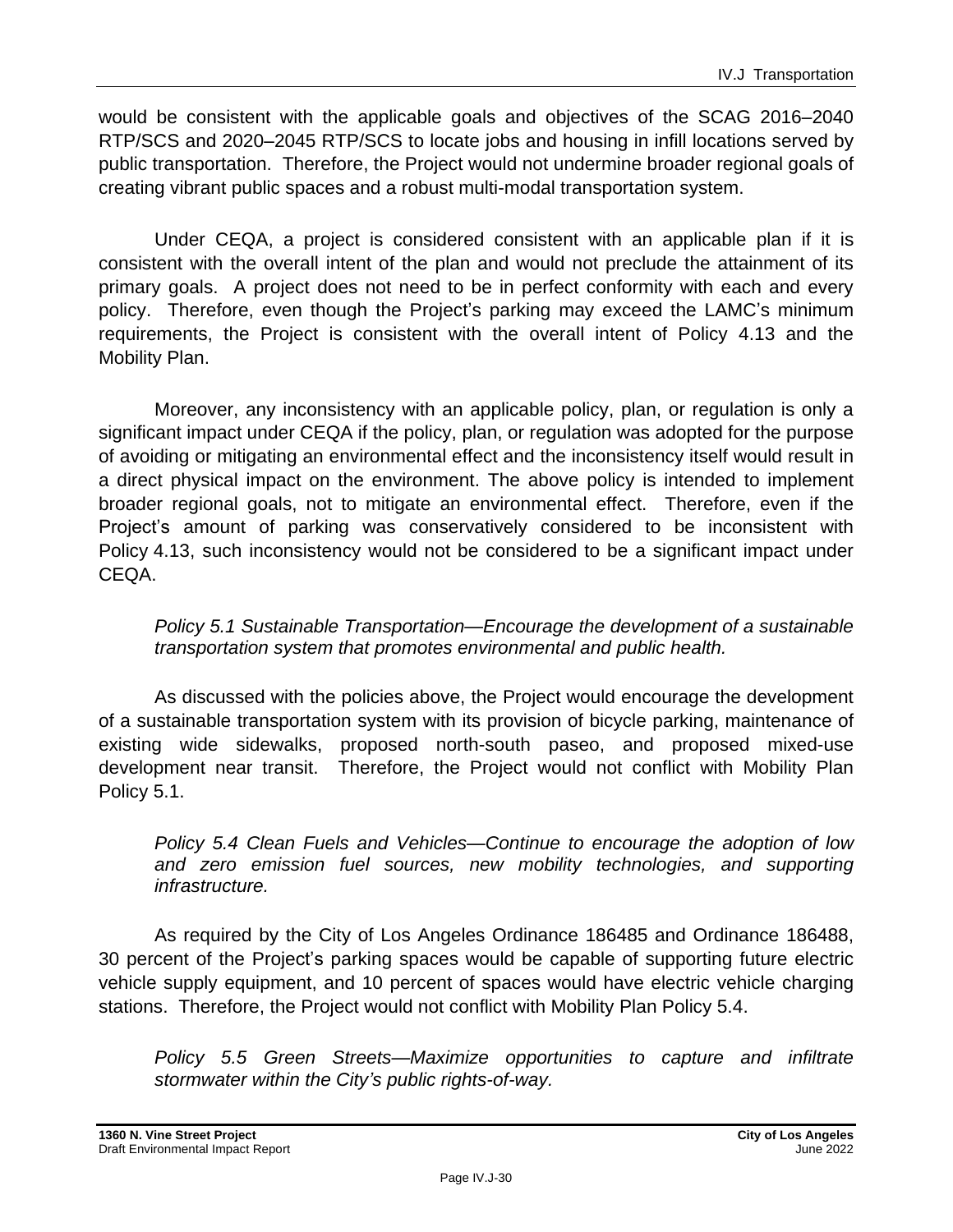The Project would implement a Stormwater Pollution Prevention Plan (SWPPP) during construction as required under the National Pollutant Discharge Elimination System (NPDES) General Construction Permit. The Project would implement best management practices (BMPs), including erosion control, sediment control, non-stormwater management, and materials management measures, to minimize the discharge of pollutants in stormwater runoff. In addition, during operation, the Project would implement Low Impact Development (LID) strategies, including Capture and Reuse cisterns, in accordance with the current City of Los Angeles LID Ordinance requirements. Additionally, the Project would provide street trees to further capture and infiltrate stormwater within the City's public rights-of-way. Therefore, the Project would not conflict with Mobility Plan Policy 5.5.

*Program ENG.19 First Mile/Last Mile Transit Connectivity Program—Install pedestrian and bicycle connectivity improvements at every major Metro transit station by providing enhanced sidewalk amenities such as landscaping, shading, lighting, directional signage, shelters, curb extensions and midblock crosswalks where feasible, ADA ramps, lead pedestrian interval signal phases, secure bike parking, etc.*

The Project would contribute by providing enhancements such as secure bike parking, landscaping, lighting, and signage. The Project would retain existing sidewalks. In addition, as discussed earlier, the Project driveway options include a driveway on Vine Street that would be right-in/right-out, which is intended to reduce vehicle/pedestrian conflicts on this route to the Metro B Line (Red). Therefore, the Project would not conflict with Mobility Plan Program ENG.19.

*Parking/Loading Zones Program PK.10 Pedestrian Improvement Incentives— Establish an incentive program to encourage projects to retrofit parking lots, structures and driveways to include pedestrian design features.*

*Planning & Land Use Program PL.1 Driveway Access—Require driveway access to buildings from non-arterial streets or alleys (where feasible) in order to minimize interference with pedestrian access and vehicular movement.*

Vine Street is classified as Avenue II and is included in the Vision Zero High Injury Network. Mobility Plan programs PL.1 and PK.10 encourage vehicular access from non-arterial streets (or alleys) and incentivizes redesigning access points to be more pedestrian friendly. The Project would accommodate the Mobility Plan policies by limiting the Vine Street driveway to a right-in/right-out only driveway to reduce conflicts. Specific Vision Zero projects are not planned for Vine Street, and the Project would not preclude or conflict with future Vision Zero projects. The other proposed driveways are on De Longpre Avenue and Afton Place, which are non-arterial streets. Therefore, the Project would not conflict with these two programs.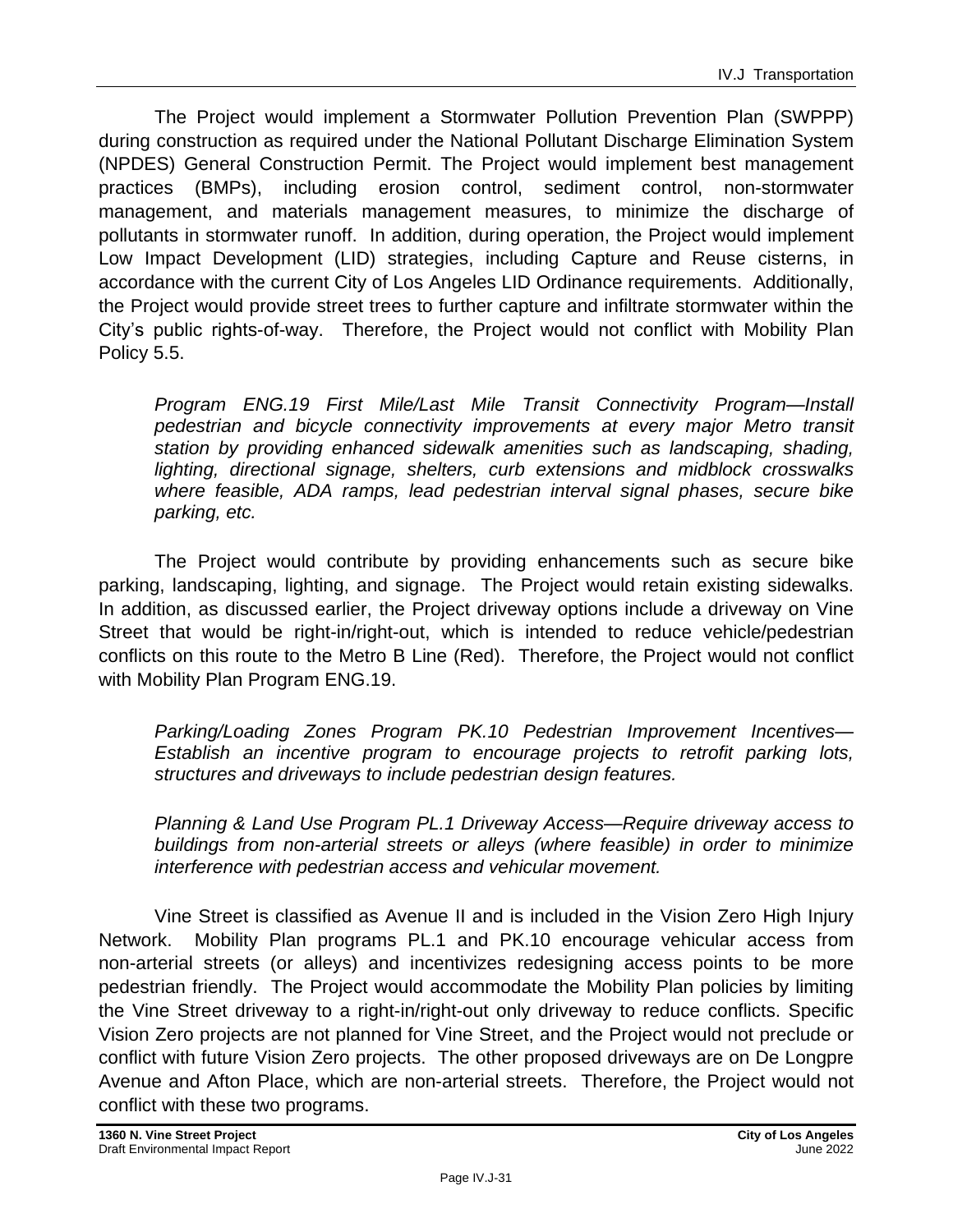#### *(b) LADOT Manual of Policies and Procedures Section 321*

LADOT MPP Section 321 states that on a collector or local street, such as De Longpre Avenue or Afton Place, driveways should not be placed within 75 feet of the adjacent street (for a project with frontage greater than 250 feet). Driveways on arterial highways serving lots with frontages greater than 250 feet should not be placed within 150 feet of the adjacent street. LADOT MPP Section 321 also states that driveways should not be permitted along arterial highways, such as Vine Street (Avenue II), where the proposed development is: (1) Residential, and access is possible using an alley or non-arterial street, or (2) Industrial or commercial, at the intersection of an arterial highway and a non-arterial street, and access is possible along the non-arterial frontage.

The Project includes property at the southeast corner of De Longpre Avenue & Vine Street and the northeast corner of Vine Street & Afton Place. The proposed driveway on De Longpre Avenue would be approximately 95 feet from the southeast corner of De Longpre Avenue & Vine Street. The potential driveway on Afton Place would be approximately 95 feet from the northeast corner of Vine Street & Afton Place. The potential driveway on Vine Street would be located approximately 75 feet from the northeast corner of Vine Street & Afton Place. As such, the Vine Street driveway would not conform to LADOT MPP Section 321, Subsection V.A, regarding the distance from the nearest intersection. However, the Project would accommodate Mobility Plan 2035 policies by limiting the Vine Street driveway to a right-in/right-out only driveway to reduce conflicts. As stated in Section 321, the goal of good driveway design is to minimize adverse effects on street traffic. Thus, the Project would not conflict with this overall intent of Section 321.

With respect to driveway widths, LADOT MPP Section 321 also recommends a two-way driveway width of 30 feet for multi-family residential developments with more than 25 parking spaces and commercial developments. All potential driveways on Vine Street, De Longpre Avenue, and Afton Place would have drive aisle widths of 26 feet and total apron widths of 30 feet. The Project's driveway scenarios would conform to this aspect of LADOT MPP Section 321.

With respect to loading areas, LADOT MPP Section 321 also advises that loading docks that back-in or back-out loading facilities should not be permitted along arterial highways or collector streets. The Project's loading would be accessed on De Longpre Avenue, which is a collector street, but the Project would conform with the requirement that back-in loading facilities may be permitted on commercially developed streets if off-street space is insufficient for truck maneuvering and the minimum reservoir area is 45 feet back of the sidewalk. As such, the Project would conform to this aspect of LADOT MPP Section 321.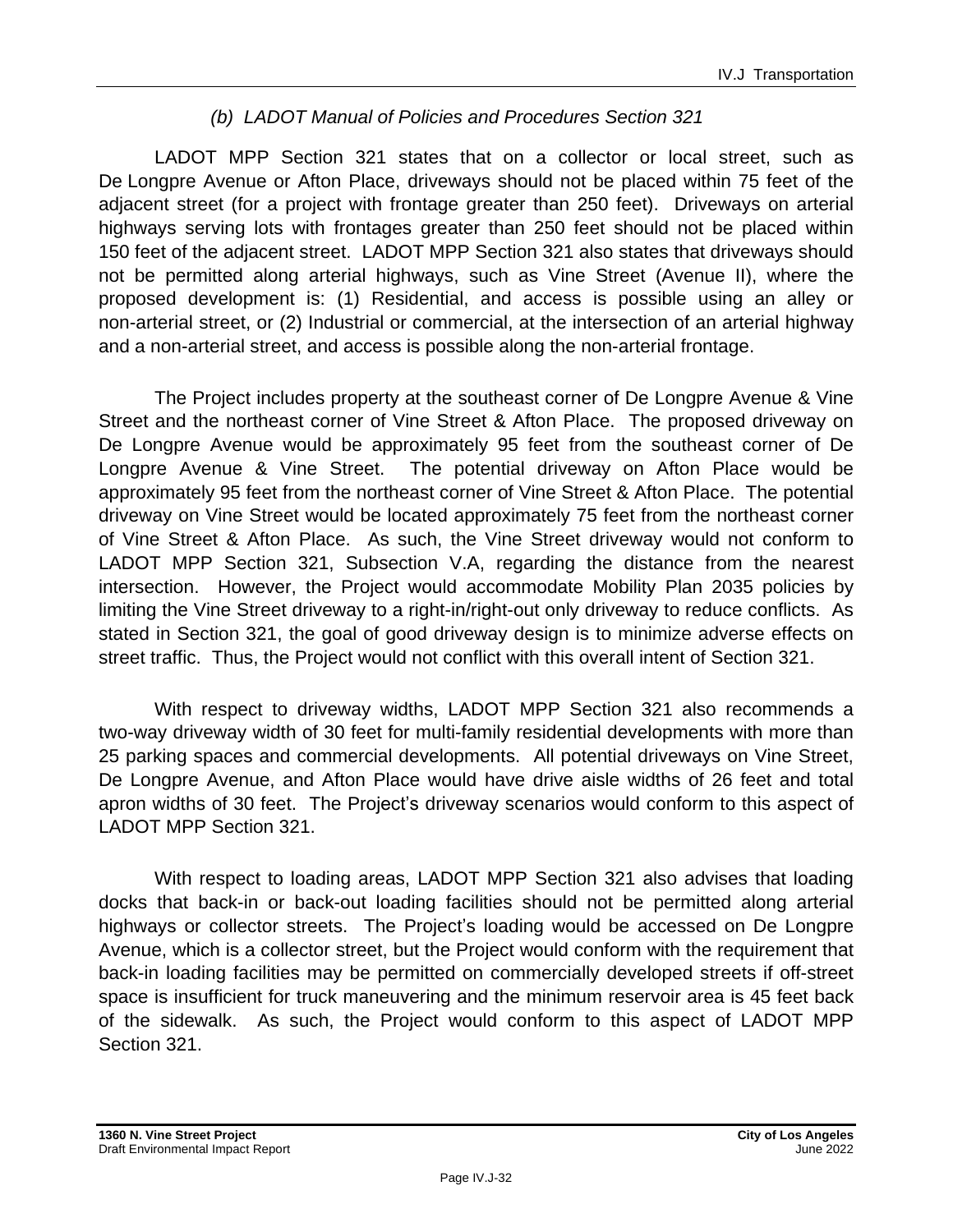- *(c) Los Angeles Municipal Code*
	- *(i) LAMC Section 12.21-A,16 (Bicycle Parking)*

In accordance with LAMC requirements and the City's Bicycle Parking Ordinance, the Residential Option with bungalows as restaurants would be required to provide 269 bicycle parking spaces (53 short-term and 216 long-term), and the Residential Option with bungalows as residential units would be required to provide 261 bicycle parking spaces (49 short-term and 212 long-term). Overall, the Residential Option with either bungalows or restaurants would provide 269 bicycle parking spaces (53 short-term and 216 long-term).

The Office Option with bungalows as restaurants would be required to provide 160 bicycle parking spaces (57 short-term and 103 long-term), and the Office Option with bungalows as residential units would be required to provide 162 bicycle parking spaces (54 short-term and 108 long-term). Overall, each Office Option development scenario would comply with requirements by providing the required amount of bicycle parking spaces.

Therefore, the Project would provide on-site bicycle parking in accordance with LAMC requirements and the City's Bicycle Parking Ordinance.

#### *(ii) LAMC Section 12.26-J (TDM Ordinance)*

As LAMC Section 12.26-J applies to the construction of new non-residential gross floor area, and to developments in excess of 25,000 square feet of commercial area, the Project would comply with the City's TDM Ordinance by implementing the following: commute trip reduction marketing; bicycle parking that is consistent with the City's Bicycle Parking Ordinance; on-site loading areas for residential and commercial uses; and a northsouth pedestrian paseo through the Project Site.

### *(d) Hollywood Community Plan*

Per the TAG, a review of the Community Plan was conducted to evaluate whether the Project conflicts with or precludes the implementation of the community plan framework. As discussed below, the Project would not conflict with the objectives and policies that support the goals of the Community Plan related to transportation and circulation.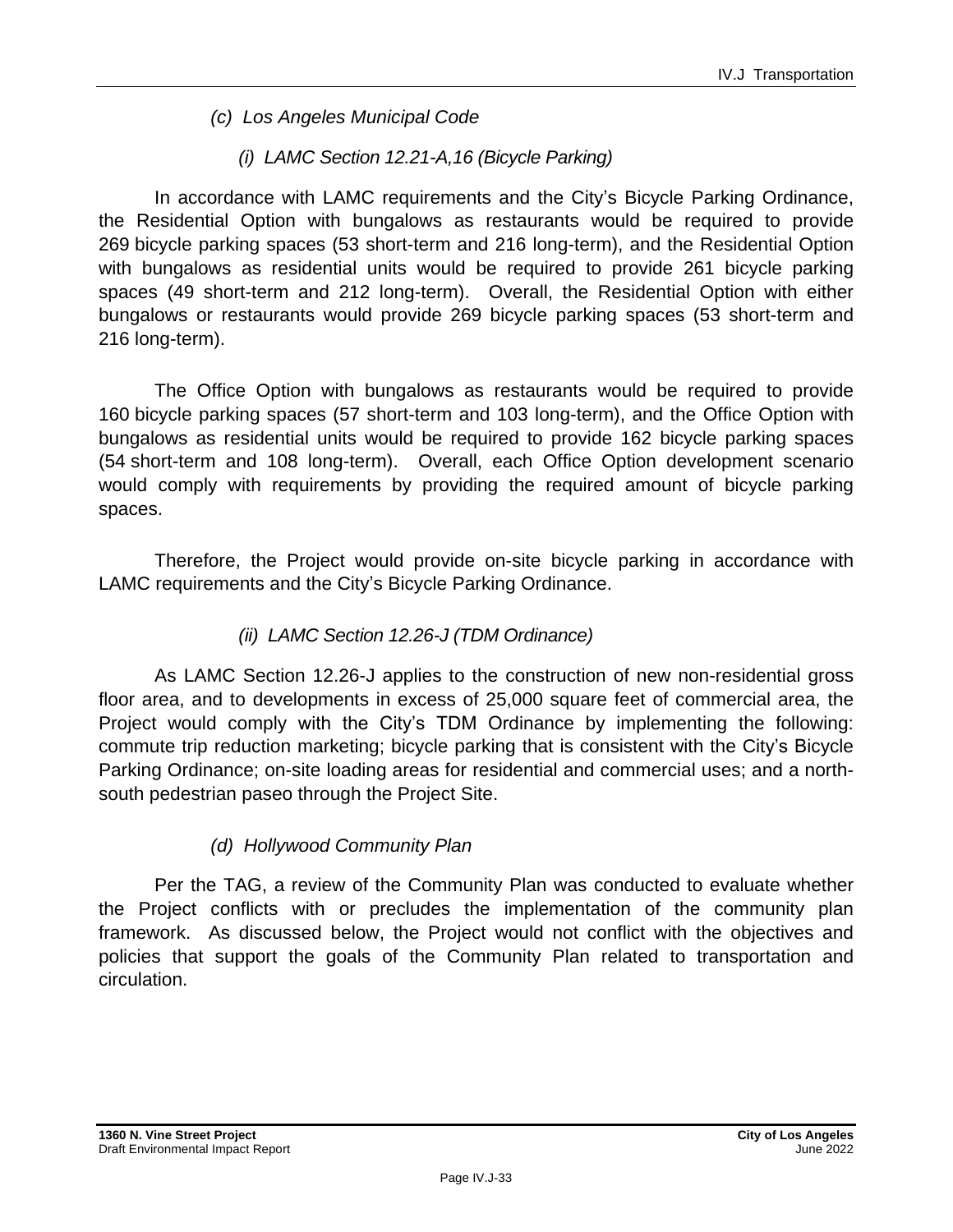#### *(i) Objectives*

*Plan Objective 6—To make provision for a circulation system coordinated with land uses and densities and adequate to accommodate traffic; and to encourage the expansion and improvement of public transportation service.*

The Project Site is located in a highly urbanized area that is well-served by public transit provided by Metro and LADOT, and the Project would include various streetscape improvements such as additional street trees and landscaping, and a private walkway between the proposed mixed-use building and the relocated bungalows to encourage walkability under the Residential Option. As such, the Project would also support the improvement of the pedestrian circulation system. In addition, Project would site commercial uses on the ground level and utilize window walls along the storefronts to enhance the pedestrian environment and further encourage pedestrian activity along Vine Street, De Longpre Avenue, and Afton Place. Furthermore, as detailed above, the Project would comply with LAMC bicycle parking requirements. Thus, the Project would not conflict with Objective 6 in as much as the Project would promote opportunities for the use of alternative modes of transportation, including use of public transportation, walking, and bicycling, that could help to reduce the amount of vehicle traffic in the Project vicinity.

#### *(ii) Policies and Programs*

The Community Plan also includes a circulation policy section and a circulation public improvement program. The policy section provides a discussion regarding public provision of an improved public transportation system and/or additional highways and freeways. The Plan commits to following the standards in, and incorporates by reference those standards and other guidelines in, the Mobility Plan 2035 and the transportation program described in Section 518.1 of the Hollywood Redevelopment Plan. The Community Plan identifies transportation-related policies and programs to achieve Objective 6. The following circulation-related policies and programs are relevant to the Project:

*Standards and Criteria—Arterials and local streets shall be developed with standards and criteria contained in the Mobility Plan 2035.*

*Public Improvements (a)—Continued development of the freeway, arterial, and street system in conformance with the existing and future adopted programs. This should include participation of the City in a regional study focusing on Route 2 capacity increases.*

The Project would support these policies by dedicating five feet of right-of-way along the De Longpre Avenue and Afton Place frontages as the current widths are narrower than their local street classifications defined in the Mobility Plan. Vine Street is classified as an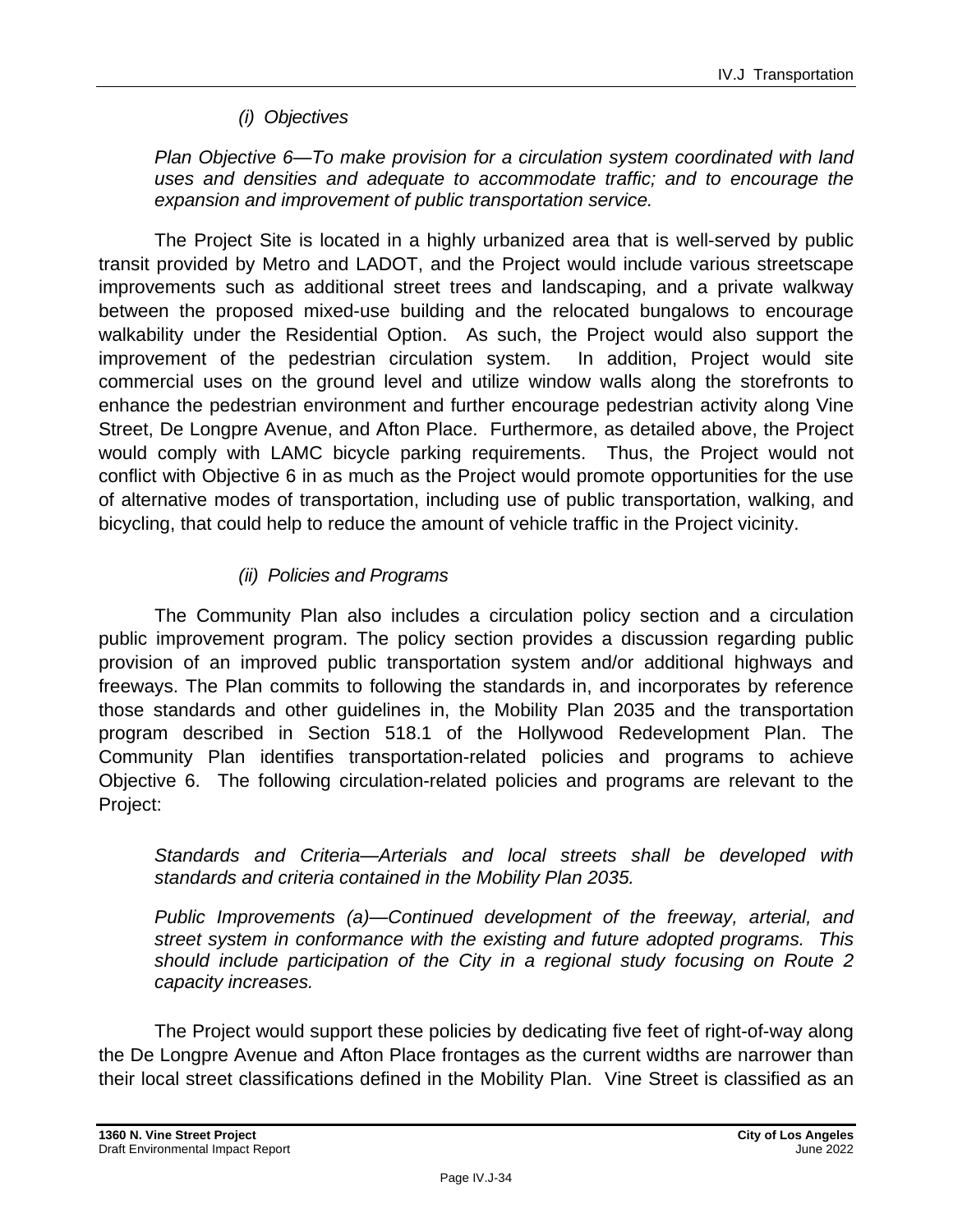Avenue II that includes existing widths that are consistent with the classification defined in the Mobility Plan.

*Public Improvements (b)—Continued planning of and improvements to the public transportation system of the community, including people-mover systems in high intensity areas as well as the proposed Metro Rail System.*

*Public Improvements (c)—Preparation of a Hollywood Transportation Plan in ordinance form which creates an integrated program of transportation mitigation measures.*

*Public Improvements (d)—Improvement of the Highland/Franklin intersections, including jog elimination either through realignment of Franklin Avenue or through grade separation.*

*Public Improvements (e)—Improvement of Fountain Avenue as an east-west arterial, including jog elimination in the vicinity of Le Conte Junior High School.*

*Public Improvements (f)—Improvement of the Hollywood Boulevard/La Brea intersection, including jog elimination.*

*Public Improvements (g)—Improvement of the Los Feliz Boulevard/Western Avenue intersection, including realignment of the curve.*

*Public Improvements (h)—Improvement of Martel Avenue/Vista Street as a northsouth arterial, including jog elimination north of Waring Avenue.*

The Project would not conflict with or prevent the City from pursuing these recommended Public Improvements (b) through (h) listed on page H0-6 of the Community Plan. Therefore, the Project would not conflict with the Community Plan's circulation based guidance.

#### *(f) Hollywood Redevelopment Plan*

The Project would not conflict or prevent the City from pursuing the following policies from Section 518 of the Hollywood Redevelopment Plan regarding circulation, parking, and loading facilities:

*The Redevelopment Agency and the City should prepare an ordinance establishing a transportation program for Hollywood.*

*Improve traffic flow on five circulation corridors including La Brea Avenue/Highland Avenue, Franklin Avenue, Sunset Boulevard/Fountain Avenue/Santa Monica Boulevard, Cahuenga Boulevard/Gower Street, and Western Avenue.*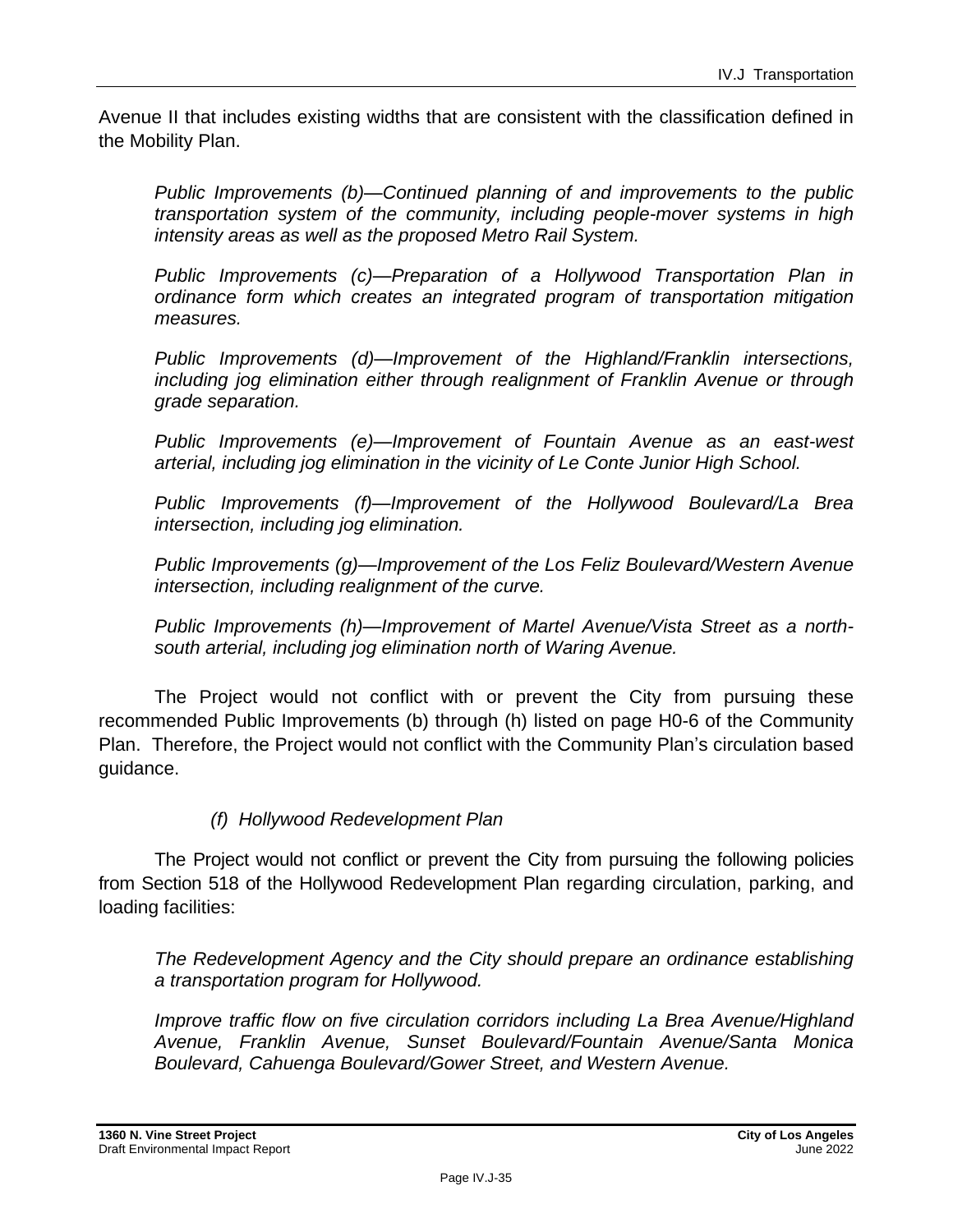*Traffic-related impacts of new developments expected to have circulation impacts should be analyzed in a traffic study and appropriate requirements imposed as a condition of approval based on the traffic mitigation measures identified in the traffic study.*

*Encourage creative solutions to parking including the shared use of parking areas, flexible parking programs, and public parking structures and standards.*

In addition, the Project's parking garage would be consistent with the Redevelopment Plan's policy that parking spaces, parking facilities, and loading areas shall be designed to promote public safety and to prevent an unsightly or barren appearance.

*(g) Vision Zero*

As discussed above, the Project Site is adjacent to Vine Street, which is included in the Vision Zero High Injury Network. However, specific Vision Zero projects are not planned for Vine Street, and the Project would not preclude or conflict with future Vision Zero projects.

#### *(h) Citywide Design Guidelines*

The Project does not conflict with Citywide Design Guideline 2 to carefully incorporate vehicular access such that it does not degrade pedestrian access as it limits turning movements for the driveway on Vine Street for the Residential Option and Office Option under the Vine and De Longpre Driveways Scenario and places driveways on collector streets for the Office Option under the Afton & De Longpre Driveways Scenario and Afton Cul-de-sac & De Longpre Driveways Scenario.

#### *(i) Other Programs, Plans, Ordinances, and Policies*

As discussed in detail in Section IV.G, Land Use, and Appendix K, Land Use Tables, of this Draft EIR, the Project would not conflict with Citywide Design Guidelines policies that address the circulation system. As such, the Project would not conflict with these programs, plans, ordinances, and policies.

#### *(j) Conclusion*

As summarized above and detailed in Appendix R of this Draft EIR, with the exception of conflict with Mobility Plan Policy 4.13 and nonconformance with LADOT MPP Section 321, Subsection V.A, for the Vine Street driveway proposed along an arterial frontage, the Project would not conflict with a program, plan, ordinance, or policy addressing the circulation system, including transit, roadway, bicycle, and pedestrian facilities. As discussed above, although the Project's parking may exceed the LAMC's minimum requirements, the Project is consistent with the overall intent of Policy 4.13 and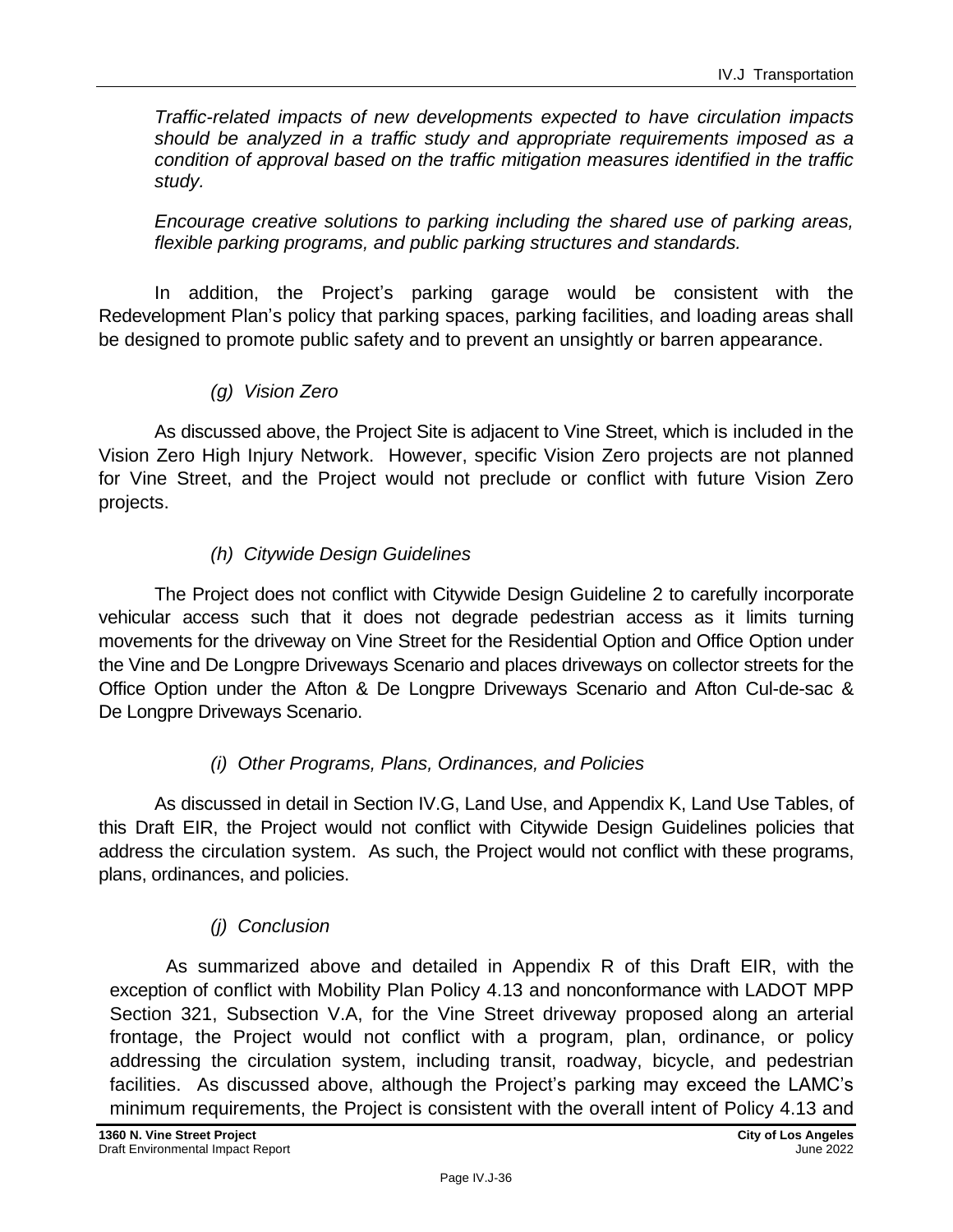the Mobility Plan. The policy is intended to implement broader regional goals, not to mitigate an environmental effect. Thus, even if the Project's amount of parking was conservatively considered to be inconsistent with Policy 4.13, such inconsistency would not be considered to be a significant impact under CEQA. Furthermore, although the proposed driveway on Vine Street is less than 150 feet from the nearest intersection, the Project would limit turning movements to right-in and right-out to minimize conflicts with vehicles traveling through on Vine Street. Thus, the Project would not conflict with the overall intent of Section 321, which states that the goal of good driveway design is to minimize adverse effects on street traffic.

#### **Therefore, Project impacts related to applicable programs, plans, ordinances, and policies addressing the circulation system would be less than significant.**

(2) Mitigation Measures

Project-level impacts related to applicable programs, plans, ordinances, and policies addressing the circulation system were determined to be less than significant, and no mitigation measures are required.

(3) Level of Significance After Mitigation

Project-level impacts related to applicable programs, plans, ordinances, and policies addressing the circulation system were determined to be less than significant without mitigation. Therefore, no mitigation measures were required, and the impact level remains less than significant.

#### *Threshold (b): Would the Project conflict or be inconsistent with CEQA Guidelines Section 15064.3, subdivision (b)?*

(1) Impact Analysis

As discussed above, Section 15064.3 of the CEQA Guidelines describes specific considerations for evaluating a project's transportation impacts. As set forth therein, for land use projects, VMT exceeding an applicable threshold of significance may indicate a significant impact. Projects that decrease VMT in the project area compared to existing conditions should be presumed to have a less than significant transportation impact.

As discussed above, the Project Site is located in the Central APC area and is subject to the following LADOT thresholds for determining VMT impacts:

• Household VMT per Capita: 6.0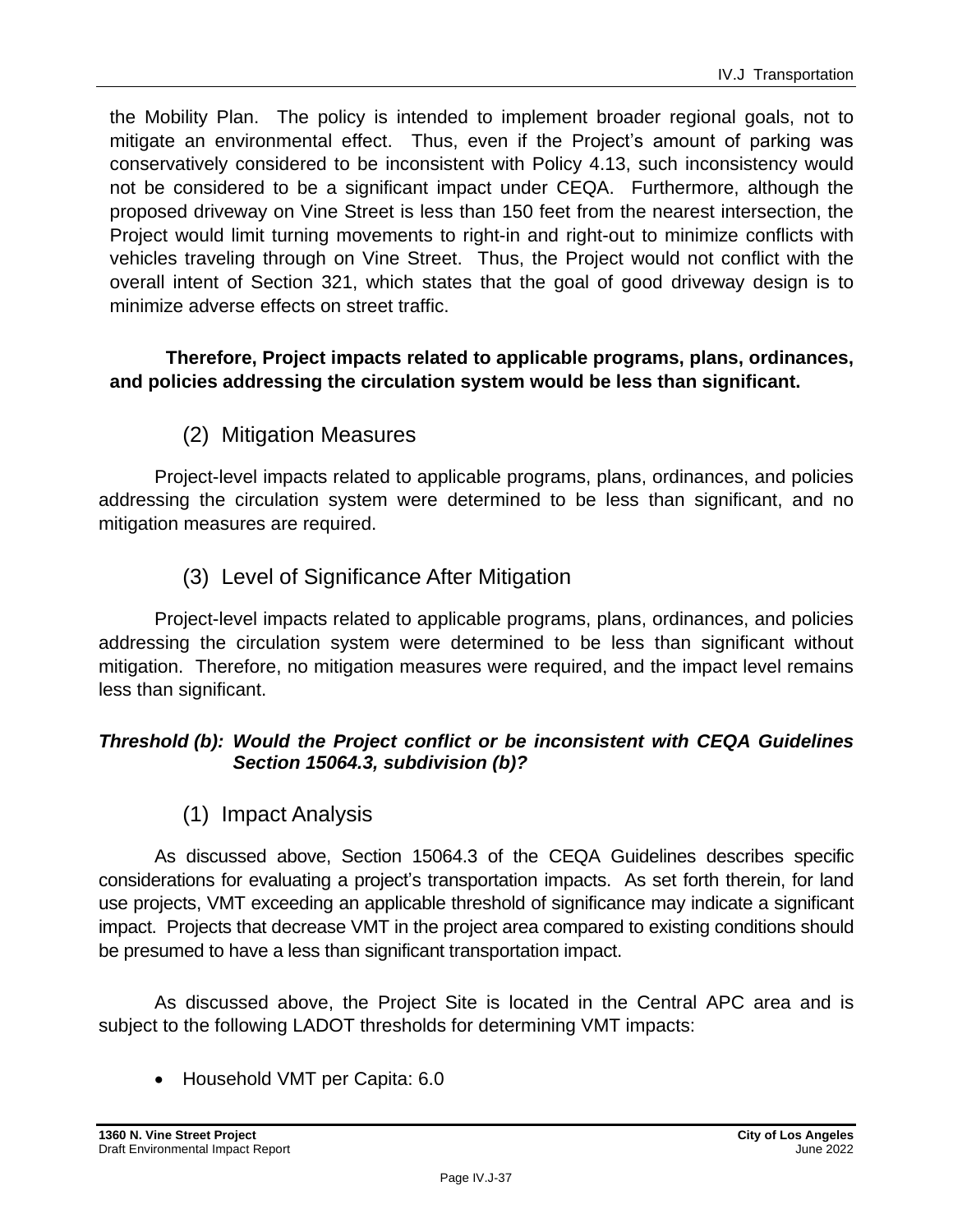### • Work VMT per Employee: 7.6

In addition, a regional-serving retail project would result in a significant VMT impact if it would result in a net increase in total daily VMT.

#### *(a) Residential Option*

Based on the VMT Calculator and as shown in Table IV.J-1 on page IV.J-39, the Residential Option with bungalows as either restaurants or residential units would result in a 5.6 household VMT per capita, which is below the 6.0 threshold. Therefore, the Residential Option would not have a significant impact on household VMT per capita.

As discussed above, since the retail/restaurant components of the Residential Option are greater than 50,000 square feet and could be considered regional serving, they were evaluated using the City's travel demand forecasting model. The City's model estimated a total daily VMT of 174,569,000 miles across the model network focus area when run without the retail and restaurant components of the Residential Option. With the Residential Option retail and restaurant uses included, the model estimated a total daily VMT of 174,557,000 miles. This provides a net decrease of 12,000 daily miles from the estimate without the Residential Option retail component added. This decrease in VMT suggests that the addition of the proposed retail uses in the Residential Option would shorten trips; thus, the retail impact on VMT would not be significant.

#### *(b) Office Option*

The retail and restaurant uses proposed by the Office Option total less than 50,000 square feet and therefore are considered local-serving uses. As a result, the retail and restaurant uses in the Office Options are not considered to have a significant impact and screened out from further VMT analysis.

Based on the VMT Calculator, the Office Option with bungalows as restaurants would result in a 5.2 work VMT per capita. Based on the VMT Calculator, the Office Option with bungalows as residential units would result in a 3.0 household VMT per capita and a 4.9 work VMT per capita. As these VMT per capita values would be below the respective thresholds, the Office Option with bungalows as either restaurants or residential units with would not have a significant impact on VMT.

Given that the Residential Option and three Office Options are not projected to have a significant impact on VMT, the Project would not propose a TDM plan as a mitigation measure. However, the Project's location and provision of bicycle parking on-site would encourage the use of alternative modes of transportation, and the City may require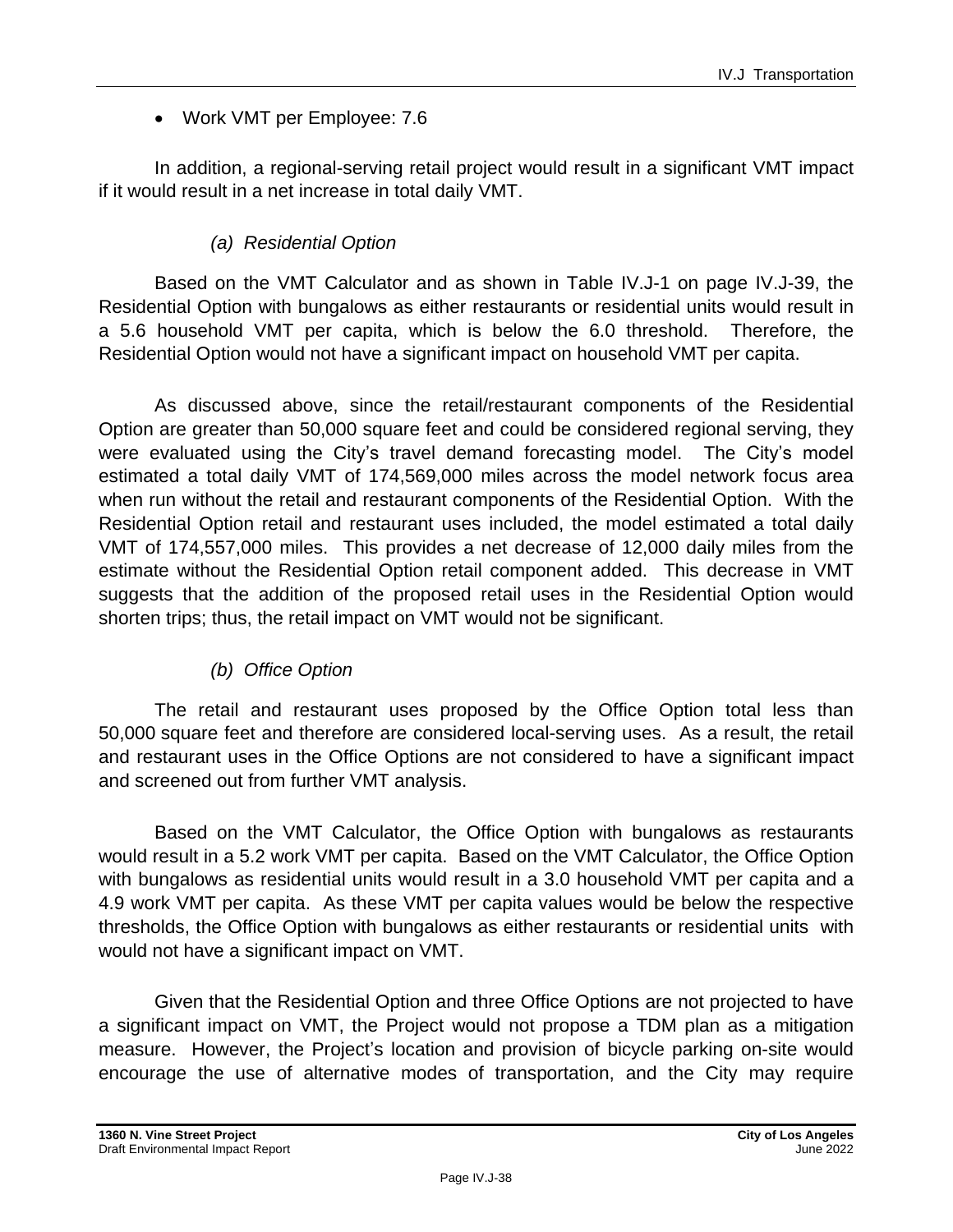|                                                                         | Household                                  |                                  |           | <b>Work</b>                                                      |                                  |           |
|-------------------------------------------------------------------------|--------------------------------------------|----------------------------------|-----------|------------------------------------------------------------------|----------------------------------|-----------|
| <b>Project Option</b>                                                   | <b>Project</b><br><b>VMT</b> per<br>Capita | <b>LADOT</b><br><b>Threshold</b> | Impact?   | <b>Project</b><br><b>VMT</b> per<br><b>Employee</b> <sup>a</sup> | <b>LADOT</b><br><b>Threshold</b> | Impact?   |
| Residential Option with<br><b>Bungalows as Restaurants</b>              | 5.6                                        | 6.0                              | <b>No</b> |                                                                  | 7.6                              |           |
| <b>Residential Option with</b><br><b>Bungalows as Residential Units</b> | 5.6                                        | 6.0                              | <b>No</b> |                                                                  | 7.6                              |           |
| Office Option with Bungalows<br>as Restaurants <sup>b</sup>             |                                            | 6.0                              |           | 5.2                                                              | 7.6                              | <b>No</b> |
| Office Option with Bungalows<br>as Residential Units <sup>c</sup>       | 3.0                                        | 6.0                              | No        | 4.9                                                              | 7.6                              | <b>No</b> |
|                                                                         |                                            |                                  |           |                                                                  |                                  |           |

**Table IV.J-1 Project VMT per Capita and Employee**

*<sup>a</sup> Based on the LADOT TAG and the City of Los Angeles VMT Calculator User Guide, a portion of, or entirety of a project that contains small-scale or local serving retail land uses is assumed to have less-than-significant VMT impacts and can be excluded from the VMT analysis if less than 50,000 square feet. Local serving retail land uses would include restaurants. Retail uses totaling more than 50,000 could be considered regional serving uses and would require evaluation with the City of Los Angeles' citywide travel demand forecasting model in addition to the VMT Calculator.*

*<sup>b</sup> This scenario does not include residential uses.*

*<sup>c</sup> Although this scenario proposes nine duplex units, the VMT calculator input assumed such units were nine singlefamily houses, which provides a conservative analysis.*

*Source: Fehr and Peers, 2021.*

implementation of additional TDM measures in accordance with the City's current TDM ordinance.

#### (2) Mitigation Measures

Project-level impacts with regard to VMT pursuant to CEQA Guidelines Section 15064.3 would be less than significant. Therefore, no mitigation measures are required.

### (3) Level of Significance After Mitigation

Project-level impacts with regard to VMT pursuant to CEQA Guidelines Section 15064.3 were determined to be less than significant without mitigation. Therefore, no mitigation measures were required, and the impact level remains less than significant.

#### *Threshold (c): Would the Project substantially increase hazards due to a geometric design feature (e.g., sharp curves or dangerous intersections) or incompatible uses (e.g., farm equipment)?*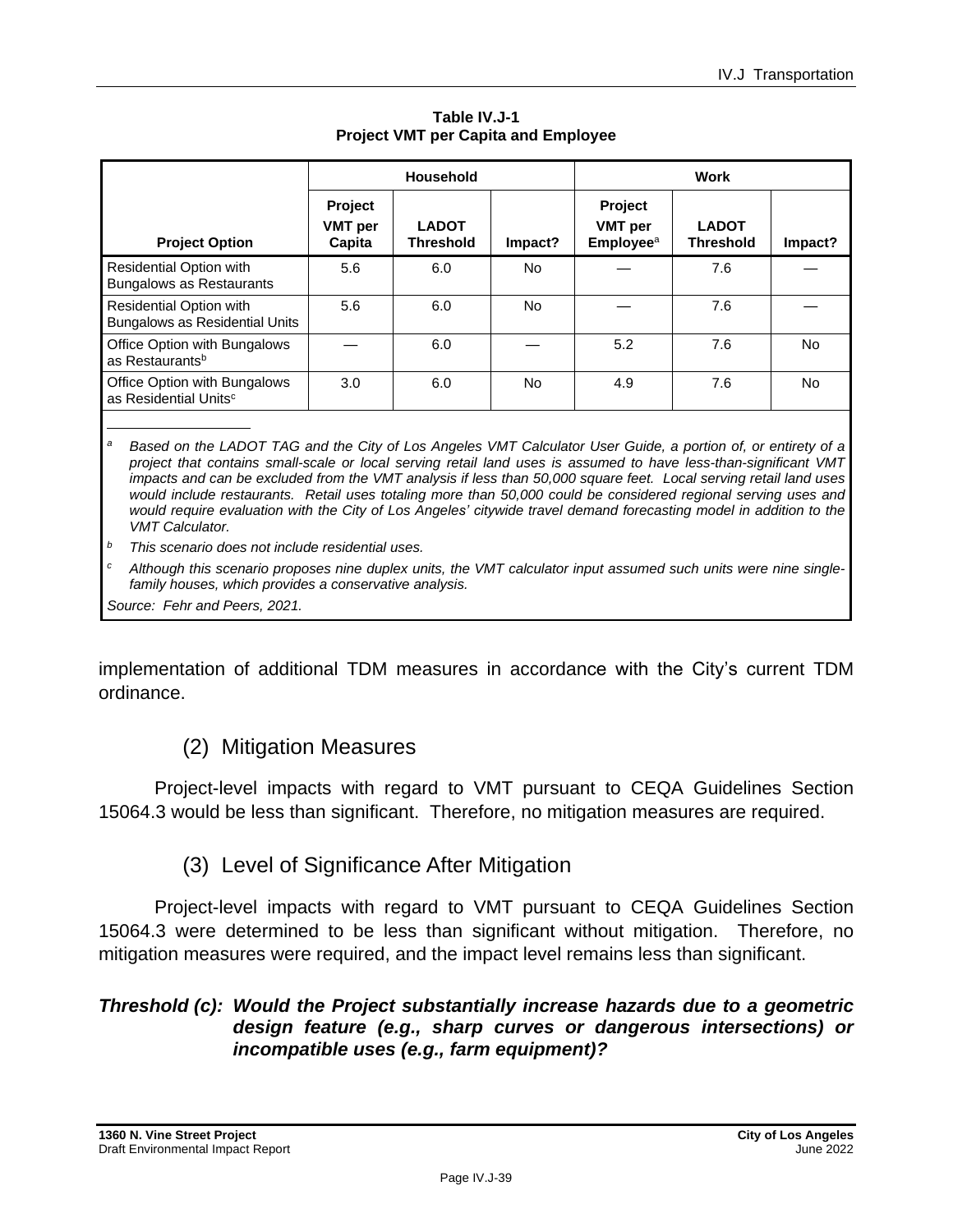## (1) Impact Analysis

The Project Site's topography is generally flat, and there are no slopes, curves, landscaping or other barriers that would impede visibility. The streets adjacent to the Project site (Vine Street, De Longpre Avenue, and Afton Place) are also flat and do not curve. In addition, the Project would not result in incompatible uses as the proposed residential, office, and commercial retail/restaurant uses are consistent with the surrounding development.

Based on the TAG, because the Project would provide new driveways and vehicle access as well as modifications to the public right-of-way, further analysis was required to assess potential impacts (e.g., safety, operational, or capacity) for geometric design hazards.

The Project would reduce the number of on-site driveways from eight driveways (i.e., four on Afton Place and four on De Longpre Avenue) to two driveways. Specifically, as previously described, the Project would provide the following three driveway scenarios: 1) a right-in/right-out driveway on Vine Street and a two-way all-way access driveway on De Longpre Avenue; 2) all-access driveways on Afton Place and De Longpre Avenue; or 3) all-access driveways on Afton Place and De Longpre Avenue with an added cul-de-sac (i.e., street closure to through traffic) directly east of the driveway on Afton Place. All driveways would provide access to the subterranean parking garage, and all three options would locate the loading dock adjacent to the De Longpre Avenue driveway.

Furthermore, the potential driveways on Vine Street, De Longpre Avenue, and Afton Place would have drive aisle widths of 26 feet and total apron widths of 30 feet which would comply with LADOT standards, as discussed under Threshold (a). The driveways would not require the removal or relocation of existing passenger transit stops and would be designed and configured to avoid or minimize potential conflicts with transit services and pedestrian traffic. The Project driveways would be sloped for vehicles to enter and exit the subterranean parking garage. As drivers exiting the subterranean parking garage may have limited visibility of pedestrians crossing the driveway, the Project would implement blind spot mirrors to improve driver visibility and warning sounds/lights to alert pedestrians of approaching vehicles pursuant to Project Design Feature TR-PDF-1. The Project would also locate driveways at right angles to avoid visibility challenges once vehicles have exited the subterranean parking garage. Vine Street adjacent to the Project is part of the designated High Injury Network, but the proposed Vine Street driveway would be limited to right-in/right-out access to reduce conflicts that might otherwise occur between left-turning vehicles and pedestrians, bicyclists, and vehicles traveling on Vine Street and would not preclude the City from implementing changes associated with Vision Zero. The Afton Place and De Longpre Avenue driveways are not along a High Injury Network. The Project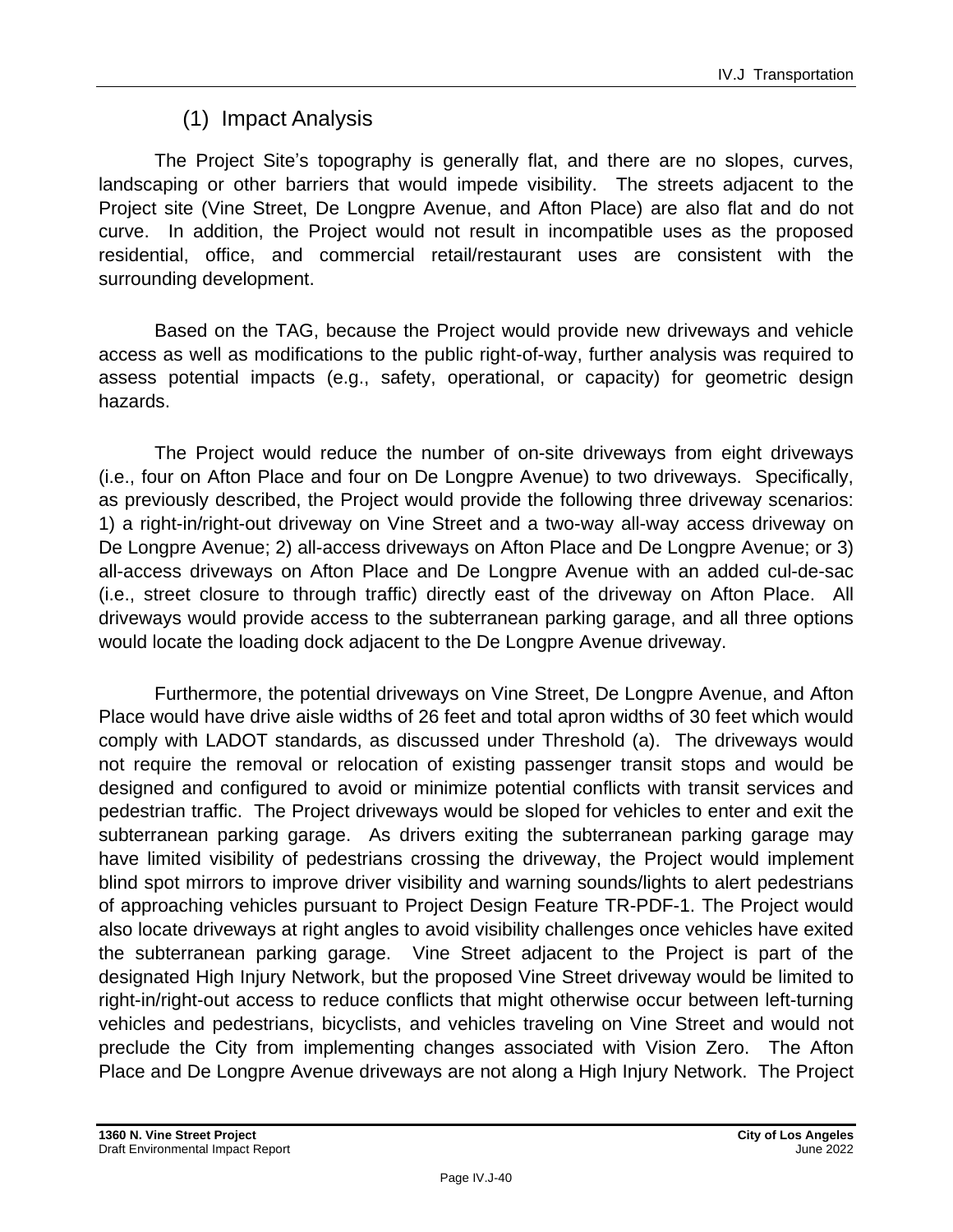is not located in a Safe Routes to School program area. Thus, the Project would not substantially increase hazards due to the proposed driveways.

In addition, residents, visitors, patrons, and employees arriving to the Project Site by bicycle would have the same access opportunities as pedestrians and would be able to utilize on-site bicycle parking facilities. Consistent with City Ordinance No. 185,480 requirements, short-term bike parking spaces would be provided outside the building in close proximity to the building entrances, and the long-term bicycle parking would be provided inside the subterranean parking in secured areas. The Project's access locations would be designed to the City standards and would provide adequate sight distance, sidewalks, crosswalks, and pedestrian movement controls that meet the City's requirements to protect pedestrian safety. All roadways and driveways would intersect at right angles. Street trees and other potential impediments to adequate driver and pedestrian visibility would be minimal. Pedestrian entrances separated from vehicular driveways would provide access from the adjacent streets and parking garage.

Furthermore, as required by LADOT's Interim Guidance for Freeway Safety Analysis, if a development project adds 25 or more trips to any freeway off-ramp in either the morning or afternoon peak hour, then that ramp should be studied for potential queueing impacts following the identified steps in the guidelines. As identified in the Transportation Assessment, the Residential Option is not projected to add 25 or more trips to any freeway off-ramp in either peak hour. The Office Option is projected to add 25 or more trips to the US-101 Southbound Off-ramp to Vine Street (A.M. peak hour) and the US-101 Northbound Off-ramp to Sunset Boulevard (A.M. peak hour).<sup>8</sup>

Under the Office Option, based on additional analysis of the US-101 Southbound Off-ramp to Vine Street, the queue length on the off-ramp is not projected to exceed ramp capacity in the Future Base or Future plus Project scenarios during the A.M. peak hour. The Office Option is projected to add two cars (assuming an average queue storage length of 25 feet per car) to the queue in the A.M. peak hour, and the addition would not exceed the ramp storage capacity. Therefore, the Office Option is not projected to have a significant safety impact for the US-101 Southbound Off-ramp to Vine Street, and no further analysis would be required for this off-ramp.

Under the Office Option, based on additional analysis of the US-101 Northbound Off-ramp to Sunset Boulevard, the queue length on the off-ramp is projected to exceed ramp capacity in the A.M. peak hour in the Future Base scenario and the Future plus

*<sup>8</sup> The Office Option is estimated to generate the same number of inbound trips in the A.M. peak hour whether the bungalows are developed as 8,988 square feet of quality restaurant space or nine residential units.*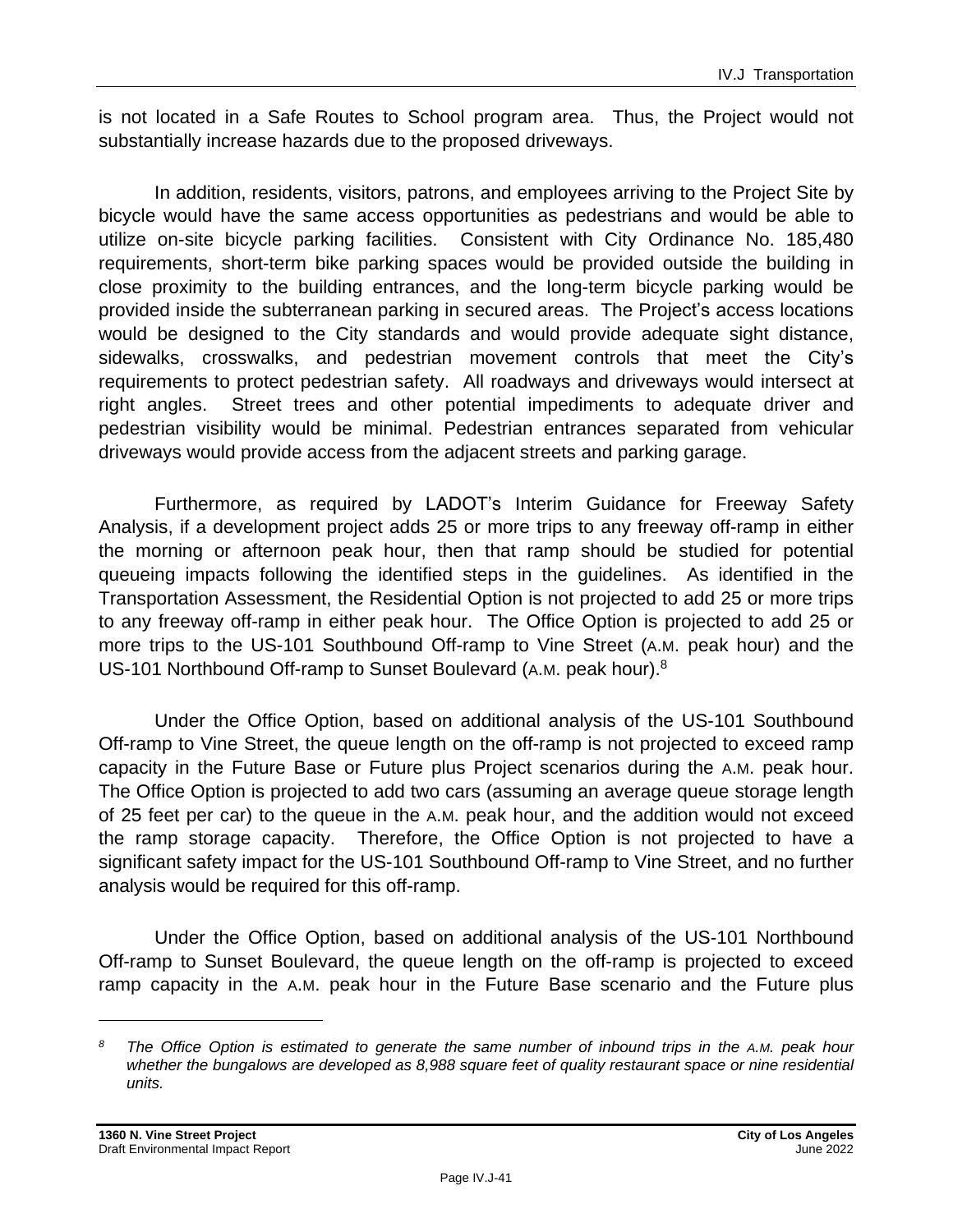Project Scenario. The Office Option is projected to add three cars to the queue in the A.M. peak hour. Since the Office Option is projected to increase the overflow onto the mainline lanes by more than two car lengths, this location required further analysis. The US-101 Northbound off-ramp to Sunset Boulevard was tested for safety issues by assessing the speed differential between the off-ramp queue and the mainline of the freeway during the A.M. peak hour. Per LADOT's interim guidance, Caltrans Performance Measurement System (PeMS) data were used to identify freeway operating speeds during the A.M. peak hour. The PeMS data showed that the average mainline speed on the US-101 northbound near the Sunset Boulevard off-ramp during the A.M. peak hour is approximately 59 mph. Assuming that the traffic queued on the ramp is traveling at zero miles per hour since the vehicles extend past the ramp length, this constitutes a potential safety issue at the US-101 Northbound Off-ramp to Sunset Boulevard.

**Based on the above, the Office Option would result in a substantial increase in hazards due to a geometric design feature or incompatible use with respect to offramp safety at the US-101 Northbound Off-ramp to Sunset Boulevard, and impacts with respect to Threshold (c) would be significant without mitigation. Therefore, per LADOT's interim guidance, operational changes were explored to mitigate the potential safety issue at the US-101 Northbound Off-ramp to Sunset Boulevard.**

## (2) Mitigation Measures

To mitigate the potential safety issue at the US-101 Northbound Off-ramp to Sunset Boulevard, the Project would implement the following mitigation measure:

**Mitigation Measure TR-MM-1:** Prior to the operation of the Project, a protected/ permitted left-turn phase with reoptimized signal timing shall be added for westbound Sunset Boulevard at Van Ness Avenue.

This mitigation measure would address the identified safety issue along the US-101 Northbound Off-ramp to Sunset Boulevard, by alleviating congestion on Sunset Boulevard that in turn affects the off-ramp, reducing the off-ramp queue onto the freeway mainline and fully mitigating the Office Option significant and unavoidable impact to a level of less than significant.

## (3) Level of Significance After Mitigation

Project-level impacts with regard to hazardous geometric design features or incompatible use were determined to be less than significant with mitigation.

#### *Threshold (d): Would the Project result in inadequate emergency access?*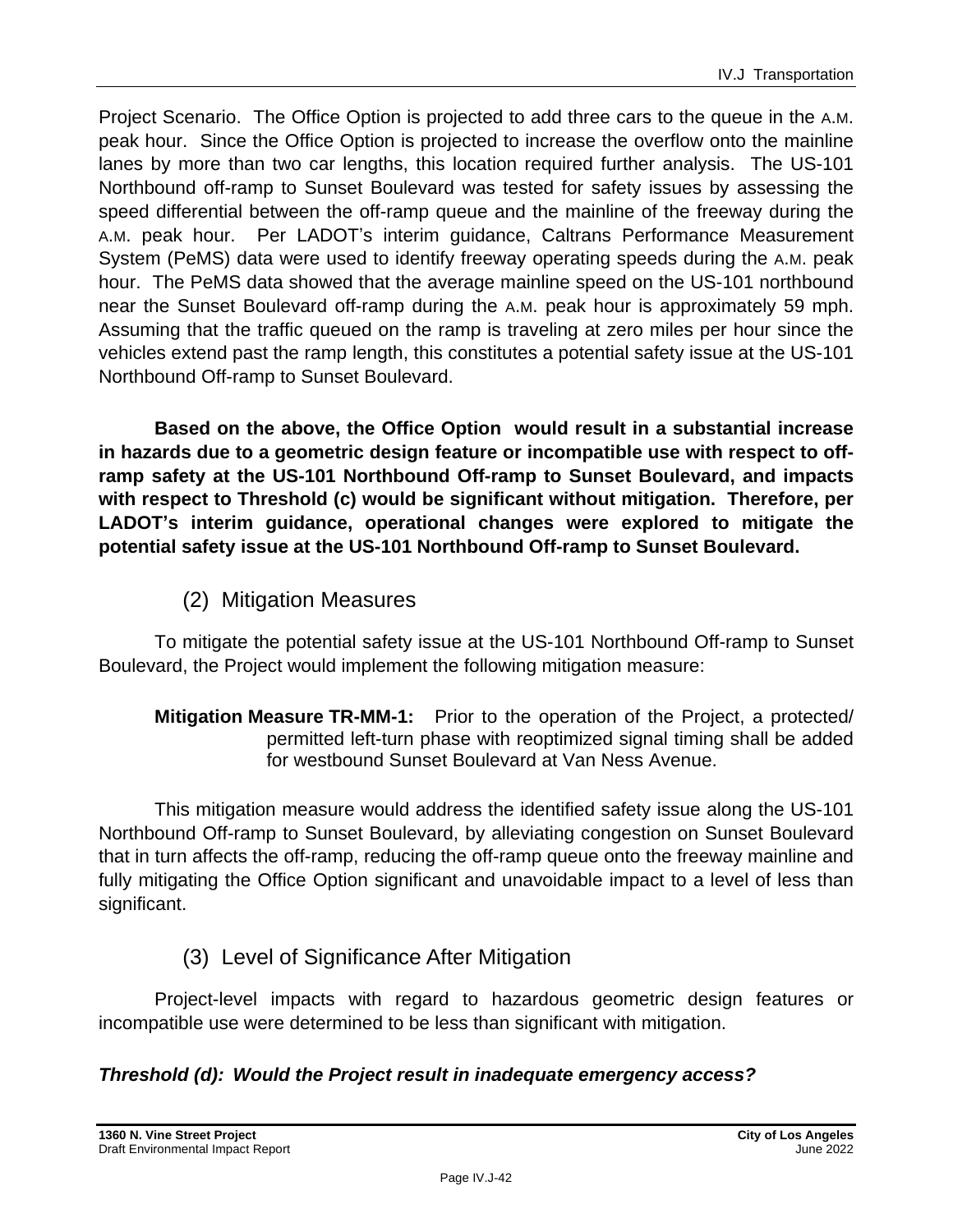## (1) Impact Analysis

Construction activities associated with the Project could potentially impact the provision of emergency services by the LAFD and the LAPD in the vicinity of the Project Site as a result of construction impacts to the surrounding roadways. In particular, in the vicinity of the Project Site, Hollywood Boulevard, Sunset Boulevard, and Vine Street are designated disaster/emergency routes by the City's Safety Element, and Highland and Santa Monica Boulevard are designated disaster/emergency routes by County of Los Angeles Department of Public Works.<sup>9,10</sup>

As discussed above, construction activities associated with the Project (i.e., movement of construction equipment, hauling of soil and materials, daily construction worker traffic, utility line connections, etc.) would potentially impact the public services provided by the LAFD and the LAPD in the vicinity of the Project Site, as a result of construction impacts to the surrounding roadways. As such, these short-term and temporary construction activities could temporarily increase response times for emergency vehicles along Sunset Boulevard, Vine Street, and other main connectors due to travel time delays caused by congestion during the Project's construction phase. However, with implementation of the Construction Traffic Management Plan in accordance with Project Design Feature TR-PDF-2, emergency access would not be impeded. The Project's Construction Traffic Management Plan would require approval from LADOT prior to the start of construction to ensure that adequate and safe access will remain available within and near the Project Site during construction activities. In addition, the Project would ensure that travel lanes would continue to be maintained in each direction throughout the construction period, and the scheduling of haul truck and construction worker trips outside weekday peak traffic periods to the extent feasible would lessen any potential impact. Appropriate construction traffic control measures (e.g., detour signage, delineators, etc.) would also be implemented, as necessary, to ensure emergency access to the Project Site and traffic flow is maintained on adjacent rights-of-way, as well as on the City-designated disaster routes along Hollywood Boulevard, Sunset Boulevard, and Vine Street. As such, construction-related impacts associated with emergency access would be less than significant. Therefore, impacts to emergency access, including emergency routes, during construction of the Project would be less than significant**.**

With regard to operation, the Project's driveways and internal circulation would be designed to meet all applicable City Building Code and Fire Code requirements regarding

*<sup>9</sup> City of Los Angeles Department of City Planning, Safety Element of the Los Angeles City General Plan, Exhibit H, adopted November 26, 1996.*

*<sup>10</sup> County of Los Angeles Department of Public Works, Disaster Route Maps, Los Angeles—Central, August 8, 2013.*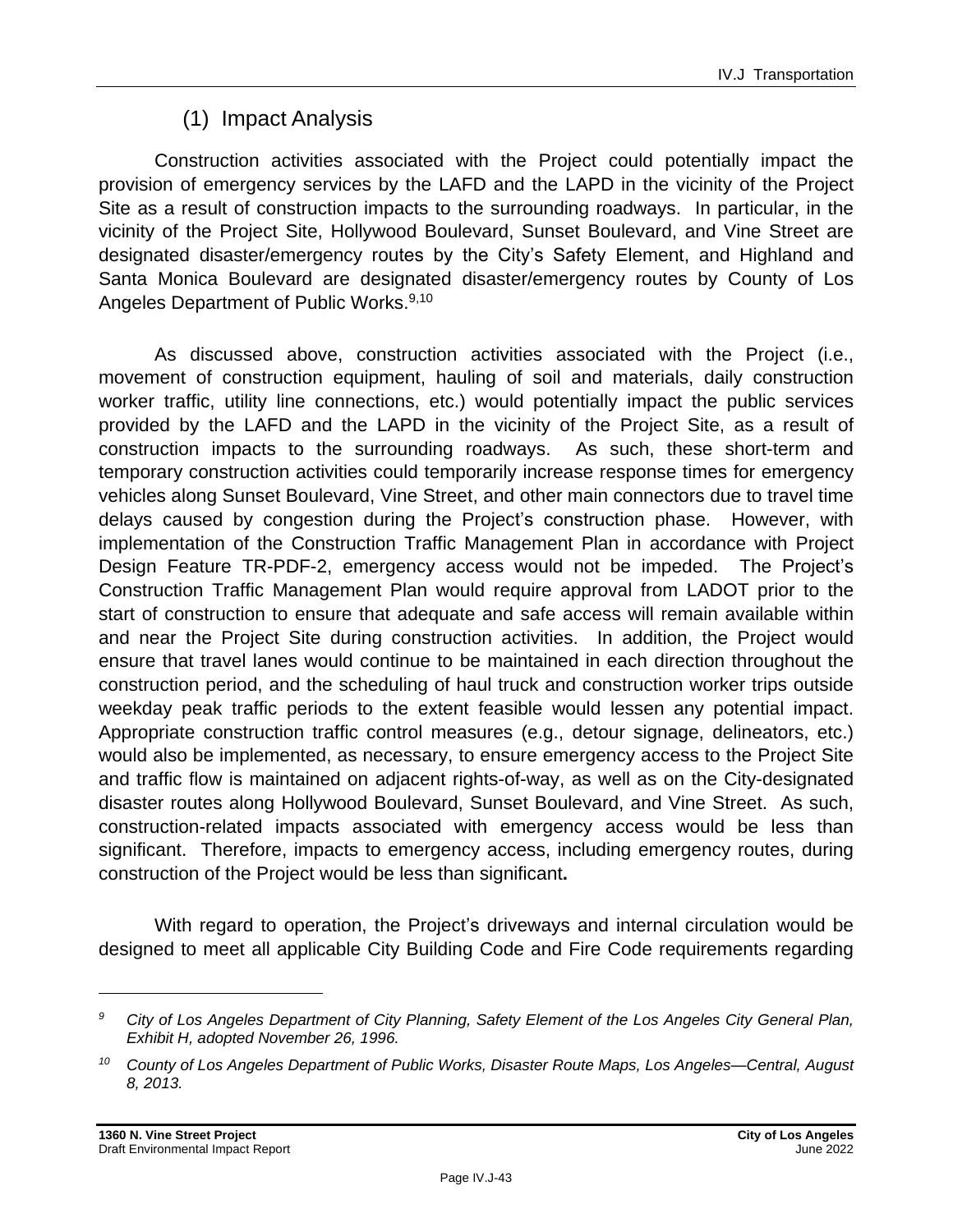site access, including providing adequate emergency vehicle access. Compliance with applicable City Building Code and Fire Code requirements, including emergency vehicle access, would be confirmed as part of LAFD's fire/life safety plan review and LAFD's fire/life safety inspection for new construction projects, as set forth in Section 57.118 of the LAMC, and which are required prior to the issuance of a building permit. The Project would not include the installation of barriers that could impede emergency vehicle access. Additionally, as set forth in Project Design Feature POL-PDF-6 of this Draft EIR, prior to the issuance of a building permit, the Applicant would consult with LAPD's Crime Prevention Unit regarding the incorporation of feasible crime prevention features appropriate for the design of the Project. Upon completion of the Project and prior to the issuance of a certificate of occupancy, the Applicant would also submit a diagram of the Project Site to the LAPD's Hollywood Division Commanding Officer that includes access routes and any additional information that might facilitate police response, as provided in Project Design Feature POL-PDF-7. Furthermore, pursuant to California Vehicle Code Section 21806, the drivers of emergency vehicles are generally able to avoid traffic in the event of an emergency by using sirens to clear a path of travel or by driving in the lanes of opposing traffic. As such, emergency access to the Project Site and surrounding area would be maintained during operation of the Project.

**Based on the above, the Project would not result in inadequate emergency access, and impacts regarding adequate emergency access would be less than significant.**

### (2) Mitigation Measures

Project-level impacts with regard to emergency access would be less than significant. Therefore, no mitigation measures are required.

(3) Level of Significance After Mitigation

Project-level impacts with regard to emergency access were determined to be less than significant without mitigation. Therefore, no mitigation measures were required, and the impact level remains less than significant.

## **e. Cumulative Impacts**

- (1) Impact Analysis
	- *(a) Conflict with a Program, Plan, Ordinance or Policy Addressing the Circulation System*

In accordance with the TAG, the cumulative analysis of consistency with transportation plans and policies must include consideration of any related projects and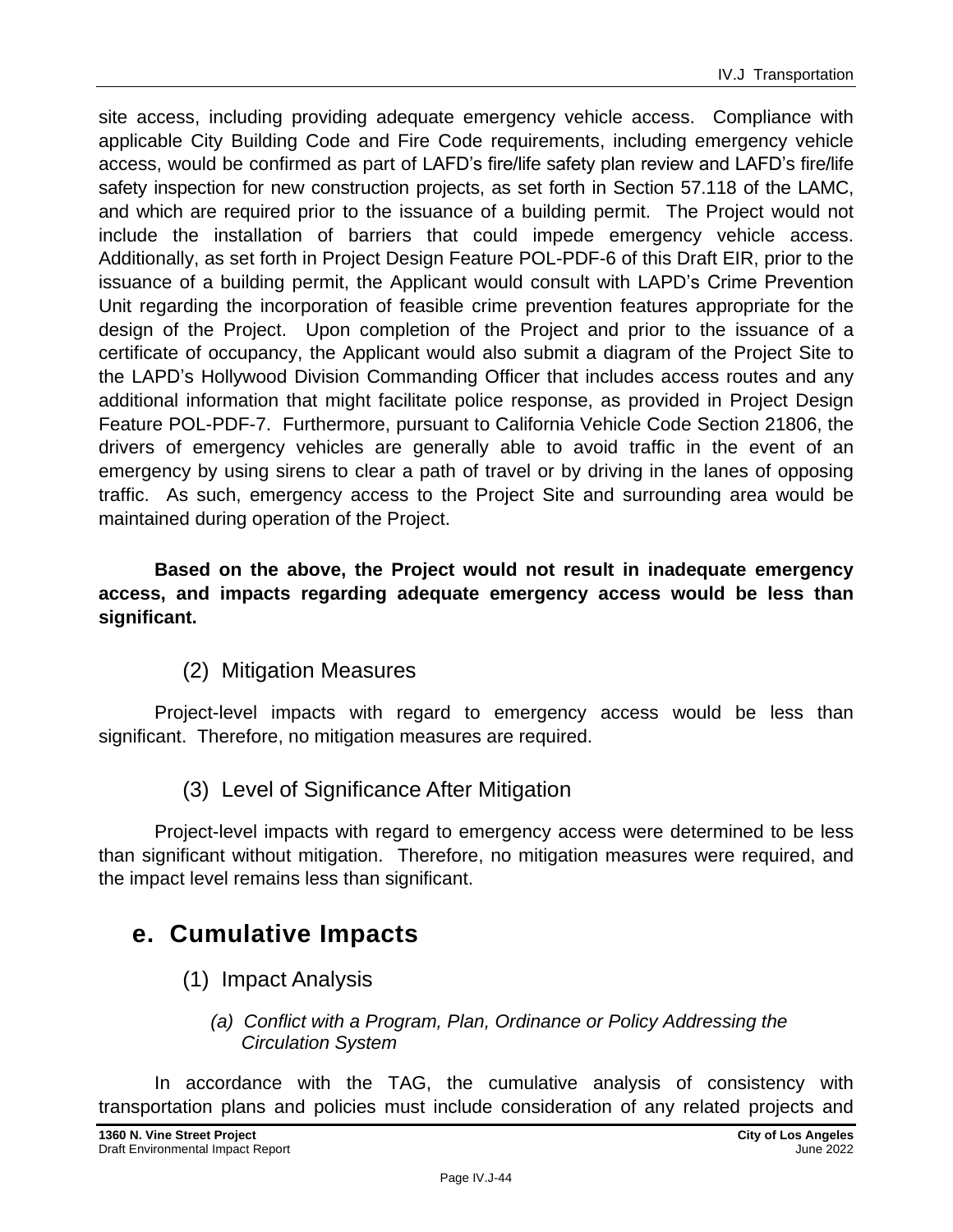transportation system improvements in the vicinity of the Project Site. These related projects include residential (including live/work) units, commercial/retail/restaurant uses, offices, hotels, and art spaces.

The majority of the programs, plans, policies, and ordinances reviewed above do not apply cumulatively to multiple development projects. For example, the bicycle parking requirements detailed in LAMC Section 12.21-A,16 and the TDM Ordinance from LAMC Section 12.26-J apply to projects individually. Also, in many cases, the Project would specifically support key policies (such as enhancing pedestrian infrastructure) while the nearby related projects would neither support nor interfere with such policies.

In addition, each of the related projects would be separately reviewed and approved by the City, including a check for their consistency with applicable policies. The nearest related project to the Project Site is Related Project No. 93, the mixed-use office, residential, and retail project ("On Vine") at 1341 Vine Street across Vine Street to the west. The On Vine project, currently under construction, encompasses the entire block bounded by Vine Street, De Longpre Avenue, Ivar Avenue, and Homewood Avenue will enhance the pedestrian environment by providing publicly-accessible, landscaped outdoor space in street-level courtyards and paseos and landscaped sidewalks along the project frontages, will provide the City-required bicycle parking, and will not conflict with adjacent street designations. The EIR for the On Vine Project determined that the project would not conflict with adopted policies, plans, or programs that support public transit, bicycle, or pedestrian performance or safety.<sup>11</sup> Other related projects located farther from the Project site would not share adjacent street frontages with the Project Site. Accordingly, no significant cumulative impacts are anticipated to which both the Project and other nearby related projects would contribute in regard to City transportation policies or standards adopted to protect the environment and support multimodal transportation options.

#### **Therefore, the Project, together with the related projects in the vicinity of the Project Site, would not create inconsistencies nor result in cumulative impacts with respect to the identified programs, plans, policies, and ordinances.**

### *(b) Vehicle Miles Traveled*

As discussed in the LADOT TAG, a development project would have a cumulative VMT impact if it were deemed inconsistent with the SCAG RTP/SCS, the regional plan to reach state air quality and GHG reduction targets. However, based on the TAG, a project that does not result in a significant VMT impact using the City's methodology described

*<sup>11</sup> Academy Square Project Draft EIR, Case No. ENV-2014-2735-EIR, March 2016.*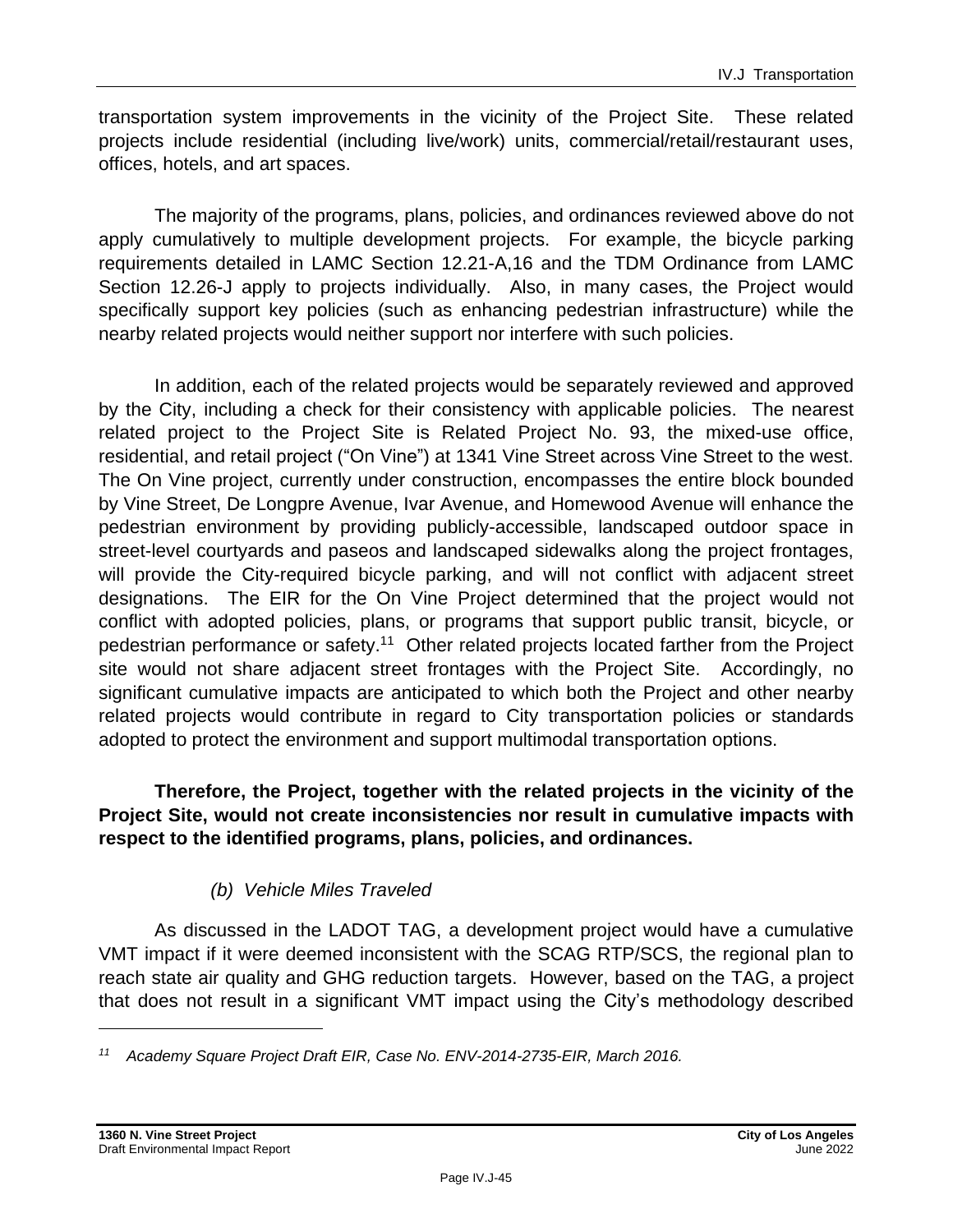above would be in alignment with the RTP/SCS and, therefore, would also have no cumulative VMT impact. **Therefore, cumulative impacts with respect to CEQA Guidelines Section 15064.3 would be less than significant.**

#### *(c) Hazardous Geometric Design Features and Incompatible Uses*

As previously discussed, the block containing the Project Site and the overall study area are part of the existing urban roadway network and contain no sharp curves or dangerous intersections. According to the LADOT TAG, a cumulative impact analysis for potential geometric design or land use hazards should consider the effect of access to related projects in the same block as the Project Site. While there are no related projects in the same block as the Project Site, the nearest related project to the Project Site is Related Project No. 93, the On Vine Project located at 1341 Vine Street across Vine Street to the west. As described above, the On Vine project, currently under construction, encompasses the entire block bounded by Vine Street, De Longpre Avenue, Ivar Avenue, and Homewood Avenue and will provide publicly-accessible, landscaped outdoor space in street-level courtyards and paseos and landscaped sidewalks along the project frontages. The On Vine project will have driveways on De Longpre Avenue, Ivar Avenue, and Homewood Avenue. Given that the Project and the On Vine project do not have driveways on the same street on the same block, the On Vine project is not expected to have a cumulative impact. Other related projects located farther from the Project Site would not share adjacent street frontages with the Project Site.

As previously discussed, with respect to freeway off-ramp safety, based on additional analysis of the US-101 Northbound Off-ramp & Sunset Boulevard, the queue length on the off-ramp is projected to exceed ramp capacity in the A.M. peak hour in the Future Base scenario and the Future plus Project Scenario for the Office Option. As such, the Office Option would result in a substantial increase in hazards due to a geometric design feature or incompatible use with respect to off-ramp safety at the US-101 Northbound Off-ramp to Sunset Boulevard. **Without mitigation, such Project impacts (under the Office Option) would be cumulatively considerable and cumulative impacts would be significant. Therefore, per LADOT's interim guidance, operational changes were explored and mitigation measure TR-MM-1 would be implemented to mitigate the potential safety issue at the US-101 Northbound Off-ramp to Sunset Boulevard for the Office Option.**

#### *(d) Inadequate Emergency Access*

As analyzed above, the Project would not result in inadequate emergency access, and Project impacts to emergency access would be less than significant. As with the Project, any driveway and/or circulation modifications proposed within or adjacent to the related project sites would be required to meet all applicable City Building Code and Fire Code requirements regarding site access, including providing adequate emergency vehicle